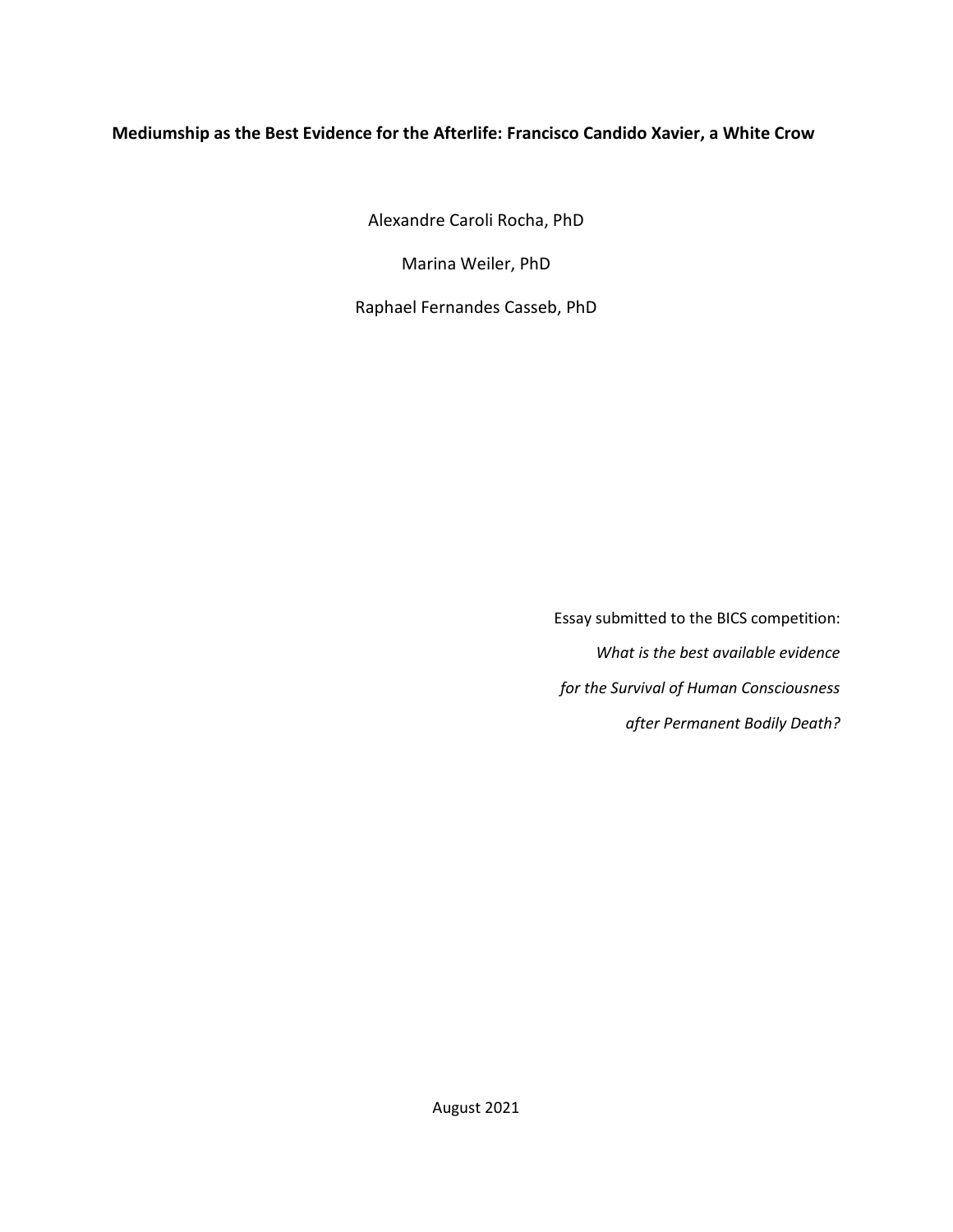| 1.                                                                                                 |
|----------------------------------------------------------------------------------------------------|
|                                                                                                    |
|                                                                                                    |
| 2.                                                                                                 |
|                                                                                                    |
|                                                                                                    |
| 2.2.1 Group 1: Books attributed to deceased individuals whose identities while alive are uncertain |
| 2.2.2 Group 2: Books whose authorship is attributed to writers who have published their work       |
| 2.2.3 Group 3: Letters whose authorship is attributed to well-identified deceased individuals who  |
| 3.                                                                                                 |
|                                                                                                    |
|                                                                                                    |
|                                                                                                    |
|                                                                                                    |
| 4.                                                                                                 |
|                                                                                                    |
|                                                                                                    |
|                                                                                                    |
|                                                                                                    |
| 5.                                                                                                 |
| 6.                                                                                                 |
|                                                                                                    |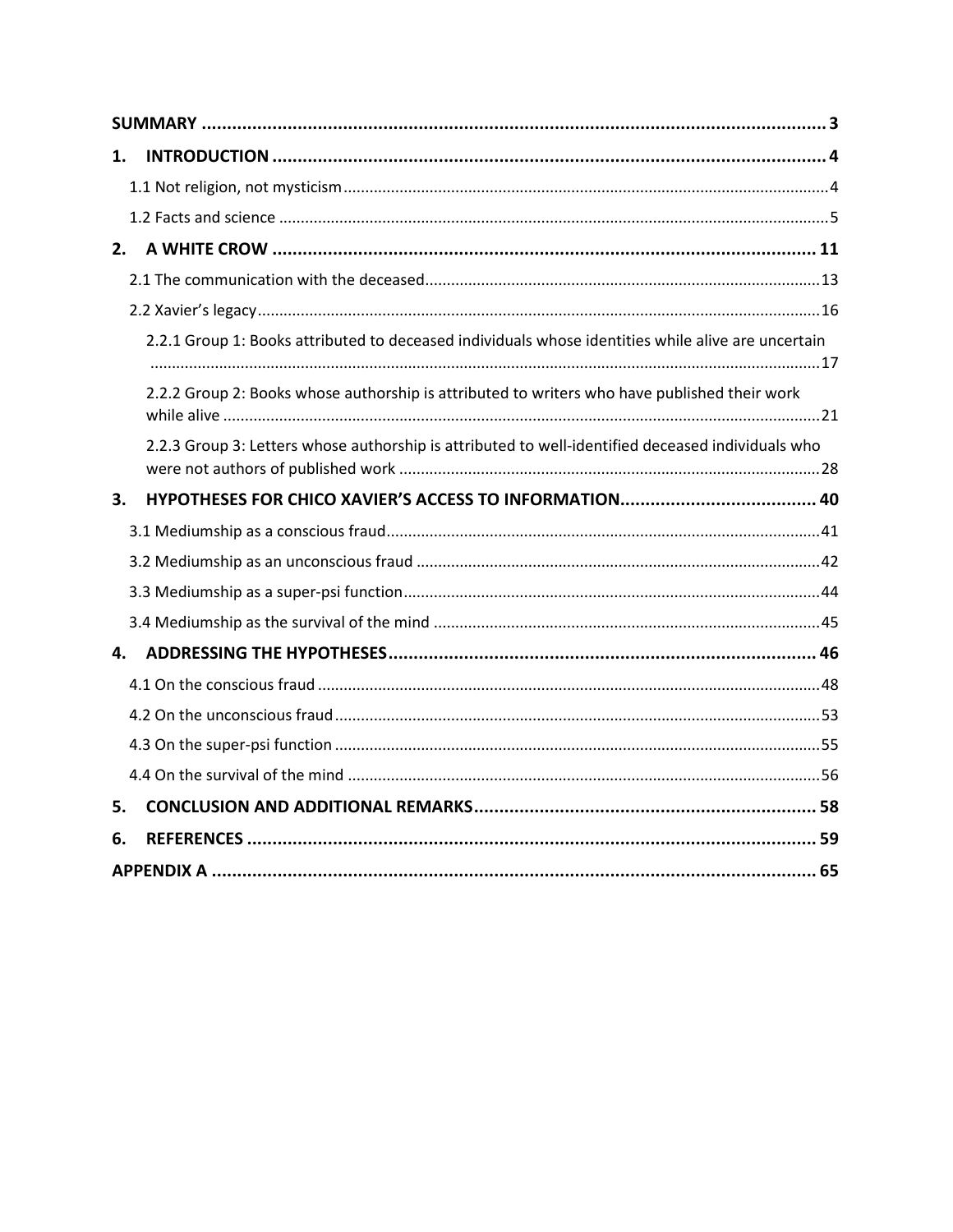### **SUMMARY**

Death is a democratic phenomenon for which there is or is not an afterlife. Belief in life after death permeates human history, regardless of culture and ethnicity. In our society, the verdict of whether an afterlife exists should lie in the hands of science—the accredited judge of the truth owing to its remarkable success in understanding nature. Motivated by this premise, we begin this essay by listing what we believe to be the governing rules in the science game because they seem often to be ignored in favor of authority and prejudice. We mainly advocate that to abide by its rules means observing the facts and providing hypotheses that accommodate all the phenomena observed. Then, we analytically showcase what we believe to be the most convincing evidence for an afterlife: the mediumistic work of Francisco Cândido Xavier, or Chico Xavier, as he came to be known. Xavier's work is particularly rich in providing objectively verifiable information that can be used to investigate whether or not his communication with the deceased is genuine. We assess his work in light of the most common explanatory hypotheses (conscious fraud, unconscious fraud, super-psi, and survival of the mind) and find that the only hypothesis that adequately fits the observations is the survival of the mind, indicating that his mediumship is genuine. With this validation support, we conclude the essay by claiming that Xavier's work is the best evidence of life after death.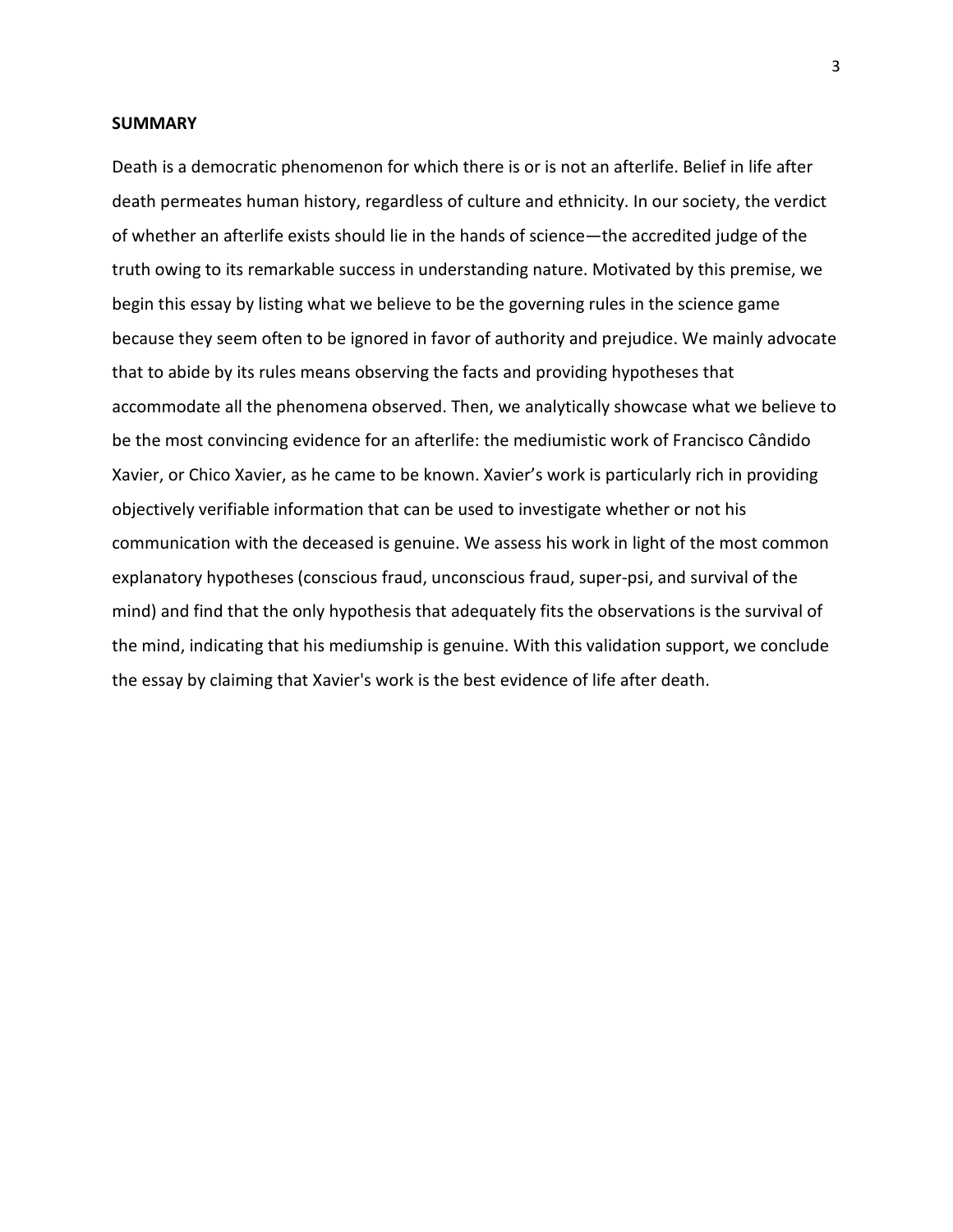### **1. INTRODUCTION**

#### **1.1 Not religion, not mysticism**

On a Friday night, you and your friends decide to gather after a long time of not seeing each other. One of your friends, Adam, recently lost his brother in a car accident and has been consumed by grieving and suffering. Aiming to find comfort for his pain, Adam visited a psychic he had recently heard about. Most likely, a few of your friends (if not the majority) will soon think, *this guy went to visit someone who talks to dead people? Crazy talk*. Another friend, noticing the skeptical and almost reproachable look in everyone's eyes, soon tries to change the topic to prevent further discomfort for Adam. And Adam, who initially felt upset, now also feels embarrassed from telling his friends he ever did that.

This imaginative event describes what usually happens when the topic of life after death arises in a conversation. *What happens after we die?* Despite being one of the most intriguing and enduring questions humankind has ever asked, it can also generate fear and embarrassment when posed. And this paradox happens for one main reason: the concept of an afterlife is often and mistakenly attached to mysticism and religion. It is not rare, for example, to find psychic people working in an esoteric environment, hiding behind the smell of incense and claiming to tap into magical energy to contact the deceased. Using tricks and body-language reading to deceive their victims, they may take advantage of a grieving person's suffering to finish the session with a handful of money. In a manner not so dissimilar, religions have also played a central role in the afterlife debate, often arguing that all the seeds sown throughout a lifetime (either good or bad) will be harvested in the afterlife or in another incarnation. Specifically, the Umbanda, an Afro-Brazilian religion, takes the existence of the afterlife as an incontestable truth. For Christians, eternal faith in God and virtuous behavior during life lead to the soul's resurrection into Heaven in the afterlife. The sacred texts in Judaism and Islam talk about an afterlife, which God promised. Buddhists believe in reincarnation, based on the tradition of the Buddha's remembering his past lives when he reached enlightenment.

From this perspective, it is understandable that some of Adam's friends were skeptical on that Friday night. Religion and mysticism are grounded on beliefs based ultimately upon moral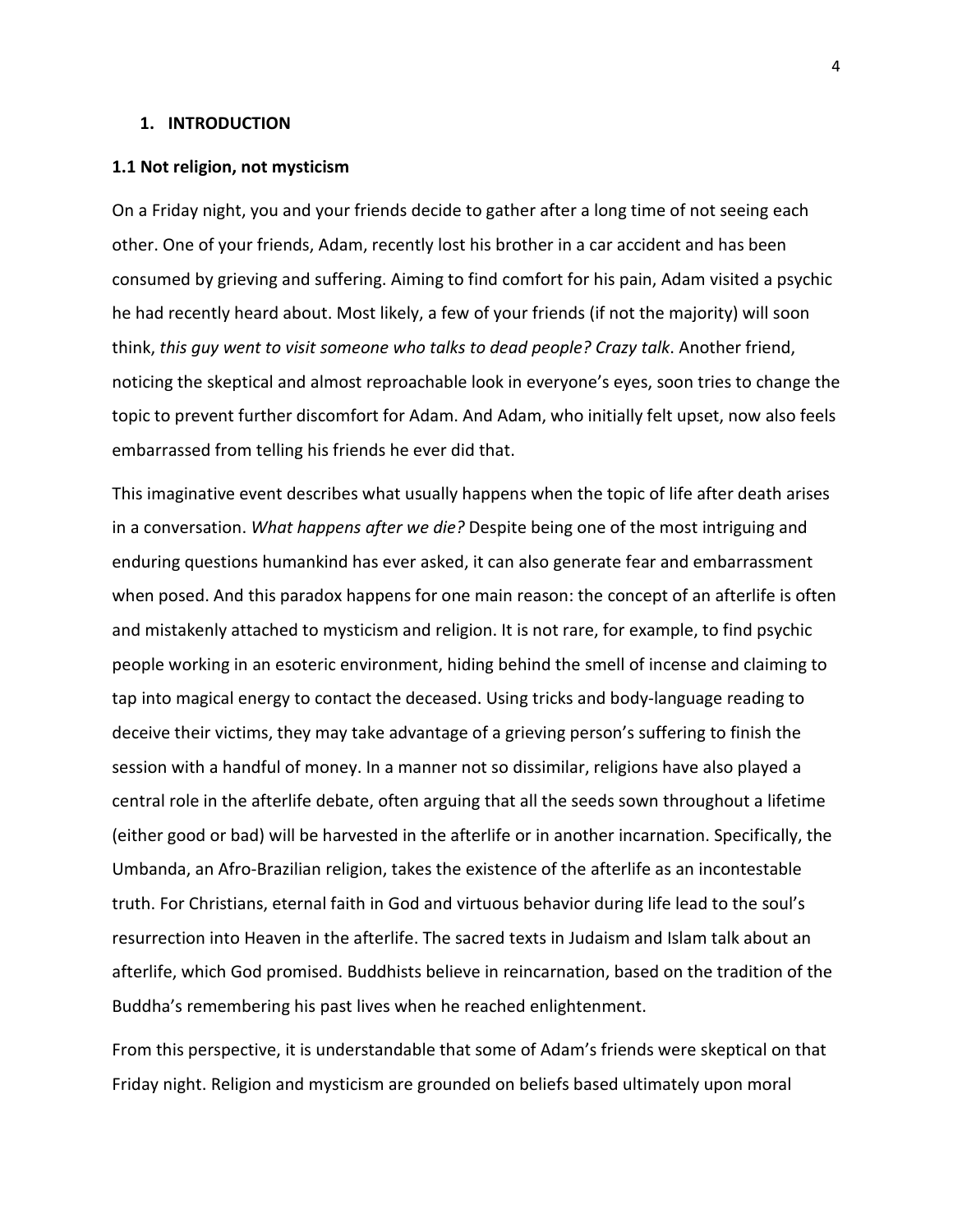sentiments, that others do not always share. Beliefs can be true or false, or they can be neither. They do not have to represent how the world really is; they may be wrong. Beliefs and opinions can be contradicted and turn any friendly conversation into a heated debate. However, not all people who accept life after death would consider themselves religious. In fact, the topic has increasingly garnered attention among those who are not religious at all.

Thus, perhaps the foremost challenge we face here is detaching the afterlife topic from any type of religion or mysticism and, then, scrutinize whether evidence accumulates in favor of or against the survival hypothesis solely from a laical position. And we succeed only if we talk about facts, instead of beliefs and opinions. Different from beliefs, facts remain facts and do not change; they are true by definition, regardless of opinions. And so, before starting our journey into the evidence, we will break the first dogma attached to the afterlife topic: it is not about religion nor mysticism—but about facts.

## **1.2 Facts and science**

Science is the official method used to investigate the world and the universe. And that is so because, instead of beliefs and opinions, science works with observations and facts, making it very good at explaining and predicting things. From a very broad sense, being grounded in observations constitutes the main principle of science. [1](#page-4-0) Once these observations are systematically organized, scientists create laws that either describe (phenomenological laws) or explain the phenomena (explanatory laws, also known as hypotheses) and propose new experiments and predictions based on them. By observing events and understanding patterns, humankind can predict when it will rain, when meteors will pass by the Earth, or how long a broken bone will take to heal.

Once hypotheses are posited, scientists value the simplest explanation for a phenomenon or the simplest possible solution to a problem, a principle known as parsimony, or Occam's razor. A scientific theory, in turn, is a hypothesis for a phenomenon that is widely accepted among the

<span id="page-4-0"></span><sup>&</sup>lt;sup>1</sup> Exceptions do exist, such as mathematics, that resort to logic to build their core principles and undergird their theorems. However, for the purposes of this essay, it is more appropriate to restrict the introductory aspect of science to areas related to external facts, such as physics and biology, because they address observed phenomena per se and not logical concepts as is the case for mathematics.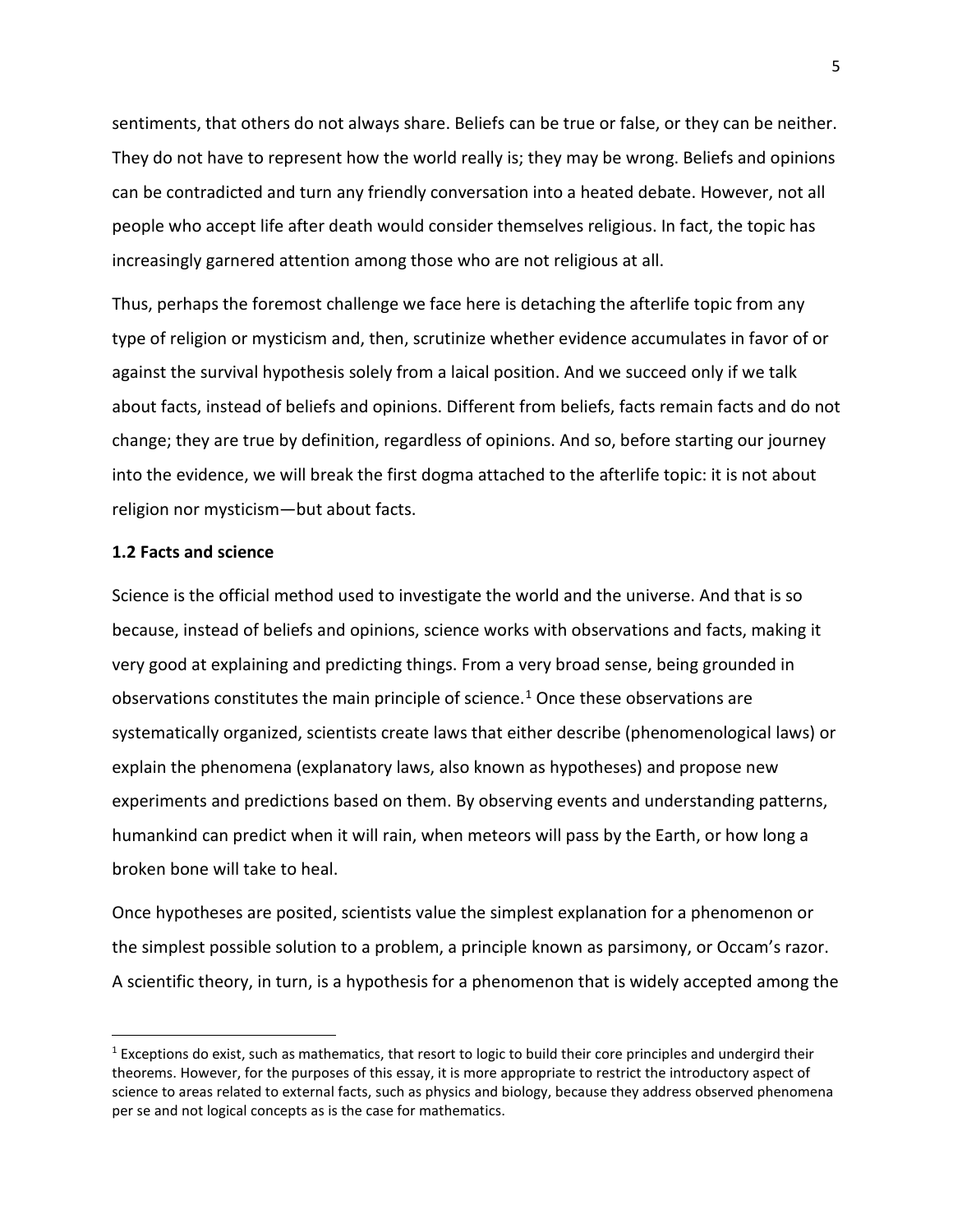scientific community and well substantiated by facts and experiments. Importantly, though, facts have precedence over parsimony: if any given hypothesis is radically simpler than another but excludes or ignores some observed facts, then it should be revised or replaced by another one that accommodates those facts, even if the outcome is more complex. Hypotheses are dynamic, evolving with the facts and accommodating new observations; they are somewhat tentative and intrinsically imperfect. Unfortunately, a problem emerges when scientists negate unexpected observations that do not conform to a particular theory; instead of adapting hypotheses and theories, they claim that the *observation itself* is not possible or a delusion. In good scientific practice, hypotheses and theories should accommodate the facts, not the other way around.

To make this philosophical concept more understandable, let us imagine a scientist who states that, after years of observing crows, all crows are black. In this context, he predicts that all crows yet to be observed will also be black and further observations of black crows by either him or other scientists provide additional evidence for this law. Nonetheless, any hypothesis needs to be revisited and reformulated once unexpected facts emerge. So, if anyone in the world spots one white crow, then the initial statement that all crows are black needs to be adjusted [1]. To deny the observation of a different-colored crow because the original formulated hypothesis accepts only the existence of black crows is neither fair nor honest. Any new hypothesis needs to adapt and manage to describe or explain the occurrence of this one white crow.

Understanding the world based on observations rather than beliefs gradually occurred during the Scientific Revolution in the sixteenth and seventeenth centuries. Concepts evolved in the following centuries, markedly including the works of Karl Popper, one of the most influential philosophers to address the criteria for qualifying a theory as scientific (also known as the demarcation problem). According to him, any hypothesis should be unbiased and aim to explain as much as possible the phenomena it covers. Scientific hypotheses, models, theories, and laws ought to be objective and describe or explain the observations of our world, no matter how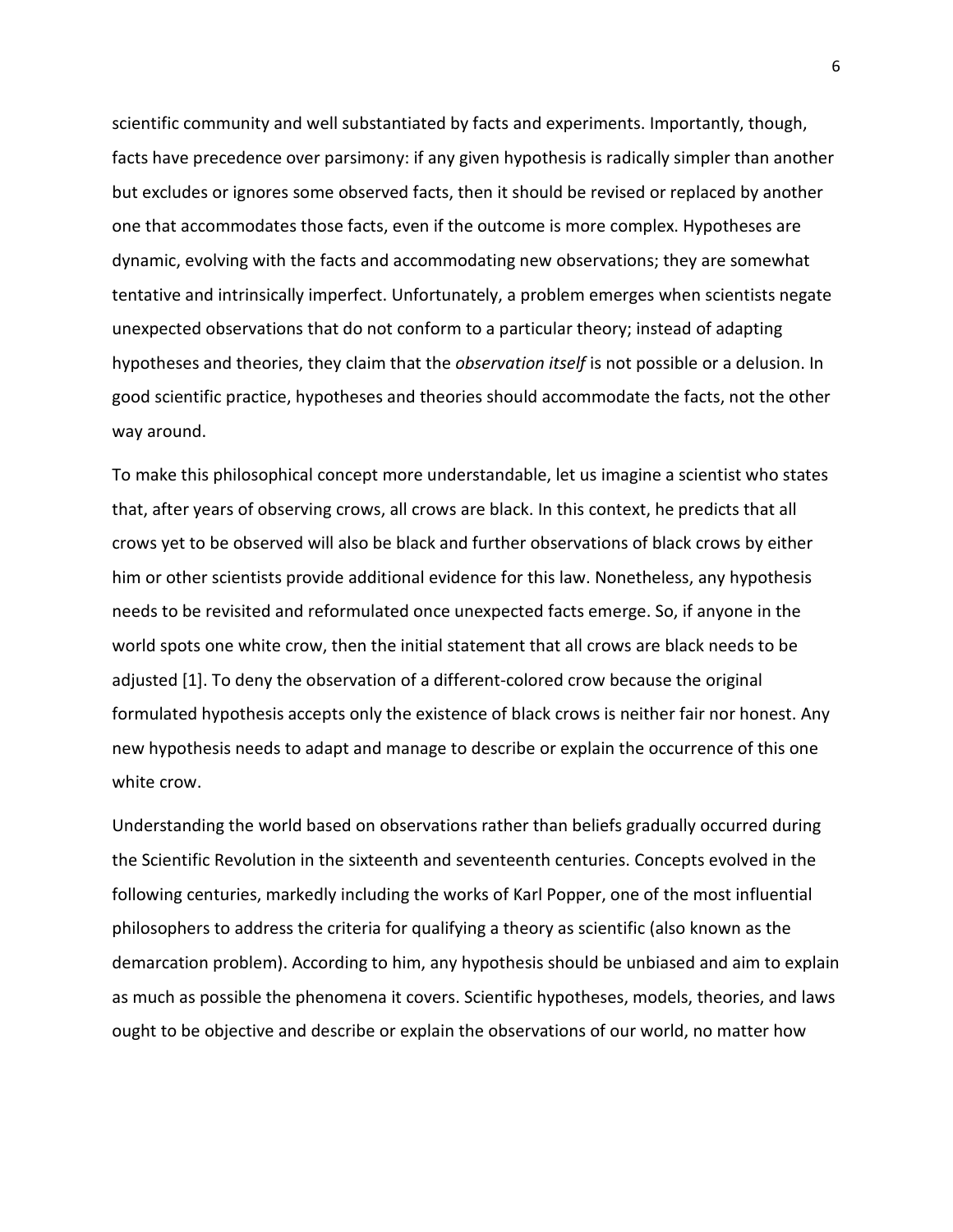abstract, complex, or general they are—they are valid if tied to the facts.<sup>[2](#page-6-0)</sup> Popper also argued that, besides being grounded in empirical evidence, any given theory should be falsifiable in light of new evidence. In other words, once proposed, hypotheses should be rigorously tested by further observations and experiments, with special value given to counterexamples (like finding a white crow) because they would foster the refinement or the rejection of a hypothesis. This falsifiability principle forces any new hypothesis to be clear and precise, subject to tests and experiments, and open to refutation (i.e., it should be able to offer predictions that can be tested to favor or undermine itself); otherwise, it would be taken as pseudoscience.<sup>[3](#page-6-1)</sup> Following his work, many other philosophers added to the field of scientific epistemology, including Imre Lakatos and, more recently, Philip Kitcher. Although all of them considerably contributed to the topic by introducing the idea of auxiliary hypotheses, the foundation of science still lies in observations and facts.

From this perspective, additional corroborating observations strengthen any explanation or established theory. Nonetheless, no observation can be taken as final *proof* of anything, a generally misunderstood idea among academics who mistakenly claim to have found proof of something through any given observation or set of observations. In our world, nothing is ever proven beyond a shadow of a doubt, and everything comes with a level of uncertainty. Instead, scientists collect evidence to favor one conceptual framework over another via experiments or simulations. The key to increasing confidence that a hypothesis or theory is correct relies on the accumulation of evidence, especially from multiple independent sources. The currently accepted theory of a phenomenon is simply the best explanation or description for it among all available alternatives. So the next time you hear a scientist claiming to have found proof of something, raise a red flag because this concept is simply not correct.

<span id="page-6-0"></span><sup>&</sup>lt;sup>2</sup> Einstein's theory of the photoelectric effect, for example, was considered absurd by his peers, but it was later endorsed by experimentation and rendered him a Nobel prize in 1921.

<span id="page-6-1"></span><sup>&</sup>lt;sup>3</sup> Popper cited Einstein's postulations as an example of a falsifiable hypothesis because it could potentially be contradicted with several observations or experiments. By contrast, he classified as unfalsifiable some obscure and unclear theories that introduce ad hoc reinterpretations or excuses to avoid refutation when counterexamples appear, such as astrology, the Marxist theory of history, and Freud's psychoanalysis.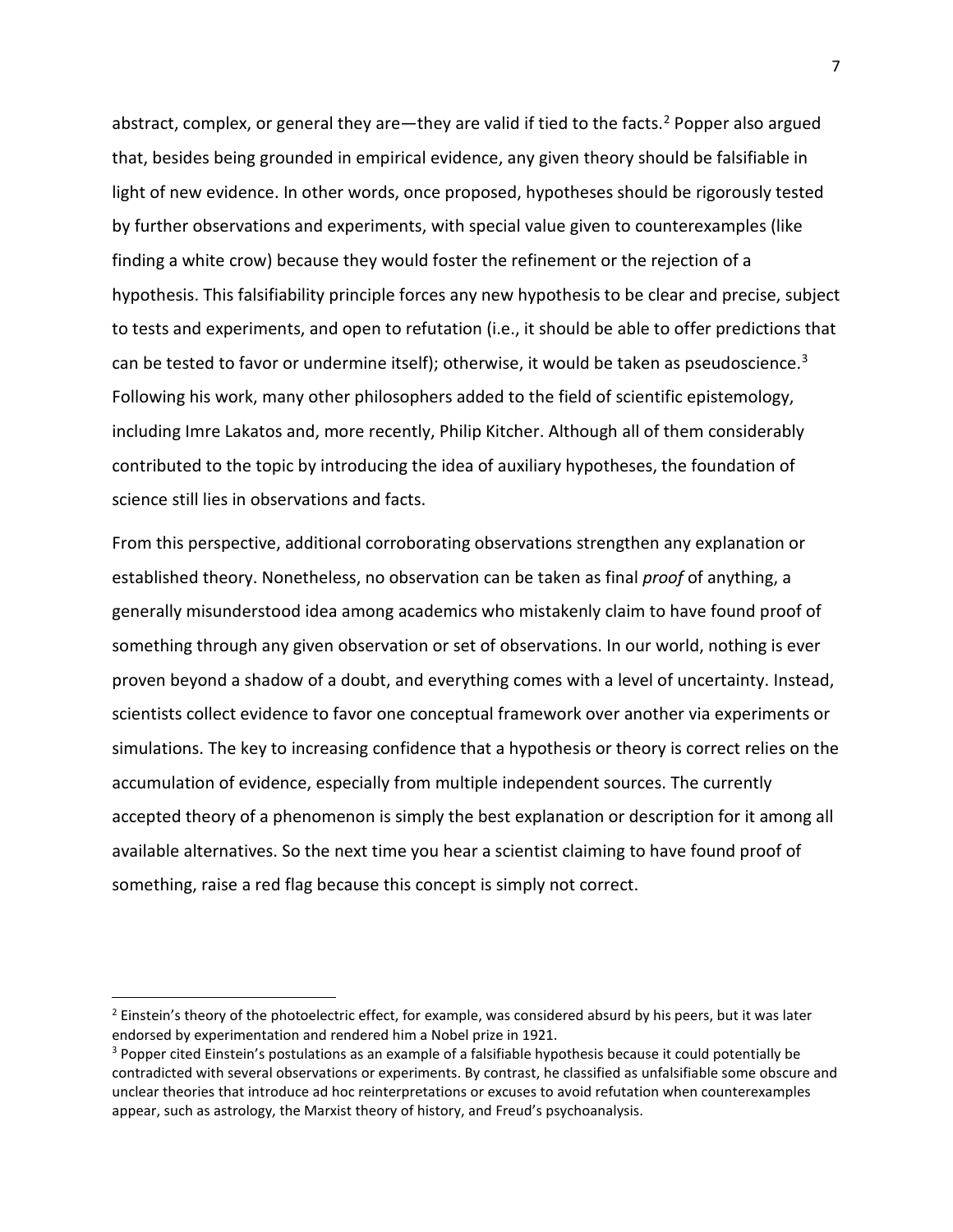To sum up, the preceding principles modestly and limitedly summarize the main scientific directives that one should bear in mind when assessing observations. Their importance resides in a standard agreement of fairness to protect science from authoritative or political moves and make it as successful as possible.

### **1.3 How can we study the survival of the mind after death in a scientific way?**

Generally, in academic institutions, the afterlife topic resides under a broad philosophical umbrella known as the *mind–brain relationship*. Such research holds investigations to find out how the happenings of our mental lives are related to chemical and physical processes in our brain. And like any other question in science, it must be addressed rigorously, free from bias and dogmatism.

So what happens after we die? This timeless, intriguing, and straightforward question leads to answers generally classified into two main groups: the physicalist (or materialist) view and the dualist view. [4](#page-7-0) If your answer to this question is, *Nothing happens; when we die, we die*, you are a physicalist and assume that the mind is a by-product of the brain and nothing remains after bodily death. If, however, you think that *something happens and somehow we stay alive*, you are a dualist and assume that the mind is independent of the brain (although related to it) and survives when the heart stops beating and the EEG flatlines. These two points of view cannot coexist. You either think that somehow we stay alive or everything dies; you either assume that the mind is independent or the mind is a product that depends on the brain's metabolism. One or the other. And in the scientific game, either position needs observations and evidence to be endorsed.

In this sense, how can we assess whether the human mind still remains after bodily death? How can we gather evidence in favor of the survival framework? To answer these questions, we first need to understand the concept of *mind*. For our purposes, the mind will be defined as *consciousness*, *person*, or *identity*, which can be more easily understood with examples.

<span id="page-7-0"></span><sup>4</sup> While this classification is oversimplified, it helps the reader understand and follow the ideas presented here. In addition, to describe each philosophical approach of the mind–brain relationship is beyond the scope and interest of this essay. For a more detailed explanation of these complex and still-evolving concepts, we refer the reader to [2].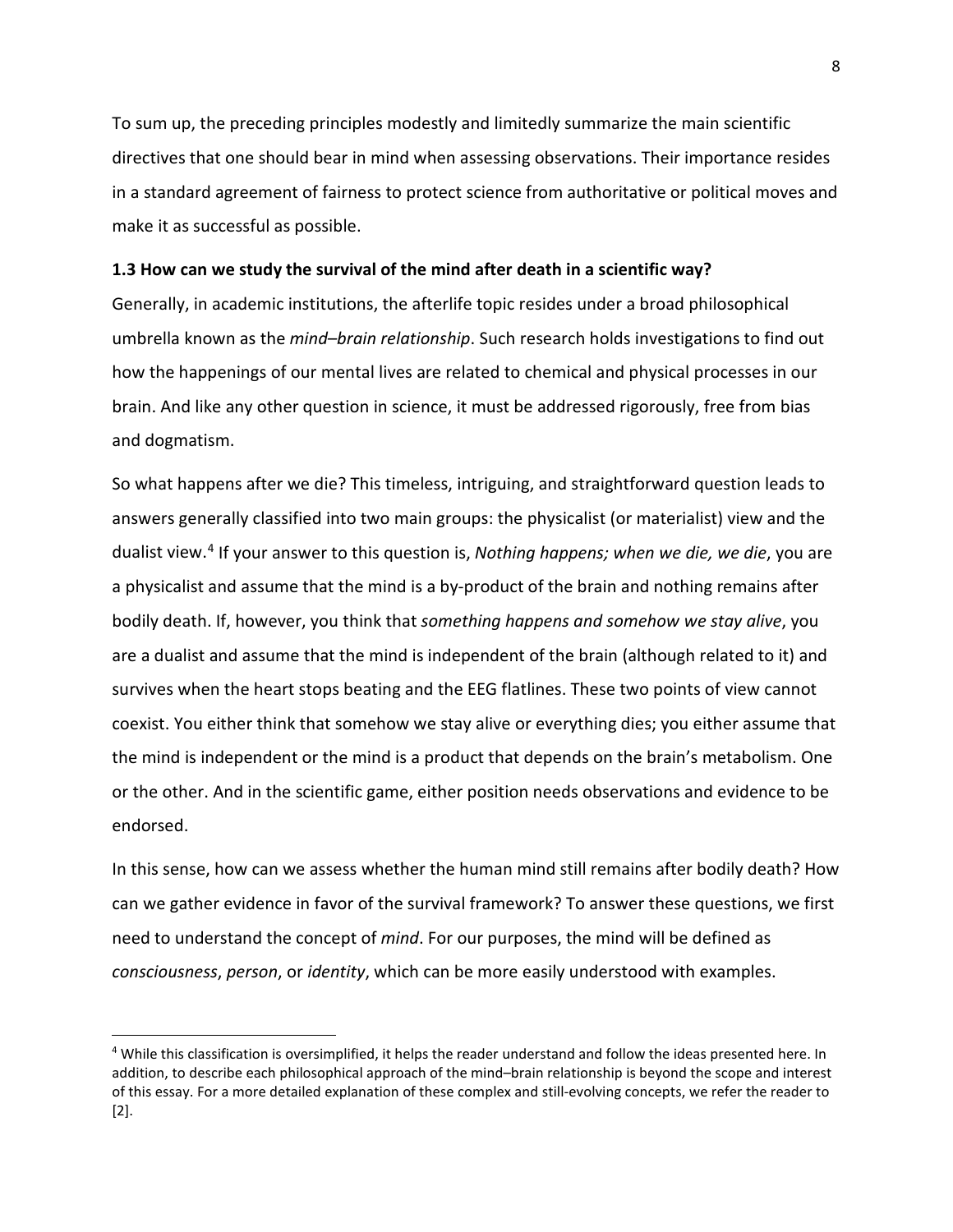Imagine, for instance, you received an anonymous email. If the sender is someone close to you, you might identify the author because of the information it contains (e.g., words, expressions, stories, jokes, or style). As another example, think about two identical twins you might know. At first sight, you might have trouble recognizing who is who, and only after you engage in a conversation with them can you distinguish one from the other. Recognition comes because the interaction gave you access to mental items, which are peculiar and particular to each one, such as ideas, emotions, and desires. Therefore, although the concept of a person is closely tied to the existence of a physical body, the mental traits (i.e., *information*) are what characterize and individualize a subject [3]. In the dualist mind–body view, having access to this information after bodily death is a checkmate, for one can have access to something only if this something exists. Ultimately, any legitimate observation that implies the independence of the mind, such as near-death and out-of-body experiences, as well as memories of a past life, provides evidence for the dualism.

Yet another phenomenon that could elucidate this debate and tip the scale in favor of dualism is mediumship, whereby "an individual (the so-called medium) claims to be in communication with, or under the control of, a deceased personality or other non-material being" [4]. Regarding the phenomenon itself, legitimate information from deceased individuals, provided by mediums, represents robust evidence for the dualist mind–brain relationship because it goes beyond subjective data supplied as first-person reports. Such information can be objectively verified, making any hypothesis more adequate for tests and falsification. Mediumistic writings, specifically, tend to offer great amounts of objective information with the privilege of being permanent documents, allowing additional assessments from multiple independent sources.

Although challenging, studies in mediumship can provide a wealth of evidence to the mind– brain relationship debate. If a medium can reliably and genuinely access the mind or personality of a deceased person, strong evidence accrues in favor of the mind's survival after bodily death. To be taken seriously, however, researchers have emphasized that studies about mediumship need to be meticulous in controlling potential sensory leakage and accurately assessing the generality of the mediums' statements and be blindly judged [5]. Only when all these requirements are met can researchers verify the information the mediums provide.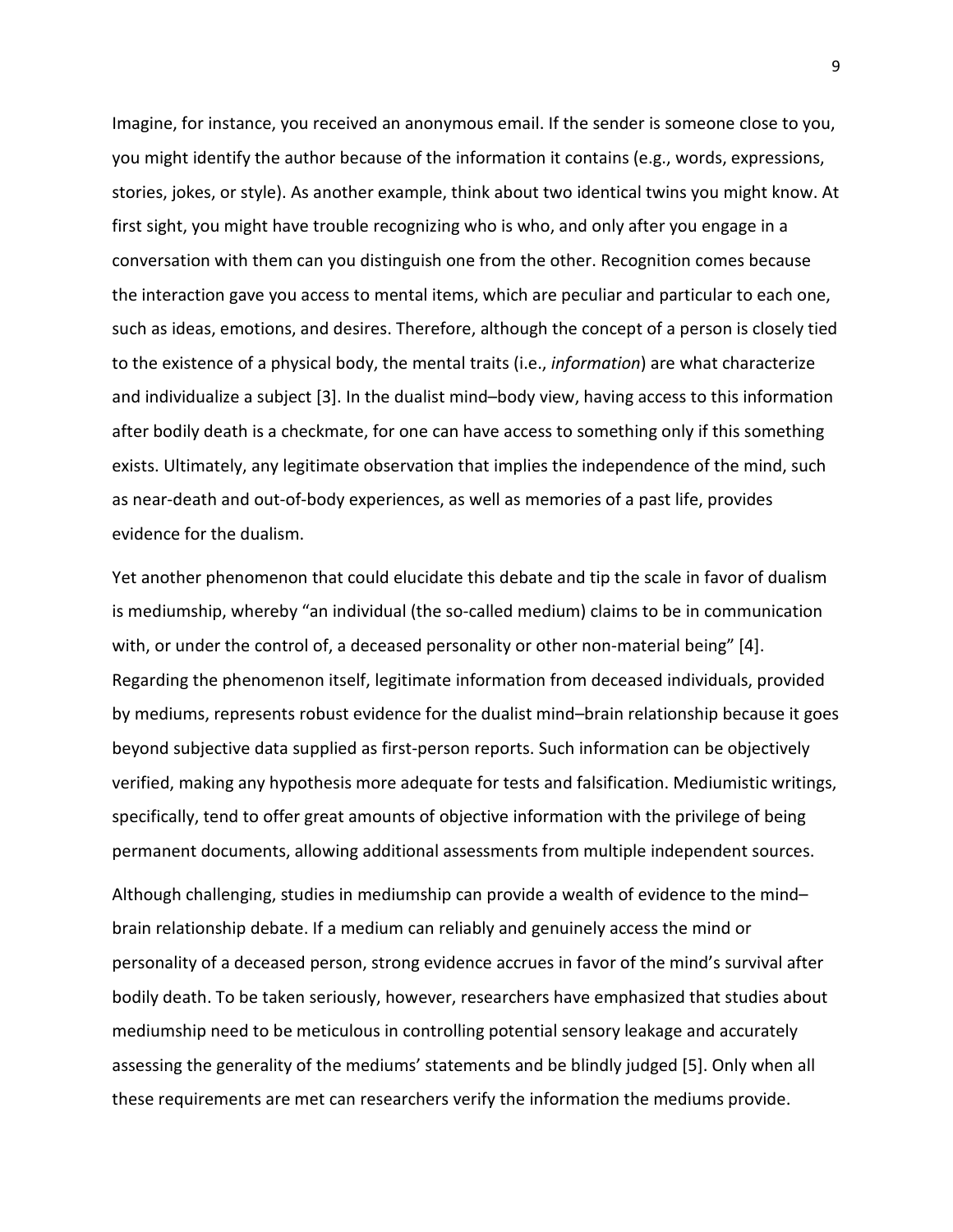Unfortunately, we recognize that not all examples of mediumship are genuine and that several psychic readings and mediums were found fraudulent over the past centuries. Harry Houdini (1874–1926), for instance, one of the most famous magicians in the twentieth century, debunked many "mediums," including a very renowned one, Mina Crandon (1888–1941), better known as Margery. Likewise, the self-described psychic James Hydrick was revealed as a trickster when he confessed that his paranormal demonstrations were tricks learned in prison. More recently, some laboratory-controlled studies have failed to provide evidence that mediums can access information about the deceased [6, 7], ultimately culminating in the creation of criminal laws to regulate this practice [8]. In the science game, the failure to observe authentic examples of mediumship supports the physicalist view of the mind–brain relationship (i.e., the mind is a product of the brain and dies with the body). That is so because, if one cannot access something (in this case, the mind of a deceased, the information), the simplest explanation is that this something does not exist. Nevertheless, if a given medium can provide reliable and verifiable information that was not obtained by ordinary means, then we have a white crow*.* Notably, the observation of one white crow does not deny that all other crows are black, meaning that the existence of one genuine medium does not provide evidence that all self-claimed psychics and mediums are genuine. Instead, it means only that this medium is legitimate even though many others may not be.

The American Leonora Piper (1857–1950) was why William James (1842–1910), a Harvard professor and one of the greatest psychologists and philosophers of modern history, coined the saying that *one white crow proves that not all crows are black* [1]. She became to him the one genuine medium who refuted the claim that all mediums are fakes. Under extensive investigation in the nineteenth century, Piper claimed to manifest the personality of some deceased people and would provide information about them. Scientists of the Society for Psychical Research in England and the United States wrote thousands of pages about the phenomena she produced while living in England. She was under their scrutiny for several years and followed by private detectives to exclude the possibility of fraud. In a notable feat, Piper was introduced to 150 people, out of which 30 were friends with a deceased young man she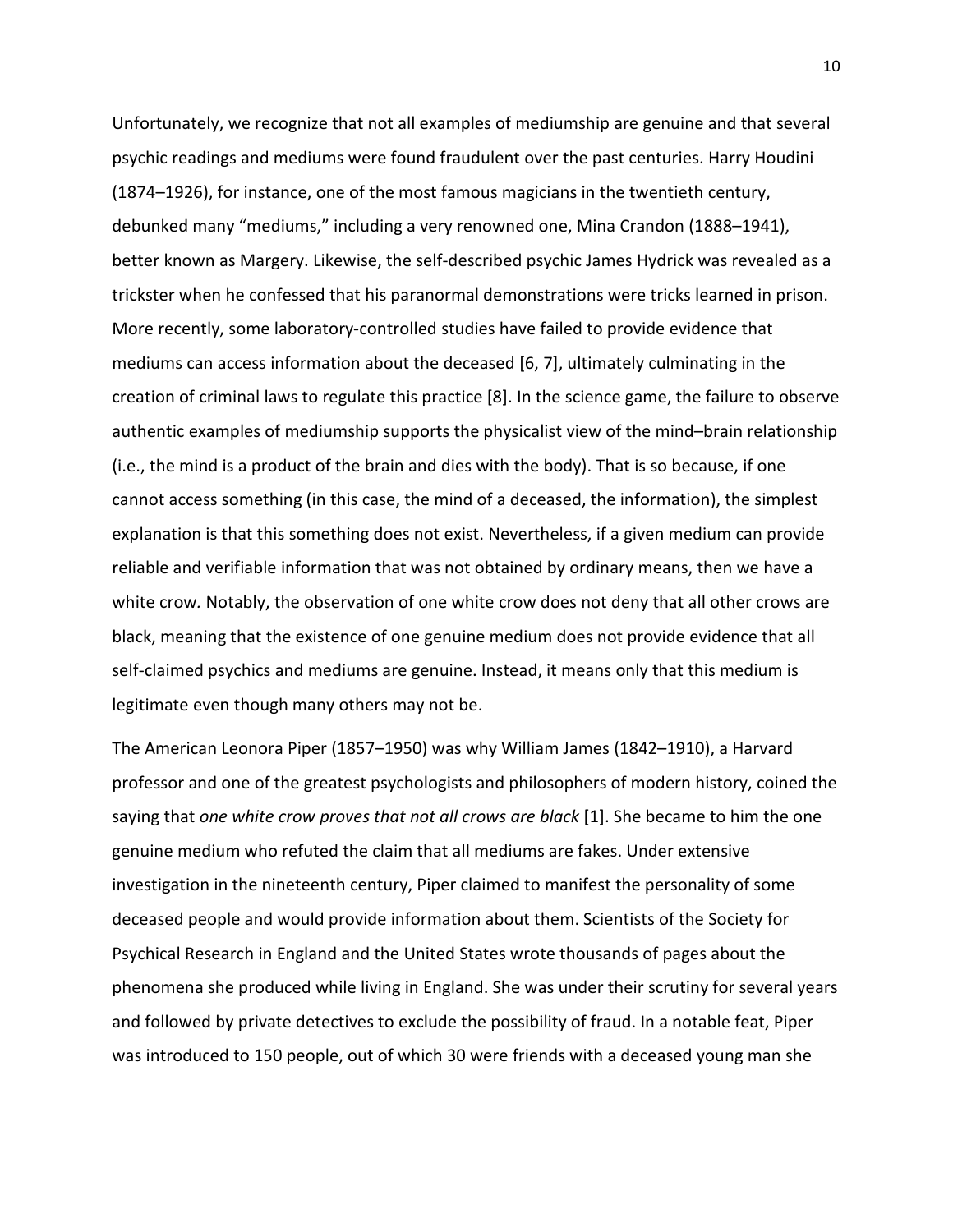claimed to incorporate.<sup>[5](#page-10-0)</sup> During trance, Piper was able to correctly identify and adequately have a conversation with twenty-nine of these friends (the thirtieth person, who was not recognized because he had grown up, was accurately identified in a second try [9]).

In this essay, we have chosen to analyze in-depth the mediumistic writings obtained by a Brazilian medium, Francisco Cândido Xavier (1910–2002), our white crow. Also known as Chico Xavier, he was one of the most famous mediums and a very popular figure in Brazil in the twentieth century. In 2010, on his one hundredth birthday, his biography was published in English [10] and French [11], when he got the title of *the most astonishing medium of the twentieth century* [12]. We specifically chose Xavier's work because it contains a huge amount of objectively verifiable information, making any hypothesis more adequate for tests and falsification.

## **2. A WHITE CROW**

Xavier was born in 1910 to poor and illiterate parents in Pedro Leopoldo, a small town in the state of Minas Gerais, Brazil. His father, João Cândido, worked in a lottery retailer, and his mother, Maria João de Deus, was a housewife and washerwoman. Together, they had nine children. His mother passed away when he was five, and his father, who was unable to take care of them, had to separate the family. Relatives and friends took care of the children, and Xavier went to live with his godmother. His biographers tell that, during these trying times, he suffered from daily punishments attested by the scars on his belly caused by fork pokes delivered by his godmother [13, 14]. Fortunately, in 1917, João Cândido married his second wife, a very caring and loving woman, who made a point of bringing all the children to live together again and sending them to school. However, to afford school supplies, she had to grow vegetables that Xavier would sell across town. Throughout their life together, the couple had six more children.

<span id="page-10-0"></span><sup>5</sup> George Pellew (1859–1892), an American writer who died in 1892 at age 32.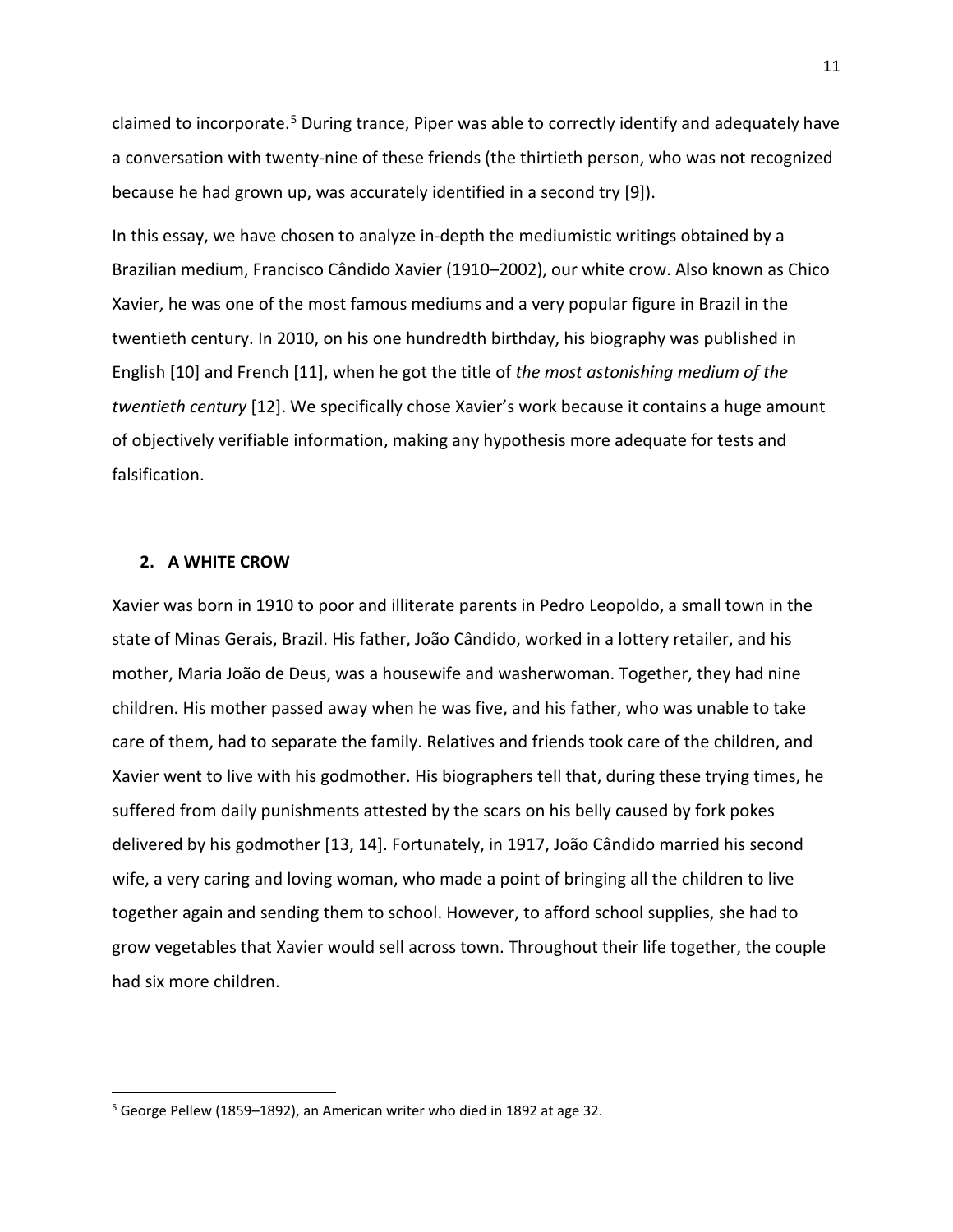Xavier concluded elementary school in 1923, completing only four years of formal education, not to ever return to any educational system. However, claiming that Xavier was almost illiterate is wrong; despite the restricted access to formal schooling during his youth, Xavier was a passionate reader during his entire life. His limited access to written materials occurred because of poverty and long work sessions. He started working very early in life, at the age of nine, in a clothing factory where he later developed pulmonary problems caused by unhealthy workspace conditions. He worked ten hours a day after school, from 3:00 p.m. to 1:00 a.m. When employed as a dishwasher, he would work thirteen hours a day, from 7:00 a.m. to 8:00 p.m. At fifteen years old, he started working as a clerk in a small grocery store, working similar hours for the next ten years. Then, in 1933, he started working at the Ministry of Agriculture until his retirement in 1961 from an eye illness.

Xavier had no wives or girlfriends. With a calming voice, humble manners, and jolly speech, he dedicated his entire life to work, religious activities, and charity. His literary production, one of his primary life purposes, was astonishing. After publishing his first book in 1932, at the age of twenty-two, Xavier wrote incessantly. The first forty books were issued at a pace of two per year; in his seventies, he wrote fifteen per year, and, at the age of eighty-nine, he was still able to write six books. Claiming only to be an instrument for deceased authors, he never accepted the copyright of any work and donated all the revenue from the sales to charities. Around two thousand charity institutions were helped with the copyrights from his books and his charity campaigns [13], besides the millions of people who were comforted by his words.

Although living a very modest life on the small salary from his job, his intense performance as a medium and religious leader for more than seventy years made him one of the most popular personalities in Brazil. In 1971, when invited to participate in a TV show interview, the broadcast system saw the highest audience numbers of a show in Brazil to date: 75 percent of the televisions were transmitting his words. Three-fourths of the viewers stopped to watch the timid countryman answering interesting and provocative questions about the most diverse topics with admirable respect and politeness. His language and choice of words on the show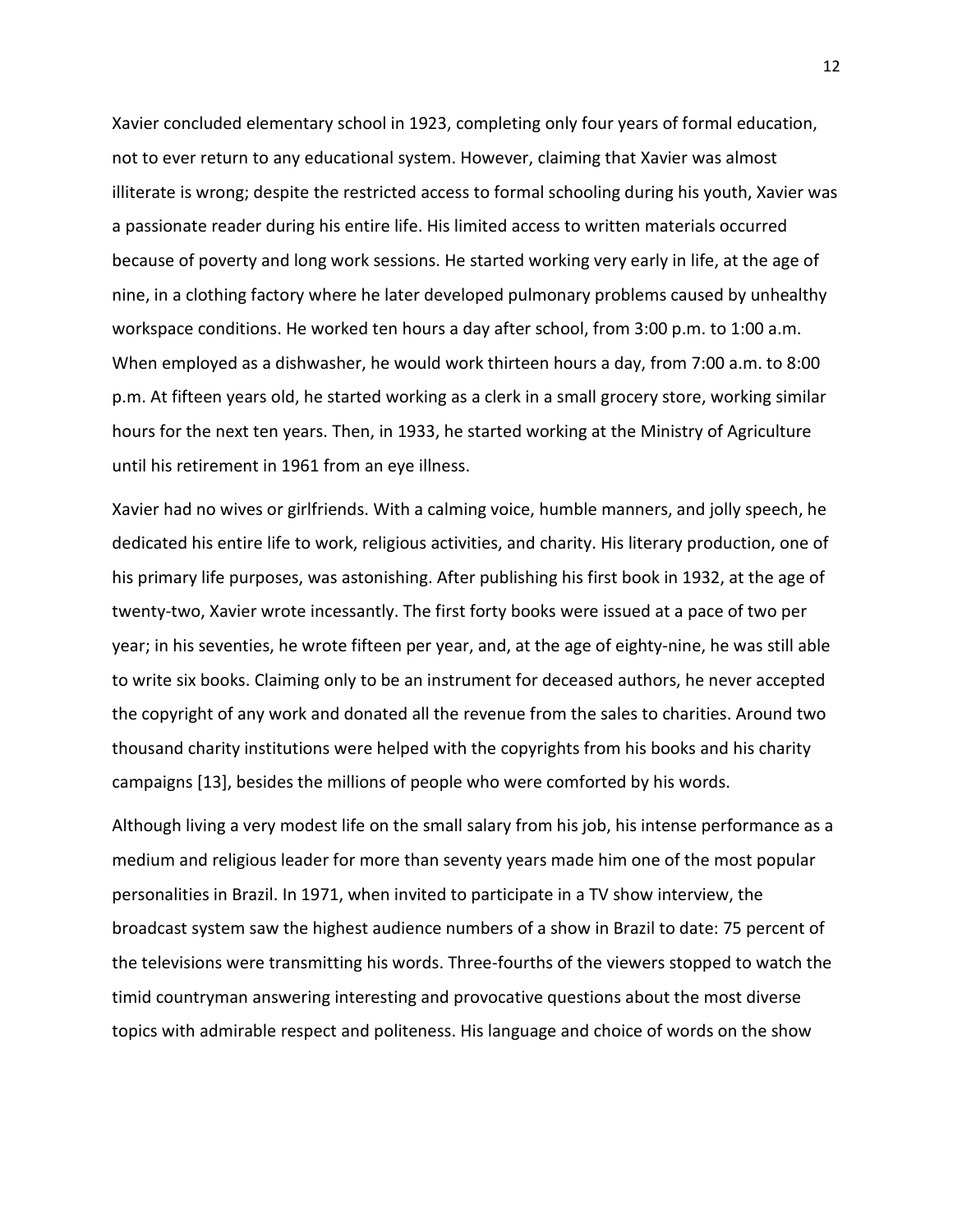were peaceful, elaborate, and eloquent. To the audience's surprise, he ended his participation by psychographing a sonnet in front of the cameras in less than five minutes.<sup>[6](#page-12-0)</sup>

In 1981, he was nominated for the Nobel Peace Prize. When he died, on June 6, 2002, the governor of Minas Gerais, Itamar Franco, declared official mourning for three days. The then president of Brazil, Fernando Henrique Cardoso, released a note to the press: "The President of the Republic received with sadness the news of the death of Chico Xavier. A great spiritual leader and figure, dear and admired throughout the country, Chico Xavier left his mark on the hearts of all Brazilians, who, over the decades, have learned to respect his permanent commitment to the well-being of others. On his behalf, and on behalf of all Brazilians, the president expresses his feelings and expresses his solidarity with Chico Xavier's friends and family" [15].

## **2.1 The communication with the deceased**

Xavier's alleged mediumistic experiences started around the age of five when he claimed to see and have conversations with his deceased mother. As Xavier described, "*[I]n 1915, I would* often see my deceased mother in the backyard of the house I used to live in, but other people *could not understand my visions and thought I was lying or suffering from mental perturbation*" [16]. This behavior is illustrated by the punishments applied by his godmother when he was little, for she would take the ghosts as devil's work. At the age of nine, during elementary school, he would also contact deceased people, making him a constant target for bullying. *"Since very early, I would see myself surrounded by deceased people. During class, I would often hear voices or feel hands on top of mine, live hands guiding my writing. However, no one else could see or hear them, making me feel very embarrassed"* [16]. At home, his family would not welcome his visions either. Roman Catholic by religion, they often contradicted Xavier's claims and threatened to put him in a psychiatric hospital. Sebastião Scarzelli, a priest to whom Xavier confessed his sins at the time, intervened and told the family the boy was hallucinating and should be kept away from books and magazines, which were assumed to be the cause of his

<span id="page-12-0"></span><sup>6</sup> The entire episode is available on YouTube in Portuguese: "Pinga Fogo with Chico Xavier (1st TV interview)," accessed July 6, 2021, [https://www.youtube.com/watch?v=8JD3wmC2ABU.](https://www.youtube.com/watch?v=8JD3wmC2ABU)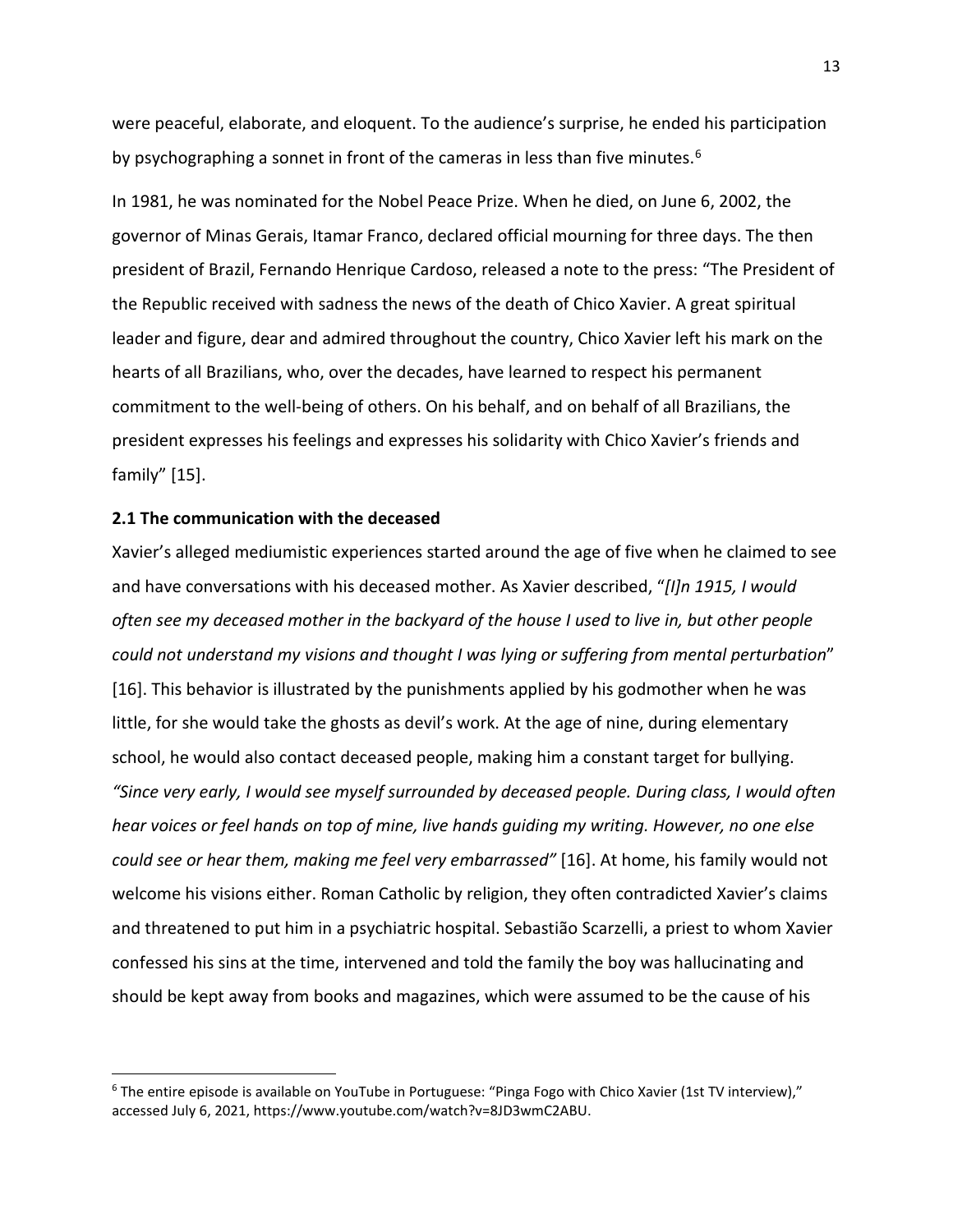mental issues. Following the priest's recommendation, Xavier's father burned all his son's prints and put him to work in a clothing factory.

Things started to change in 1927 when one of his sisters had symptoms of a mental disorder and doctors could not cure her with allopathic medicine. Helpless, the family decided to rely on alternative approaches, asking help from some followers of Allan Kardec's ideas—Spiritism. Through prayers and passes,<sup>[7](#page-13-0)</sup> Xavier's sister recovered, arousing the interest of Xavier and his brother in Spiritism. They became very fond of the new ideas and, in the same year, founded the Luiz Gonzaga Spiritist Center, the first one in the small town. The change was positive for Xavier, for his relation with the invisible came to be accepted in this new space and his visions were understood as mediumship. At the age of seventeen, he started practicing psychography to receive written messages from deceased people. *"When I write psychographically, I see, hear and feel the disembodied spirit who is working, by my arm, and, many times, I register the presence of the communicator without taking any knowledge of the material on which he is writing"* [16]. During these episodes, Xavier would hold a pencil in his right hand over a blank sheet of paper and place his left hand over his eyes. After a few moments of silence, his hand would glide over the paper continuously with such speed that a helper was required to switch to a blank sheet of paper.<sup>[8](#page-13-1)</sup> When psychographing alone, he changed the sheets of paper with his right hand, as shown in his biographical film [17].

Phenomena like these would occur during public sessions or in restricted sessions containing only a few people. In some situations, he managed to maintain apparent independence between psychography and his attention to something external. Dr. Mello Teixeira,<sup>[9](#page-13-2)</sup> who observed Xavier's activity in the 1940s, reports that "*his quick right hand glided across the paper, in a purely automatic, mechanical movement, while he, Chico Xavier, in perfect lucidity,*

<span id="page-13-0"></span> $<sup>7</sup>$  Also known as spiritual healing, the pass is one of the methods used in Spiritist centers for the relief or healing of</sup> people's suffering. Although anyone could give a pass, it is usually done by trained people. The act consists of the pass giver standing in front of and laying his hands on the person receiving the pass, to purportedly resupply vital fluids and improve the harmony of the body, which should result in better physical and mental health.

<span id="page-13-1"></span><sup>8</sup> Examples of Xavier's psychographing can be seen in [youtu.be/8JD3wmC2ABU?t=7019](file://Users/owner/Documents/New%20projects/PP/youtu.be/8JD3wmC2ABU%3ft=7019) at 1:55:00 and in [youtu.be/p9rYyiDnfXE?t=2390](file://Users/owner/Documents/New%20projects/PP/youtu.be/p9rYyiDnfXE%3ft=2390) at 40:00.

<span id="page-13-2"></span><sup>9</sup> Dr. João Mello Teixeira (1891–1965) was a medical doctor and professor emeritus in the School of Medicine, University of Minas Gerais, Brazil.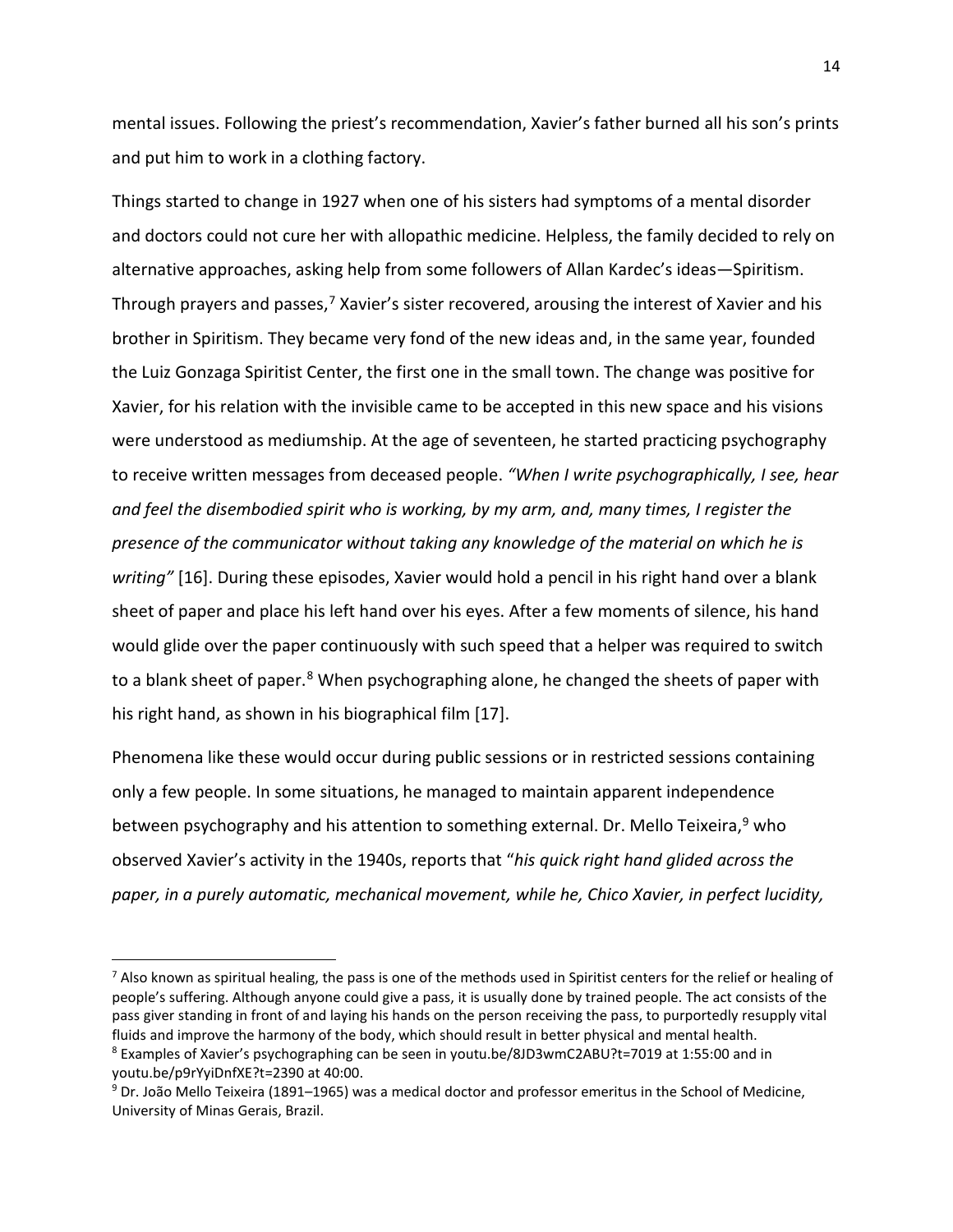*could respond to one or another accidental interpellation without interrupting the writing of what he elaborated*" [18]. Also, according to Dr. Teixeira, instant writing did not depend on the nature of the text; prose, poetry, philosophy, and history were all written one after the other, continuously. A sonnet would take him a minute to compose [19]. Remarkably, Xavier also psychographed texts in English, Spanish, Italian, Hebrew, and Braille among other languages, although he did not master any of them. He also psychographed backward messages in English, a type of writing readable using a mirror [20, 21].

In 1931, a spirit called Emmanuel supposedly appeared to Xavier and offered help supervising his work if he promised to be extremely organized and focused. In Emmanuel's words, there would be three rules to accomplish this task: *discipline, discipline, and discipline* [13]. After psychographing dozens of poems attributed to several deceased Brazilian and Portuguese poets in the following year, Xavier published his first book, *Poetry from Beyond the Grave* (1932) [22, 23]*.* At that time, Xavier was only twenty-two years old and already suffered the symptoms of his eye illness [24]. Throughout his life, he published around five hundred books (including dissertations, poetry, novels, short stories, chronicles, letters, and children's literature; for a list, see reference 25), all attributed to deceased people. His most successful work, *Nosso Lar: Life in the Spirit World* (1944) [26, 27], translated into fifteen languages, has sold over 2.5 million copies and was adapted for film in 2010 [28].

These hundreds of books, along with thousands of letters, demonstrate that the primary and most notable form of alleged communication with the deceased was through psychography. But Xavier could also use his voice and speak on behalf of the deceased, a practice known as psychophony, whereby his facial expression, tone of voice, and speech cadence would change according to the communicator. Those episodes mainly occurred in the mid-1950s, when he would go into a trance state at the end of seances and produce a spoken message attributed to a deceased. In other cases, Xavier would concentrate and tell people what he could apprehend from the invisible world while lucid. He would provide names and describe objective situations as if he were watching a film. The messages were mainly dissertations, reports, and poems, all recorded by witnesses and later compiled into two books: *Psychophonic Instructions* (1956) [29] and *Voices from the Great Beyond* (1974) [30].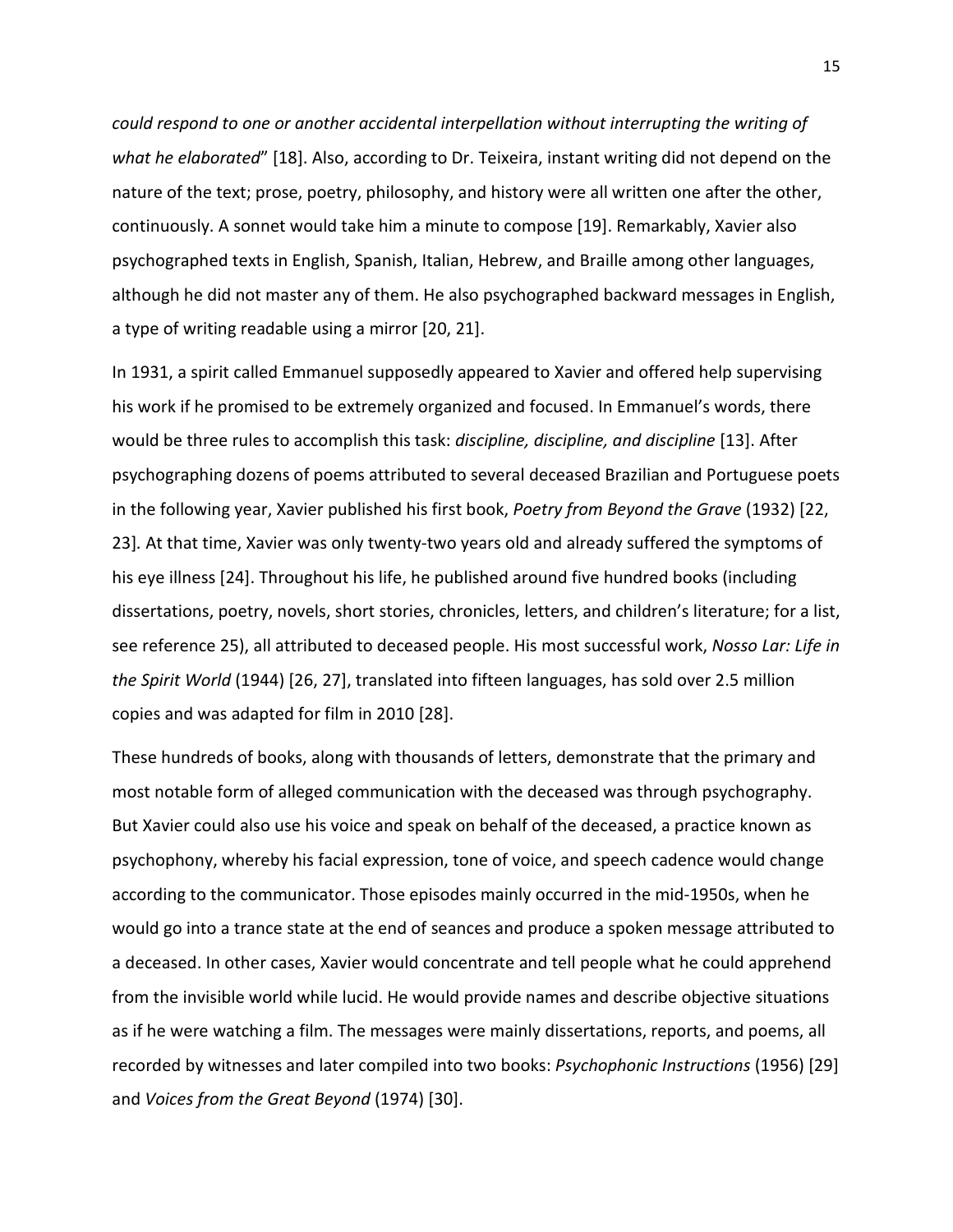Besides psychography and psychophony, Xavier was also able to produce materializations of spirits and objects, as described in some of his biographies [11, 31, 32]. However, Xavier decided to stop holding this type of act, which, because of its spectacular nature, gained great press and attracted hundreds of curious people. According to his spiritual mentor, Emmanuel, his mission would be to write the books, not produce the materializations, because the influence of the books would reach a greater number of people and more efficiently spread the Spiritist ideas of charity and benevolence.

While Xavier's mediumistic writing contained a significant body of remarkably accurate information, the medium himself recognized that mediumship is an imperfect means of communication because he would be only a "translator" for the communicators. Depending on various factors, the text could be more or less faithful to the intended message. In 1931, for instance, the spirit of the famous Brazilian poet Augusto dos Anjos supposedly appeared to Xavier when he was watering some garlic beds. The spirit of the deceased poet required Xavier's attention so he could get acquainted with the vocabulary of a poem the spirit would later recite so that Xavier could psychograph it more easily. The poem was "Voices of a Shadow," published in his first book, *Poetry from Beyond the Grave* (1932) [22]. As Xavier described, "*He [Augusto dos Anjos] started talking with those wonderful, technical words. I, holding the watering can, found it difficult to understand. And he talked and talked, saying that* he liked to write in the field, and that was the time he wanted to dictate so that I could hear and *understand when writing later. As I struggled to understand his words, the poet said: 'Look, do you want to know something? I'll write whatever I can because your head can't really take it!'* And the poem in the book represents the best I could have done, but it was much, much more, it *was beautiful! He spoke of photons, colors, worlds, galaxies. Who was I to understand all those things? Me, who was watering the garlic beds?*" [21].

## **2.2 Xavier's legacy**

Xavier's extensive work has not yet been properly organized nor mapped and remains to be fully documented. In this essay, we divide his work according to types of authorship, which also correspond to the intellectual demand used to write them, helping us organize our assessments later. The groups are (1) books attributed to deceased individuals whose identities while alive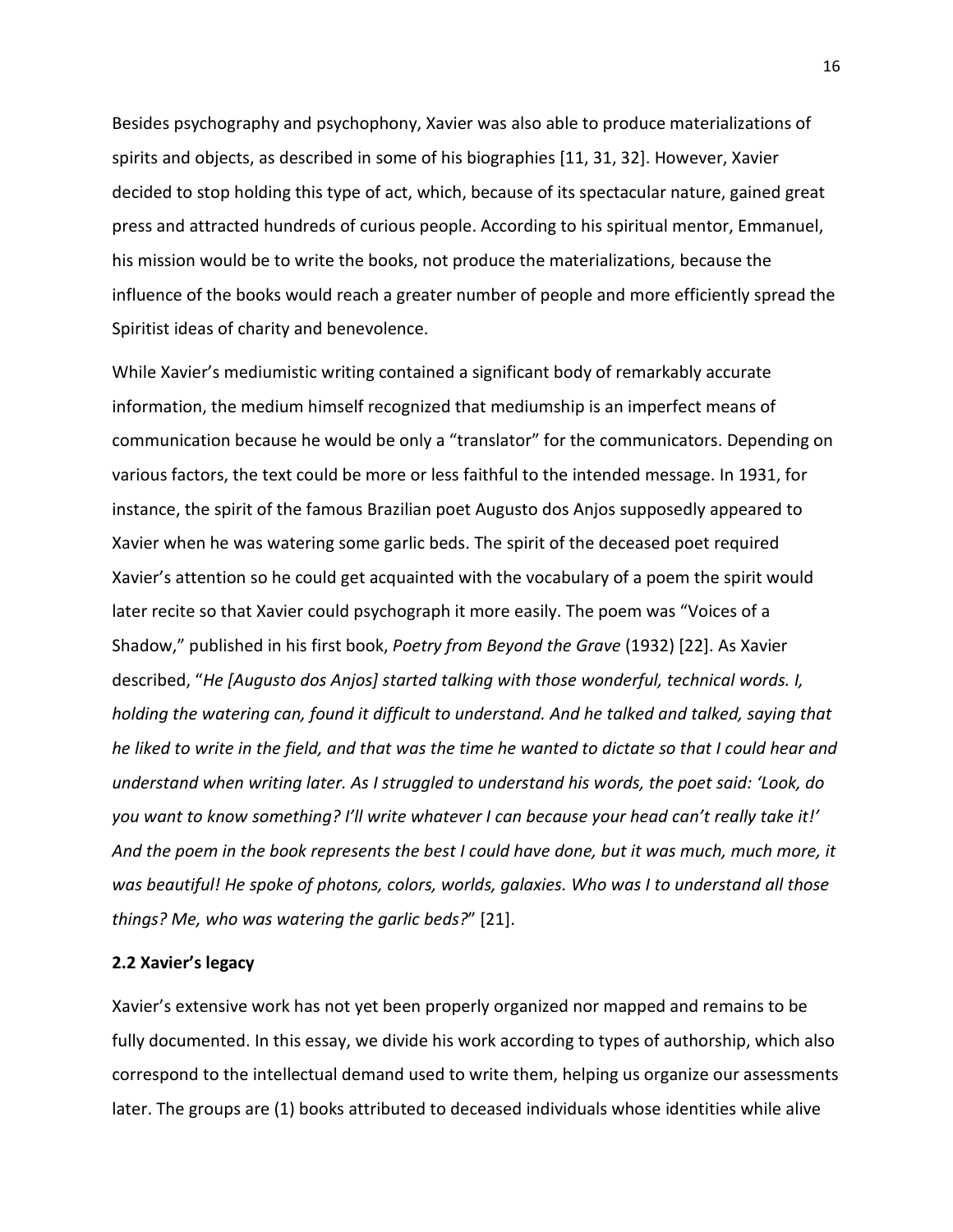are uncertain, (2) books whose authorship is attributed to writers who have published their work while alive, and (3) letters whose authorship is attributed to well-identified deceased individuals who were not authors of published work. In all these cases, we stress that the objective information offered through the communications, either in books or letters, is the heart of our investigation. Dates, names, signatures, content, and other information can be falsified. Hence, we invite the reader to focus on these falsifiable elements, which will be discussed later, in light of the hypotheses usually presented to account for these phenomena.

# **2.2.1 Group 1: Books attributed to deceased individuals whose identities while alive are uncertain**

The two principal alleged authors in this group are Emmanuel, presented as Xavier's spiritual guide, and André Luiz, a supposed Brazilian physician who preferred not to reveal his identity. Xavier wrote more than 120 books attributed to Emmanuel and around 25 attributed to André Luiz. Emmanuel's books dealt with historical, religious, moral, Christian, biblical, spiritual, and social themes. He is the supposed author, for example, of five novels containing a very expressive body of historical knowledge about Rome in the first century (*Two Thousand Years Ago*, 1939) [33, 34]; Christianity in the second and third centuries (*Fifty Years Later*, 1940, and *Hail, Christ!*, 1953) [35–38]; Europe and America in the seventeenth century (*Renunciation*, 1943) [39, 40]; and the lives of saints Paul and Stephen, biblical figures of the New Testament (*Paul and Stephen*, 1942) [41, 42]. In what follows, we present a passage from one of his mediumistic historical novels along with an analysis of the data, as performed by di Spirito [47].

**Example**: Excerpt from the mediumistic book *Two Thousand Years Ago* (1939) [33, 34]. The passage talks about the tragic fate of Saul, a young Jew who was sold as a slave by determination of the Roman Senator Publius Lentulus. This novel presents elements based on historical facts, portraying rules for the sale of slaves in ancient Rome.

> *Young Saul had vanished from prison in what pointed to a desperate and unforeseen escape. This information was relayed to Publius Lentulus without him knowing that corrupt civil servants often sold young prisoners to ambitious slave traders who operated within the more populous sectors of the capital of the world.* [...]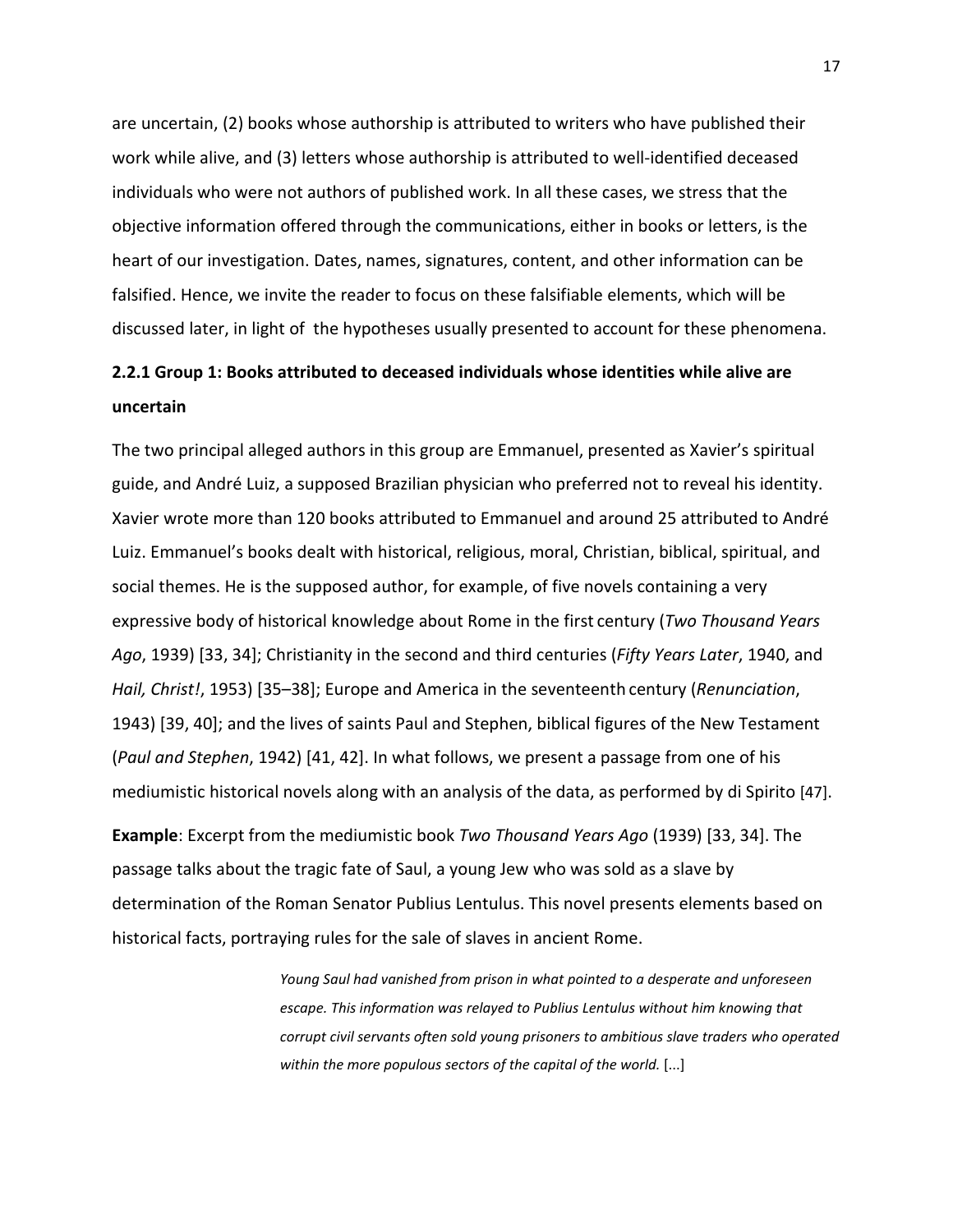*In nearly all the Roman provinces, dreadful groups of thugs lived in the shadow of the state structure as unscrupulous traders of human beings. The young Jew, with his youthful vigor and health, had fallen victim to these soulless creatures. Sold with others to powerful Roman slave traders, he was put on a ship in the ancient port of Joppa and was bound for the capital of the Empire.*

*Moving ahead two months in our chronology of events, we find him on a large platform near the Forum, where men, women and children all together are lined up nearly naked [a] with a small placard hanging from their necks [b]. Eyes ablaze with revenge, Saul stood there semi-nude, a white woolen cap covering his head [c] and his bare feet lightly dusted with gypsum [d]. In the midst of that cluster of unfortunate beings walked a man of ignoble and repulsive features, shouting in a raspy voice to the crowd of curious onlookers surrounding him: "Citizens! Come take a look! … As you know, I am in no hurry to dispose of my merchandise, because I owe no one, but I am here to serve you, illustrious Romans!" And pausing in front of this or that human merchandise to call the crowd's attention, he continued in his crude and insulting harangue: "Look at this lad! … He is a superb example of health, thrift and submissiveness. He obeys at the first command. Take a good look at the strength of his flesh. Disease will never attack it. "Look at this man! He speaks good Greek and is well made from head to toe!" With this commercial pitch, he continued advertising each individual before the multitude of buyers who besieged him, until finally it was young Saul's turn. The young man reflected his rage and ferocious sentiments, despite his miserable appearance. "Check out this lad! He has just arrived from Judea as the finest example of temperance and health, obedience and strength. He is one of the finest samples of today's lot. Look at his youthfulness, illustrious Romans! … I am offering him at the small price of 5,000 sesterces!" The young slave stared at the trader, his heart boiling with hatred and the fiercest desires for revenge. A bustle of curiosity formed around this interesting and highly original figure, his Jewish features certainly making an impression on the square's crowd that morning.* [33, 34]

## Comments:

[a] In Ancient Rome, the slaves' clothes were removed as a way to allow the identification of physical deficiencies or illnesses [43].

[b] Slaves were placed on a platform with a plaque around their neck showing age, abilities, and bodily defects if any [44–46].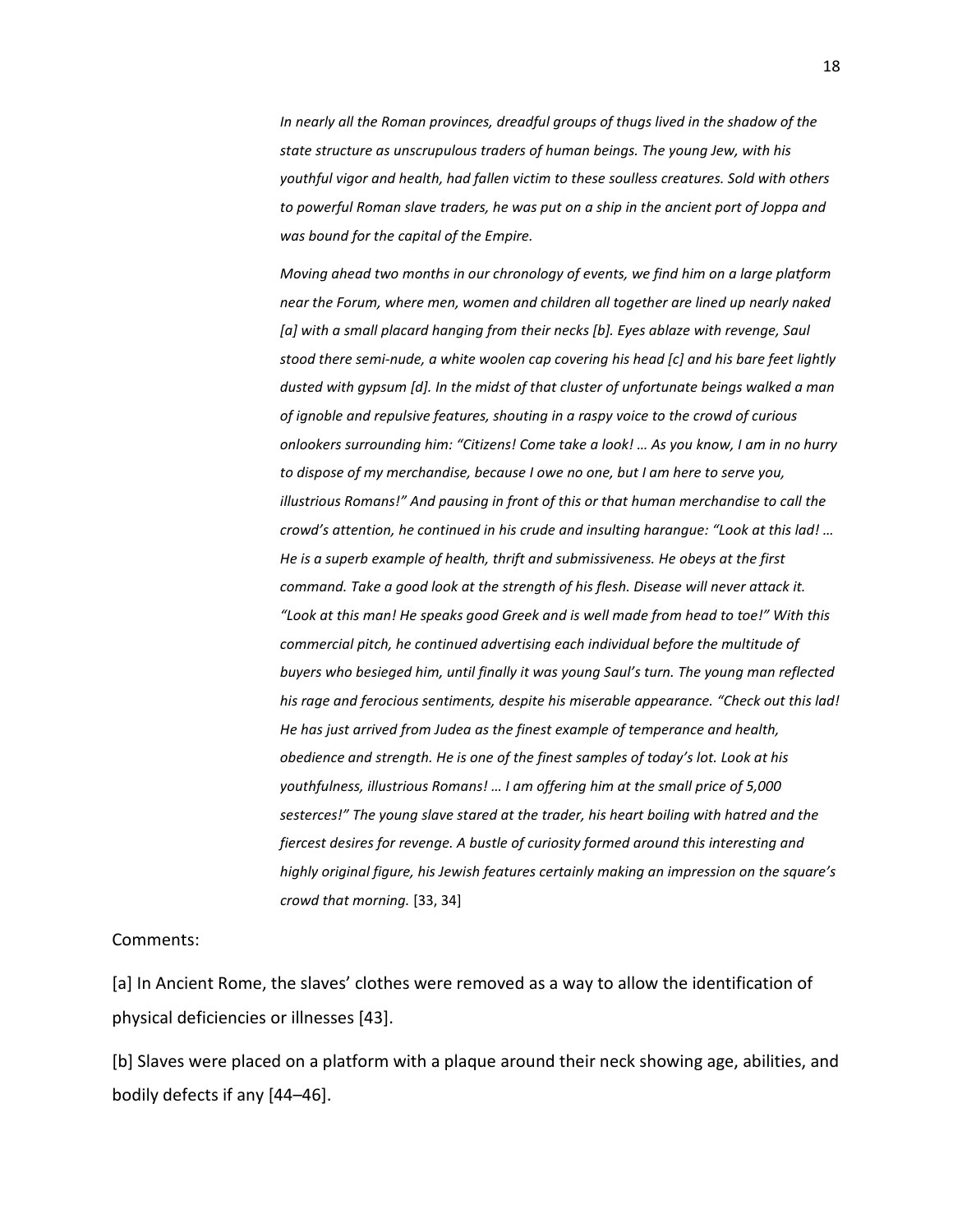[c] This accessory (*barrete*, in Portuguese) was used when a captive had difficulties in submitting to his master, as a guarantee to show the buyers the disobedient slaves. Therefore, the acquirer could not complain later on the fact that he had bought an insurgent slave [43]. Notably, the Portuguese word *barrete* is not used today, and to understand its meaning, we refer to the Italian word *barreta*. This particularity illustrates some of the examples of the etymological link with Roman history [47].

[d] Painting someone's feet with gypsum meant they came from overseas. This data was especially relevant to the acquirer for several reasons, among which knowledge of the slave's culture and language could be determined [43, 44].

The book *Two Thousand Years Ago* (1939) is accurate because not only does it reveal Roman rules that indeed existed but it also demonstrates the peculiar situation of Saul, as expressed through the context presented. The novel's author, however, never provides a direct explanation of each of these strange practices. Instead, he narrates the history as a witness to them [47]. Markedly, when the books were composed in 1939, the texts containing the historical information regarding the sale of slaves in ancient Rome were available only in Latin, whereas other indirect sources commenting on these texts were available only in English [47]. Xavier, however, stated that he never researched any of these themes before psychographing the books. Parenthetically, when he wrote many of his books during the late 1930s, he was busy working several hours or taking care of fourteen siblings, making it difficult for him to perform any research. In this sense, researcher Playfair commented:

> *Emmanuel began his literary output with a series of five historical novels, four of which appeared between 1939 and 1942 and the fifth in 1953. The first two, totaling 734 pages, were written in the same year. The third, Chico's longest single book, set in the first century Rome, runs to 553 pages and took him eight months to write. They were all, of course, written at a time when Chico was a full-time government employee with only evenings for literary activity. (By comparison, Lew Wallace's historical novel* Ben-Hur*, set in the same period, took eight years to research and write).* [10]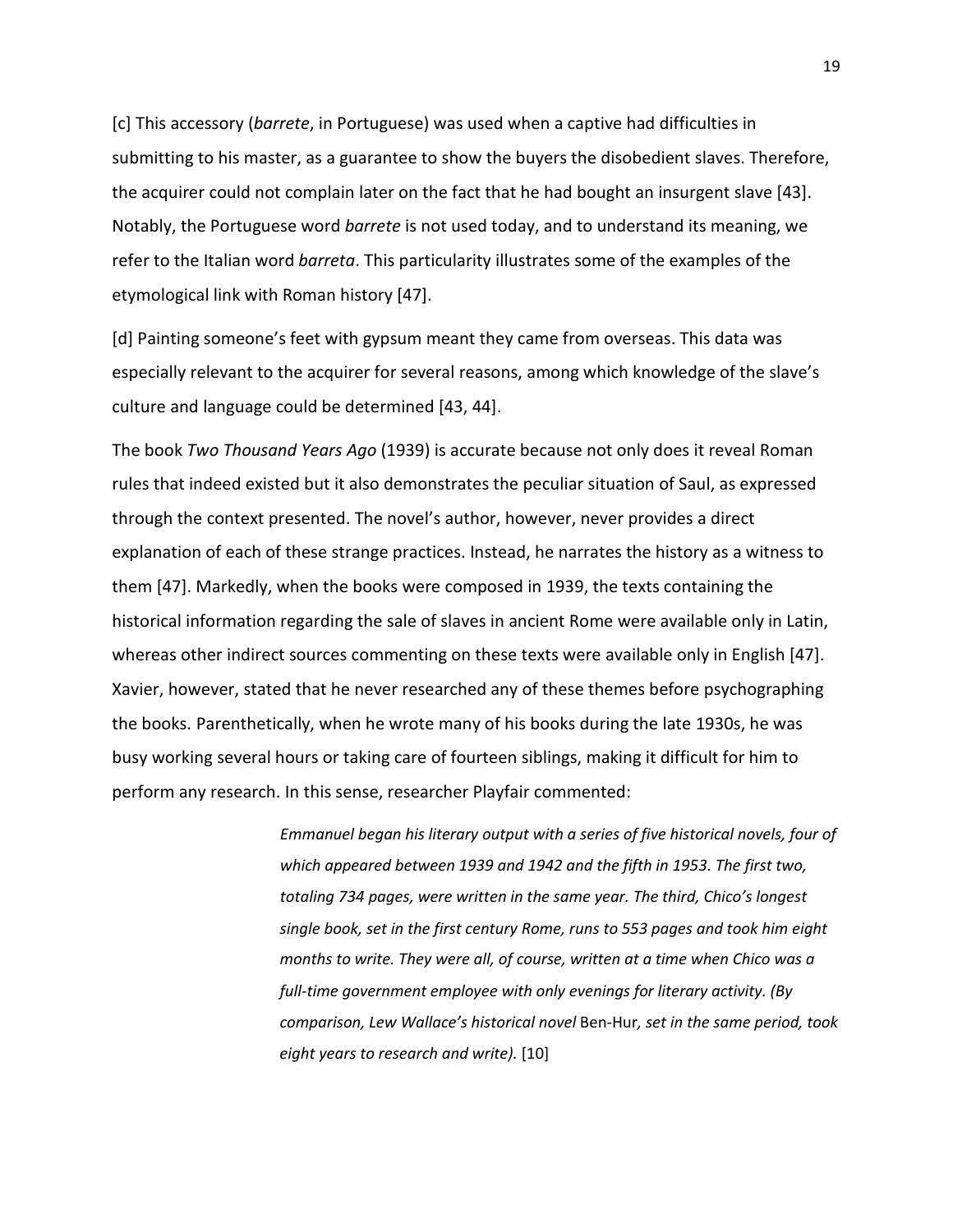The books attributed to André Luiz are mainly stories and descriptions about the spiritual world. His debut book, for example, *Nosso Lar: Life in the Spirit World* (1944) [26], presents a "city" inhabited by deceased people. Because the spiritual author introduces himself as a doctor, his texts highlight knowledge of biological areas, relating them to Spiritist topics, such as mediumship. Xavier declared that, although he had psychographed André Luiz's books, he was not able to understand the content of some of them, such as in *Evolution in Two Worlds* (1958) [48, 49] and *The Mechanics of Mediumship* (1960) [50, 51]. Strikingly, some books attributed to André Luiz were produced in co-authorship with Xavier's friend, Waldo Vieira, <sup>[10](#page-19-0)</sup> also a medium, who did not live in the same city at the time. In the book *Evolution in Two Worlds* (1959) [48, 49], Vieira would receive André Luiz on Wednesday nights and write the odd chapters, whereas Xavier would receive the spirit on Sunday nights and write the even chapters. The composition of this book is an example of the so-called cross-correspondence phenomenon, wherein different mediums receive pieces of information unknown to each other that make greater sense when combined [52].

Books by André Luiz also brought unexplained knowledge about the pineal gland at a time when scientists knew very little about it. In 2013, the scientific journal *Neuroendocrinology Letters* published an article entitled "Historical and Cultural Aspects of the Pineal Gland: Comparison Between Theories Provided by Spiritism in the 1940s and the Current Scientific Evidence" [53]. The researchers compared descriptions of the pineal gland and the epiphysis in thirteen books written by André Luiz in the 1940s with the scientific knowledge available sixty years later. They found that several highly complex data were in line with the current medical literature:

> *The fact that a text written by an unlearned individual without academic training or involvement in the field of health, who resided in the hinterlands of Brazil during a time when access to articles was limited (the case of Mr. Francisco Candido Xavier), furnishes highly complex concepts and information on*

<span id="page-19-0"></span><sup>&</sup>lt;sup>10</sup> Waldo Vieira (1932–2015) was a Brazilian spiritual author, medium, dentist, and physician who founded the spiritual movement of Conscientiology and Projectiology, which posits that human consciousness is a nonphysical phenomenon. In 1955, he met Xavier, and the two co-authored several books on Spiritism. His books were translated into English, Spanish, Italian, German, and Chinese.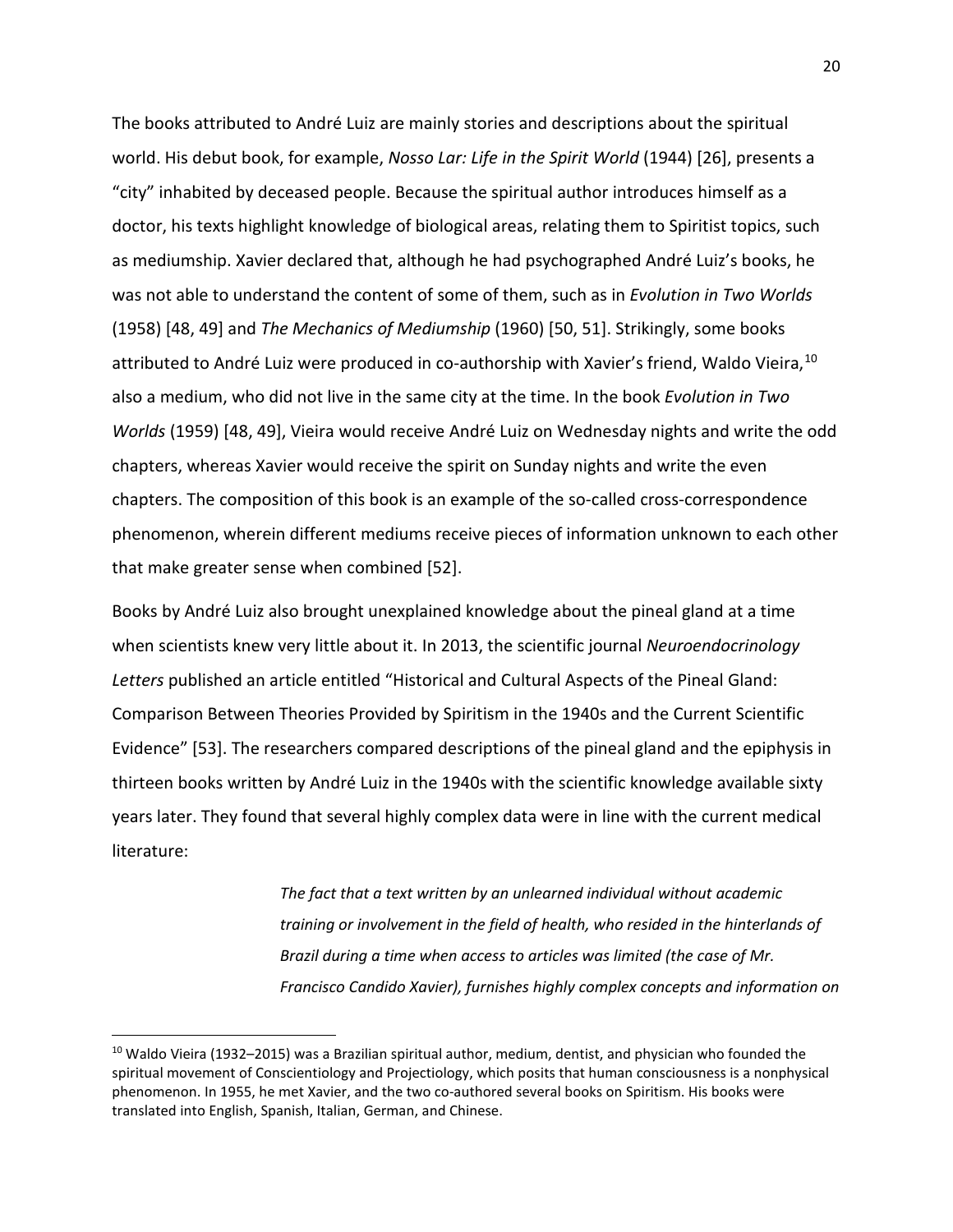*the physiology of the pineal gland 60 years before any scientific confirmation, raises deeper questions as to the true source of this information. The first hypothesis is that the author, drawing on books and articles available in the 1940s detailing the physiopathology of the pineal gland and published before the isolation of melatonin, created these theories himself, wording them in nonspecific language, thus allowing them to appear to be supported by subsequent advancements in science. A second hypothesis posits a mere coincidence of findings, whereby the author randomly created several theories surrounding the pineal gland, many of which happened to be confirmed by scientific evidence. The third hypothesis centers on alleged communication with "spirits," that have "brought forward" future findings related to the pineal gland.* [53]

# **2.2.2 Group 2: Books whose authorship is attributed to writers who have published their work while alive**

This group is formed by hundreds of writers, mainly Brazilian, some of whom Xavier attributed several texts. Most of them were born and died in the nineteenth century or the first half of the twentieth century. The profiles of these authors are diverse: they were part of different literary movements and professed different religions or were atheists; they were men and women, white and black.

The book *Poetry from Beyond the Grave* (1932), the first one psychographed by Xavier, is an anthology of sixty poems attributed to fourteen authors. New compositions were added throughout the years, and, in 1955, the book contained 259 poems attributed to fifty-six Brazilian and Portuguese poets [54]. Among them are well-known names in Portugueselanguage literature, such as Castro Alves, Olavo Bilac, and Antônio Nobre. Alexandre Caroli Rocha, one of the authors of the present essay, studied more closely the poems attributed to five of these poets—the Portuguese João de Deus (1830–1896), Antero de Quental (1842– 1891), and Guerra Junqueiro (1850–1923) and the Brazilian Cruz e Sousa (1861–1898) and Augusto dos Anjos (1884–1914)—aiming to verify whether the characteristics described by critics of the literature were also part of the psychographed verses [55]. Parenthetically, an example of a study used in the research was Amorim de Carvalho's book, in which the critic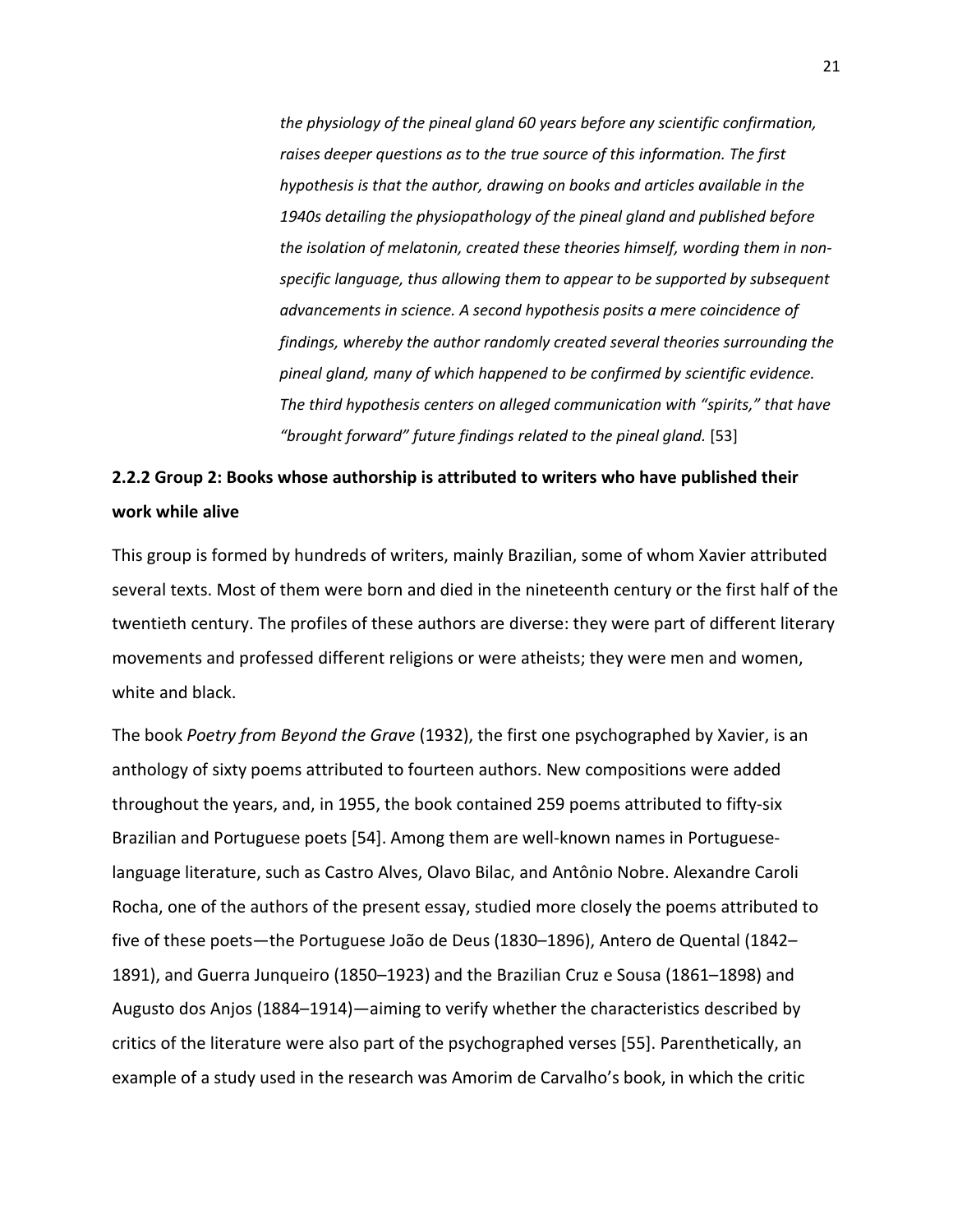identified characteristics such as types of symbolization, satire and caricature, type figures and symbol figures, the bucolic feeling, nostalgia, versification aspects, the style, and stylistic tones as well as six constant features present in Guerra Junqueiro's poems [56]. Using this and other stylistic identification guides, Rocha found that formal and thematic characteristics of the five poets' work also appeared in Xavier's book. Likewise, other studies have identified evident similarities between in-life and mediumistic works from other attributed authors in the anthology [57, 58]. Some poems present innovations such as Spiritist principles, to which many of the poets were oblivious before, as well as the perspective of someone who had already experienced death. These new features, however, were expressed in verses that intentionally recapitulate several characteristics of the works of the alleged authors. According to Rocha, whoever conceived the poems possessed various poetic skills and necessarily knew very well the subtle particularities of each of the poets [55].

A significant part of Xavier's work was attributed to Humberto de Campos,<sup>[11](#page-21-0)</sup> a writer who died at the height of his popularity. Aiming to investigate the features present in some of Campos's books, Rocha researched twelve of them, five of which were *Chronicles from Beyond the Grave* (1937) [59]; *Brazil, the Heart of the World, the Homeland of the Gospel* (1938) [60]; *New Messages* (1940) [61]; *The Gospel of Truth* (1941) [62]; and *News from Beyond the Grave* (1943) [63]. He found that several texts in this set presented a relationship with the contents published by de Campos while he was alive that go beyond the meanings and messages captured from the first reading [64]. Intertexts (i.e., texts referred to or alluded to by another text subsequent to it) were used in two ways: direct, in the form of obvious references, or indirect, presented as allusions<sup>[12](#page-21-1)</sup> or subtle paraphrases. Again, this strategy demonstrates a deep knowledge of the attributed author's work, as illustrated below:

<span id="page-21-1"></span><span id="page-21-0"></span> $11$  Humberto de Campos (1886–1934) was a journalist, critic, and memorialist, born in Maranhão, Brazil. In 1910 at the age of twenty-four, he published his first book; in 1919, he entered the Brazilian Academy of Arts and Letters. Many of his chronicles, anecdotes, stories, and recollections were published in the years following his death.  $12$  An allusion is an intentional figure of speech used to reference a person, place, thing, event, or other literary work with which the reader is presumably familiar. As a literary device, allusion allows a writer to compress a great deal of meaning and significance into a word or phrase. However, allusions are effective only to the extent that they are recognized and understood by the reader; if, however, an allusion is obscure or misunderstood, it can lose its effectiveness and confuse the reader.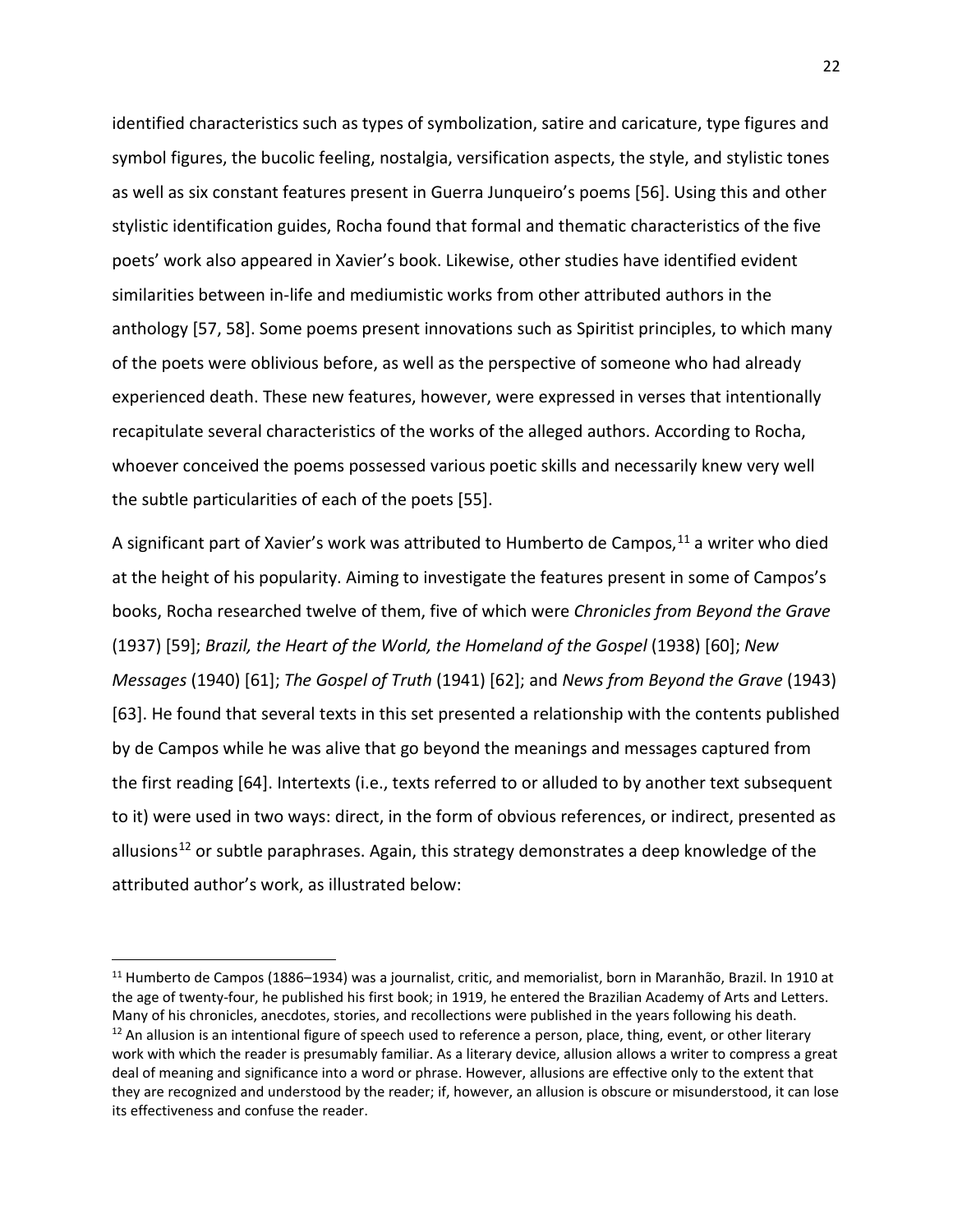**Example 1**: Excerpt from the mediumistic book *Chronicles from Beyond the Grave* (1937) [59]:

*I had the opportunity to claim while there in the [living] world that, if someday I managed to pay off all my debt to the land of Maranhão and the Lord decided to dive my spirit into the Letes of the flesh, I would want to be born a paulista or baiano.* [13](#page-22-0)

*São Paulo and Bahia were the two strong arms that supported me in the ordeal. My debt to both states is sacred and irredeemable. It was from the affectionate bosom of Bahia, the motherland of Brazil, that the cheers of incitement to the fight reached me; and from the generous and plentiful barns of São Paulo came most of my bread*. [59]

Comments: Although Xavier wrote something that resembles de Campos's previous work, the source is not identified and is left to the reader. Particularly, it refers to the following excerpt from de Campos's book *Shadows That Suffer* (1934) [65]:

> *If, however, one day I managed to settle my gratitude accounts with the land of Maranhão, doing all the good it deserves and I wish to it and, in the next world, the Lord would ask me in which part of Brazil, excluding Maranhão, so badly served by me, I wanted to return to the torments of life, my answer would be ready:*

*– Lord, make me born, now, paulista or baiano!*

*I have, in fact, with these two States, such a great debt that I could only pay them by consecrating them a new existence if I had one*. [65]

**Example 2**: Another strategy observable in some books attributed to de Campos was using quotations that were not part of the alleged writer's work in literal terms but were related to his cultural repertoire. Excerpt from the mediumistic book *New Messages* (1940) [61]:

> *Renan used to say that "the brain burnt by reasoning thirsts for simplicity, as the desert thirsts for pure water." And we observe that the science of the world, in its outbursts of unconsciousness, is now reduced to a handful of rubble.* [61]

<span id="page-22-0"></span><sup>13</sup> *Paulista* and *baiano* refer to someone born in São Paulo and Bahia, respectively.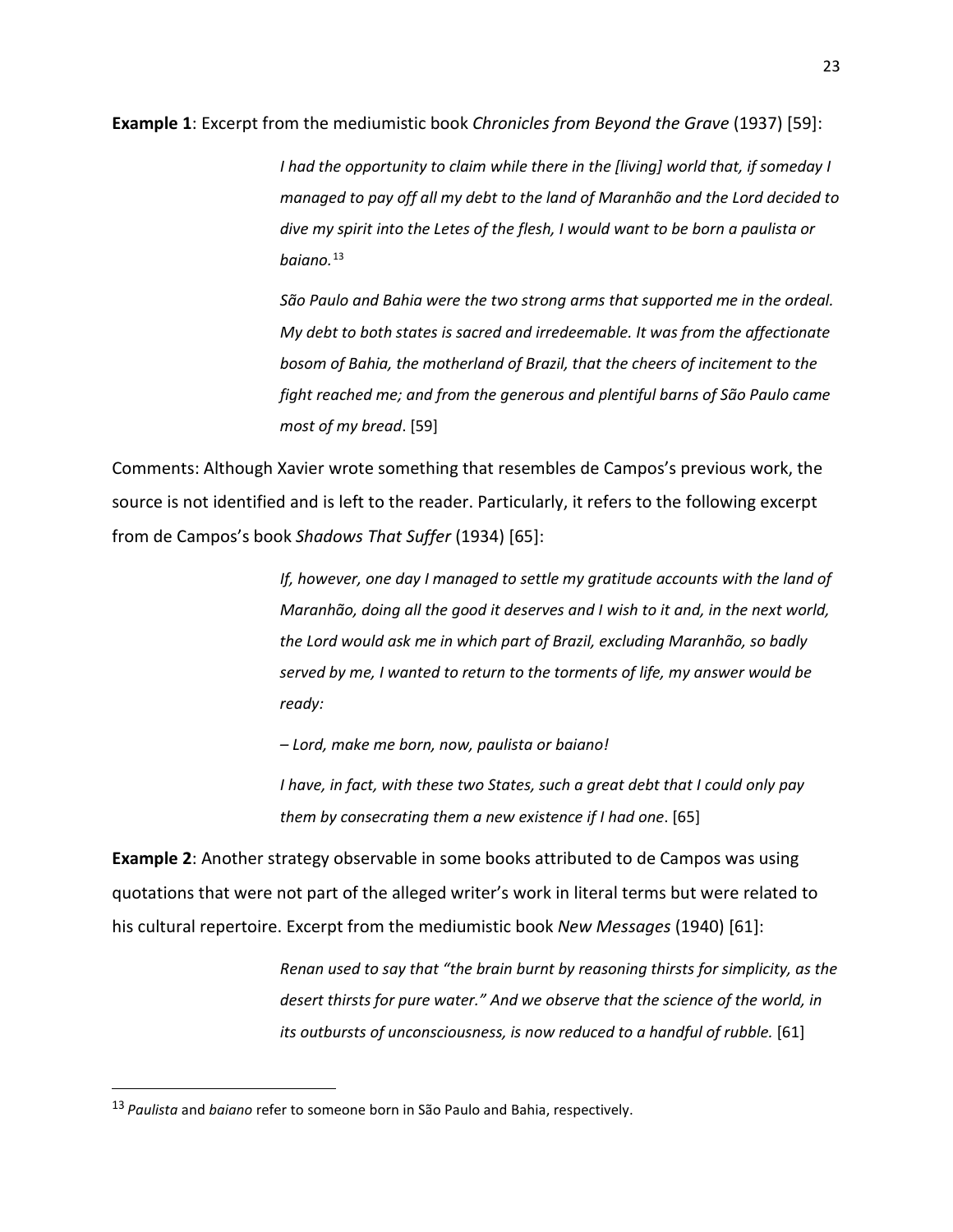Comments: Ernest Renan (1823–1892) was a writer widely cited by de Campos while alive in his books, as illustrated in the book *Memoirs* (1933) [66]: "*'Man does great things by instinct, as the bird does its trips guided by a mysterious old geography chart that it carries in its brain,' says Renan. I had a script inside me, which I unconsciously consulted in the hours of sleep*." The mediumistic passage from the book *New Messages* (1940), especially, is a translation of Ernest Renan's book *Souvenirs d'enfance et de jeunesse*: "*Le cerveau brûlé par le raisonnement a soif de simplicité, comme le désert a soif d'eau pure*." Surprisingly, among de Campos's personal library, located in São Luís, Maranhão, we can find a copy of *Souvenirs d'enfance et de jeunesse*, a book that belonged to de Campos.

**Example 3**: Excerpt from the mediumistic book *The Gospel of Truth* (1941) [62], once again quoting Ernest Renan:

> *[A]ll historians of the origins of Christianity stop the pen, amazed at the deep faith of the first disciples who dispersed throughout the desert of the great cities to preach The Gospel of Truth, and, observing trust serene of all the martyrs who have sacrificed themselves in the infinite wake of Time for idea of Jesus, they ask astonished, like Ernest Renan, in one of his works:*

> *– Where is the wise of the Earth who has already given the world as much joy as the affectionate Mary of Magdala?*

Comments: Ernest Renan's sentence can be found in his book *Les Apôtres*: "*Où est le sage qui a donné au monde autant de joie que la possédée Marie de Magdala?*" When translating to Portuguese, however, the word *possédée* was translated to *carinhosa* (*affectionate*, in English) and not the literal translation *possuída* (*possessed*, in English), as a nonfluent French translator would expect it. Such modification was made because the literal word would carry a disrespectful meaning. Note that, in this sense, the alleged author of these passages was able to translate from French and understand and correctly use the words in a specific context, as was the case with de Campos.

**Example 4**: Excerpt from the mediumistic book *Lazarus Resurrected* (1945) [67], that contains the following passage: "*Listening to their references, I remembered the satanic character in Lesage's book, disturbing Madrid's houses, raising their roofs*." This piece relates to a book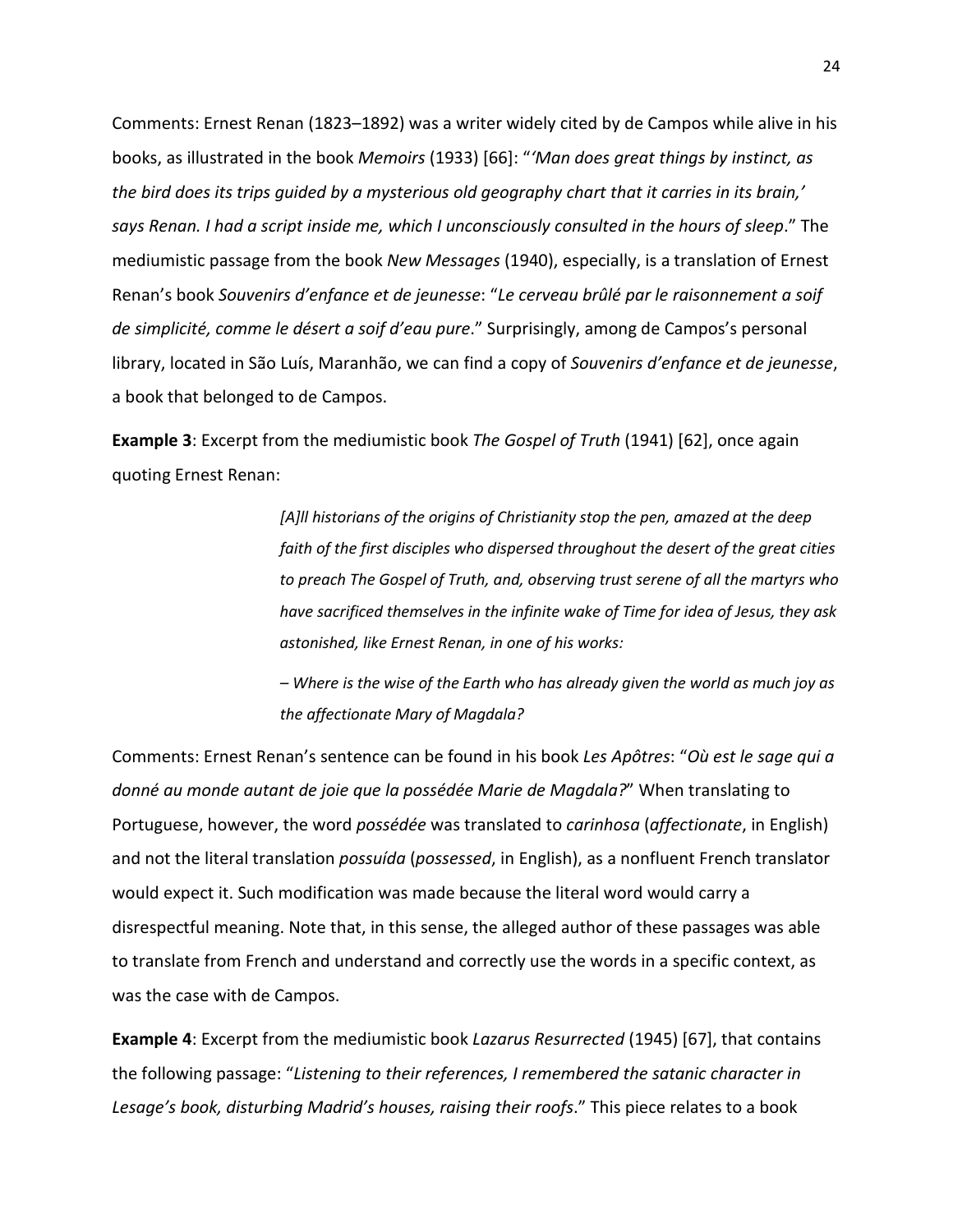written by Alain-René Lesage (1668–1747), *The Devil upon Two Sticks*. In *Secret Diary* [68], a book written by de Campos but not published until 1954 (note, nine years after the mediumistic book was written), we can find the following excerpt: "*What should I say about my childhood, my youth, my entire life, spent amid selfish and utilitarian characters, of a small world that always seemed to me to come out, whole, from the pages of Gil Blas, of Lesage?*" This passage from the book *Gil Blas* also quotes the writer Alain-René Lesage, just like the mediumistic book. To produce such a thing, Xavier would also have to have been a reader of Alain-René Lesage, but nine years before de Campos's book quoting Alain-René Lesage was published.

**Example 5**: In 1939, *Jornal do Brasil* published a letter written by Gastão Penalva entitled *To Humberto de Campos (wherever he is)*. In a fraternal tone, Penalva addressed his anguished letter to the chronicler, who had died nearly five years prior, referring to his literary work and imagining de Campos in the context of World War II. Two days later, in Pedro Leopoldo, Xavier psychographed *Letter To Gastão Penalva*, attributed to de Campos, wherein we read:

> *I was spiritually with you, before you wet the pen in your embittered heart to address me your affectionate letter. Listening to your intimate considerations, when you handled the bible of anguish of my life, I intensely wanted to imitate the famous gesture of Ulysses, in Alcino's palace, when the Demodocus's singing made him cry at the description of his sufferings, recounted from praises to the heroism of dead comrades.* [Bolded emphasis added]

Comments: The mediumistic letter contains a passage from Homer's poem *Odyssey*. Notably, de Campos had written the preface and revised the translated version of the poem in 1928. The mediumistic passage, specifically, was one of de Campos's favorite from *Odyssey*, a piece of information registered in his diary, *Secret Diary* [68], but only published fifteen years later :

> *For the last two days I have been working intensively on the final revision of the Odyssey, translation by Odorico Mendes, work that should be ready within eight days, to be sent to Maranhão. I had already read Homer in its entirety, in the French versions of Leconte de Lisle and Mme. Dacier. Only now, however, reading as a proofreader, verse by verse, word by word, it was that I understood the greatness of the poem. The visit of Ulysses to the country of the Cimmerians*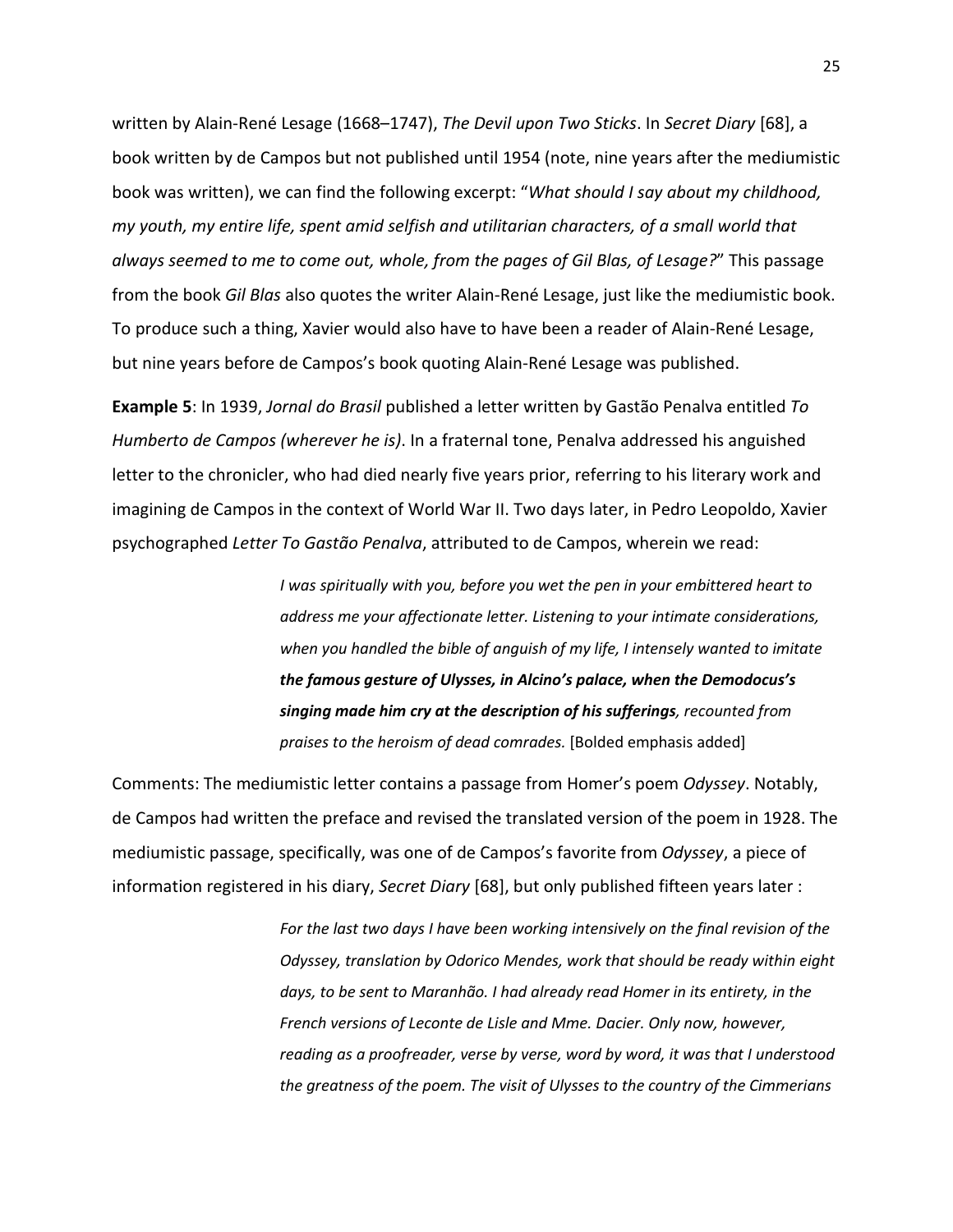*and his encounter, in the cave of Tiresias, with the great friendly shadows, is truly superb in the description; how superb it appears, in the Brazilian translation, the banquet in Alcino's palace and the heroic song of Demodocus; and, in particular, the appearance of Helena at the moment when Menelaus receives Telemachus, who is wandering in search of his father.* [68]

**Example 6**: Excerpt from a letter attributed to de Campos written to his mother, May 1, 1936 [69]:

> *Today, Mommy [a], I am not writing to you from that den [b] full of wise books [c], where your son, poor and ill, watched the specters of human enigmas pass by, next to the lamp that, little by little, devoured his eyes, in the silence of the night.*

> *The hand that serves me as a pen holder is the tired hand of an impoverished man, who worked all day looking for the bitter and daily bread of those who struggle and suffer [d]. My secretary is a rough tripod furniture by way of a table, and the walls around me are bare and sad [d], like those of our uncomfortable house in Pedra do Sal [e]. The unlined roof lets through the mournful wind of the night, and from this humble backwater, where poverty hides exhausted and discouraged, I write to you with no insomnia or fatigue [f], to tell you that I am still living to love the noblest of mothers [g]*. [69]

## Comments:

[a] Even as an adult, de Campos called his mom *Mommy* [70].

[b] De Campos would use the word *den* to refer to the room in his house where he worked [71].

- [c] The original room where de Campos worked when alive had four walls full of books [71].
- [d] Refers to Xavier and his surroundings.

[e] Refers to the house where de Campos and his family spent the first night during the summer of 1895, in Pedra do Sal, Piauí, Brazil. In the book *Memoirs* (1933) [66], de Campos wrote: "*Many families from Parnaíba had gone there for the summer so that we couldn't find a less uncomfortable house. The one my uncles had rented had still to be covered with carnauba*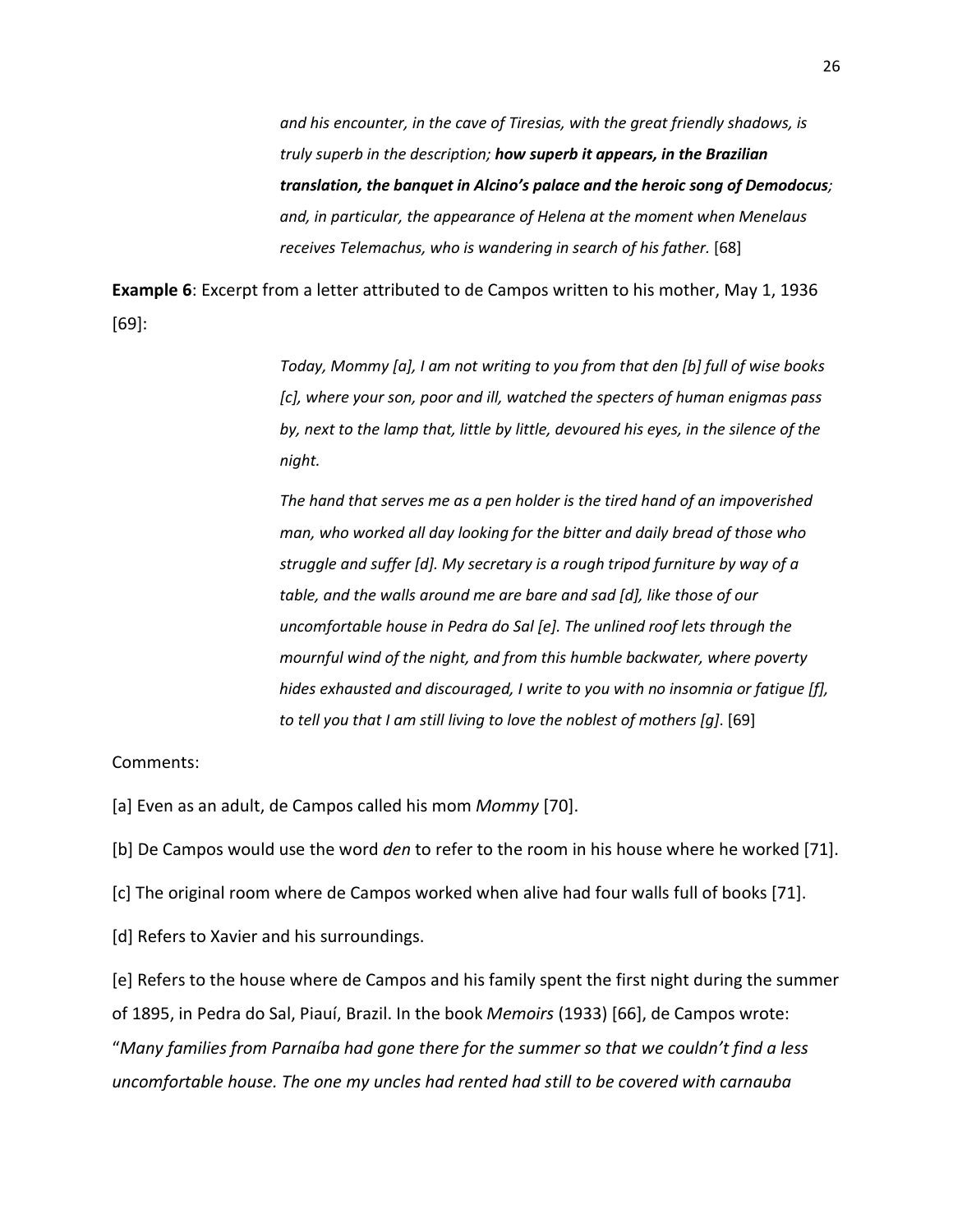*palms the following day: so, we had to content ourselves for that night, with another one full of* holes, a few meters from the sea. For us to sleep, we had to cover the holes in the ceiling with *bed sheets, through which it entered, whistling like boys and cutting like razors, the salty and inclement wind*" [66]. Note that it is necessary to know the excerpt from *Memoirs* to compare the precarious house in Pedra do Sal to Xavier's poor house in Pedro Leopoldo.<sup>[14](#page-26-0)</sup>

[f] De Campos suffered from insomnia and fatigue [71].

[g] The passage *the noblest of mothers* alludes to the expression *the holiest of mothers*, from the chronicle *Mother's Day* [72] by de Campos.

After reading de Campos' letter and other communications attributed to him, his mother was convinced that her deceased son indeed wrote through Xavier's hands. The medium, however, claimed he had never researched the work or life of de Campos. Remarkably, although de Campos was one of the best-known and best-selling writers in Brazil at that time, Xavier's work contains information about de Campos that was not yet in the public domain.

Unfortunately, fate played a cruel trick on Xavier, and the books attributed to de Campos escalated in an intensity not predicted by the medium, yielding him and the publisher a lawsuit in 1944. In the dispute, the writer's family asked the judge whether de Campos had indeed produced the books attributed to him. If the answer was negative, the family requested appropriate punishments from those responsible for the books; if positive, they required the copyrights. As a result, the judge decided that defining who authored those books was not a matter of law and rejected the action [18]. The following year, the medium began to attribute texts to Brother X, an unidentified author at the time. However, the identity of Brother X and the reason for using this new name was revealed thirteen years later: de Campos himself adopted that pseudonym to avoid further legal issues to Xavier [73]. In the book *Lazarus Resurrected* (1945) [67], for example, the first one signed by Brother X, there are several veiled references to de Campos and the psychographies attributed to him as well as the 1944 lawsuit.

<span id="page-26-0"></span><sup>&</sup>lt;sup>14</sup> Pictures of Xavier's house in Pedro Leopoldo are available in youtu.be/p9rYyiDnfXE?t=2390 at 35:05.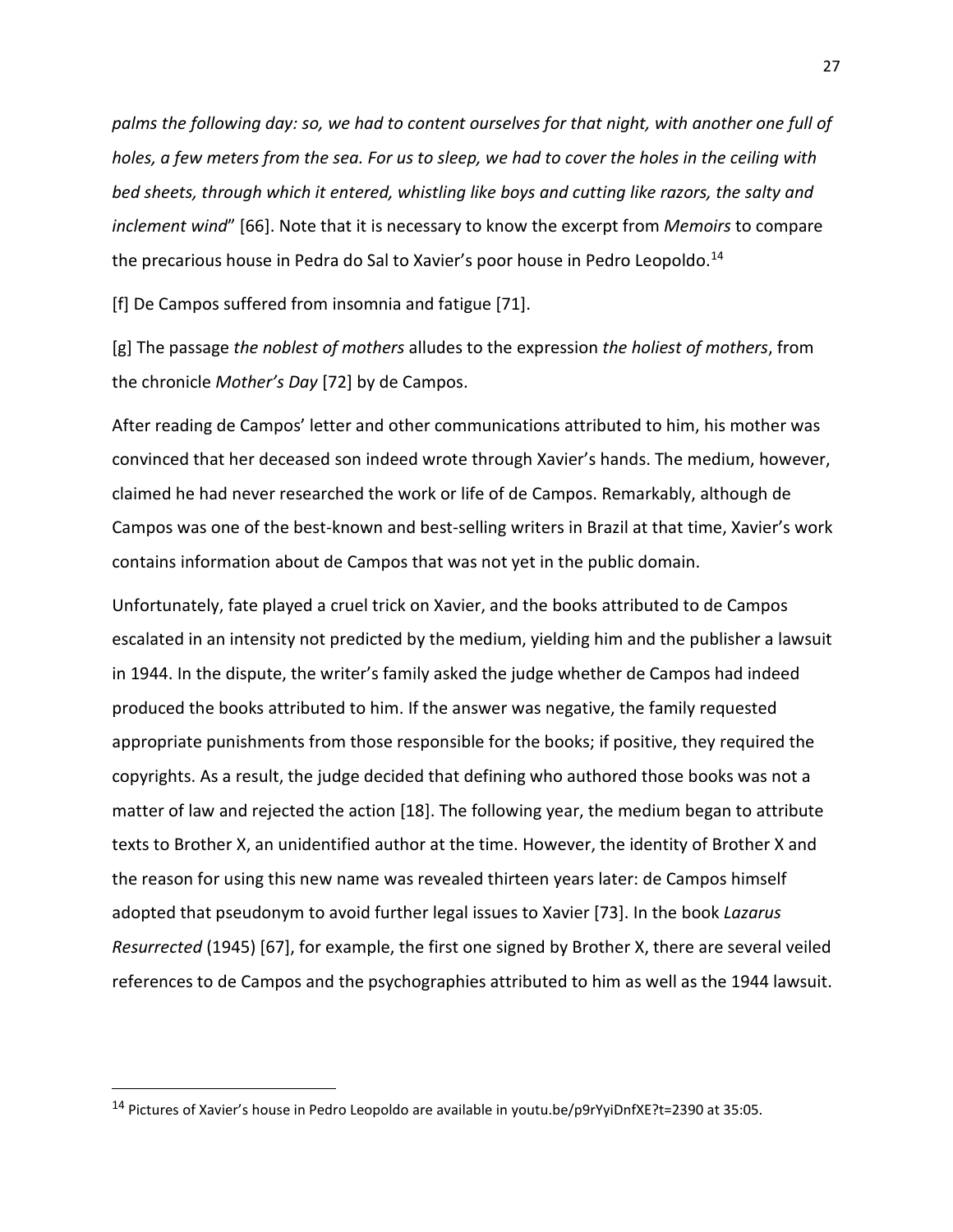Remarkably, the book presents a game of literary allusions, a kind of puzzle whose intelligibility depends on studying data related to de Campos [64].

Other books by Xavier, such as *Talking to Earth* (1951) [74], which gathers texts attributed to dozens of writers and politicians, have not yet been analyzed regarding their authorial construction. Investigating the intertextual relationship between the work and life of the authors to whom the texts are attributed could shed some light on the structure of these authorships.

# **2.2.3 Group 3: Letters whose authorship is attributed to well-identified deceased individuals who were not authors of published work**

The third group comprises thousands of letters attributed to ordinary but well-identified deceased individuals, who supposedly sent letters to family and friends.

The regular reunions where Xavier would psychograph these letters took place, more ostensibly, between 1967 and 1987, on Friday and Saturday nights, in a modest Spiritist center in the city of Uberaba, Minas Gerais. Xavier received the public from 2:00 p.m. to 6:00 p.m., when he talked to the dozens of people who were waiting for a consultation, always for free. During this brief chat, he learned their names and those of the deceased and, eventually, heard comments about the departed. In some cases, during these conversations, Xavier reported the "presence" of deceased relatives, citing their names. Other times, he would refer to facts related to the deceased's death or family problems [75]. Those who couldn't talk to Xavier while in the line would sit in the audience of two hundred to three hundred people and patiently wait for a message from their loved ones. (In a few curious cases, the family did not even go to Uberaba requesting messages; Xavier simply received the communication, which was then delivered to the unaware family.) After these brief interviews with families, Xavier would prescribe treatments for those in need while under the alleged influence of the spirit of Bezerra de Menezes.<sup>[15](#page-27-0)</sup> Finally, around midnight, he would start writing the letters.

<span id="page-27-0"></span><sup>&</sup>lt;sup>15</sup> Adolfo Bezerra de Menezes Cavalcanti (1831—1900), better known as Bezerra de Menezes, was a physician, military man, writer, journalist, politician, and philanthropist. He was known as "The Doctor of the Poor," for his attitude as a charitable doctor, serving people who needed but could not afford the consultations.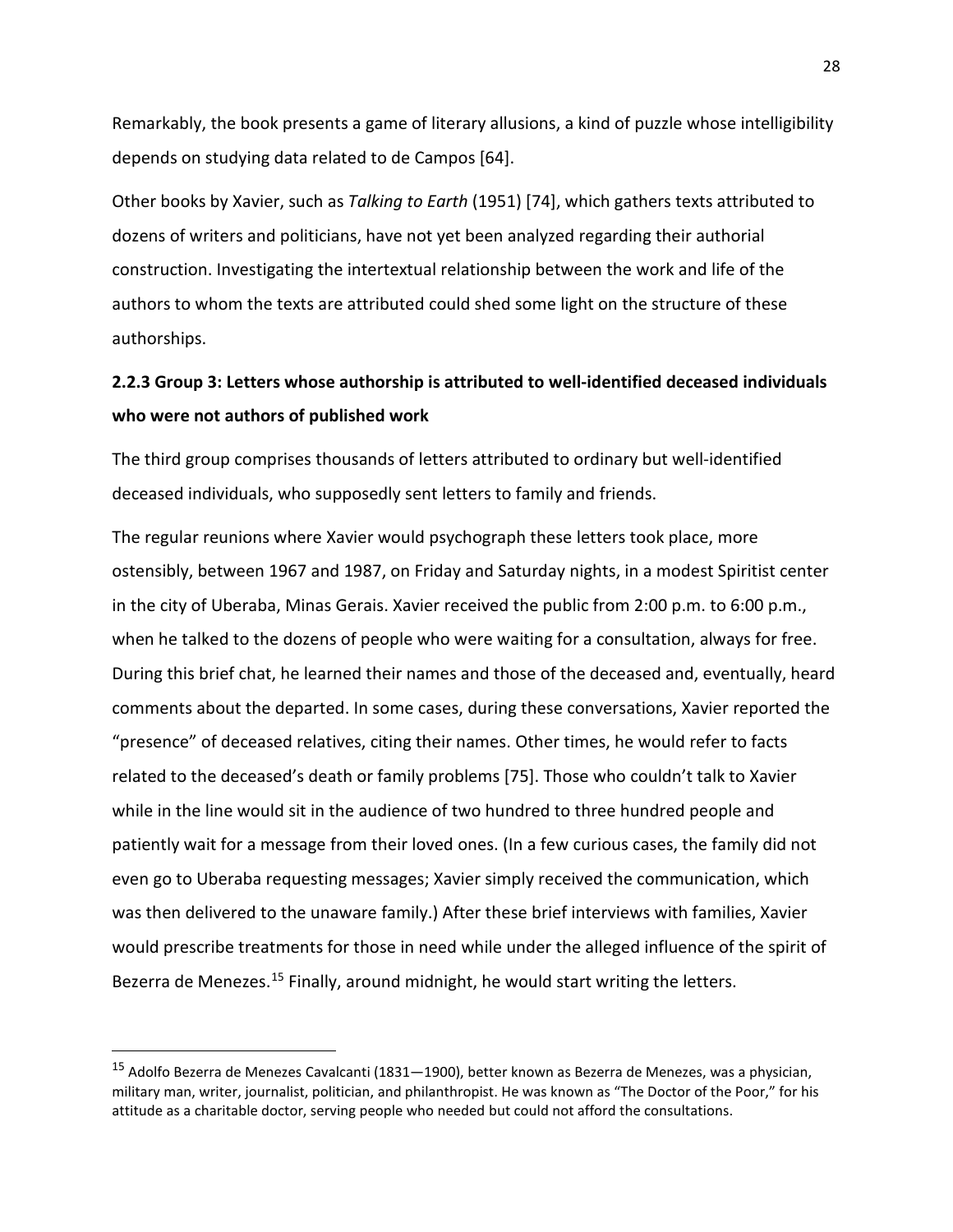Those sessions easily went far into the night, many times ending at around 4:00 a.m. Each night, the medium psychographed around five letters; he then read them to the public and handed them to the respective family. The messages usually contained much private information about the deceased and their family, significantly affecting those who received them. As written by a witness, "*these are moments of undisguised emotion for many, of victory over perplexity from others, and the shake of skepticism for some. And, no doubt, some disappointments because, according to the expression of the medium, the 'phone only rings from there to here' and not 'from here to there'*" [75] (on the grounds that the deceased themselves used Xavier to transmit the messages and it was not up to Xavier to evoke them). Some information in the letters was known to the families and friends; other pieces were known only to the supposed author of the writings but unknown to the families. It is estimated that the medium produced around ten thousand of these private letters, many of which were compiled and published into about 150 books. The movie *The Mothers of Chico Xavier* [76], premiered in 2011, dramatizes three of these cases, and a documentary produced in 2010 shows interviews with some of the families [77].

Analyses of their content reveal recurrent patterns in the messages [13, 75]. Many of the letters asked the parents to stop crying for the child who had died, which made the spirits' healing difficult in the spiritual dimension. They also suggested that parents convert mourning and grieving into service to the needy. Some deceased claimed that writing texts was a complex and imperfect process. Others claimed meeting with previously dead relatives and talking about the hope of a reunion in the afterlife, asking forgiveness for murderers, or acknowledging one's fault or error in cases of suicide and reckless deaths. Some talked about the recollection of a past life to justify the cause of a past death, brought messages to other families, requested debt payment, and verified paternity. In general, there were no cases in which the deceased was angry or dissatisfied because the letters were intended to comfort the family. Strikingly, many of them provided the cause of death in rigorous detail (or even an alternative version of it) and descriptions of the moments that preceded death. In addition, letters from the same author written on different dates contained the same stylistic elements and figures of speech, as recognized by family members [75, 78].

29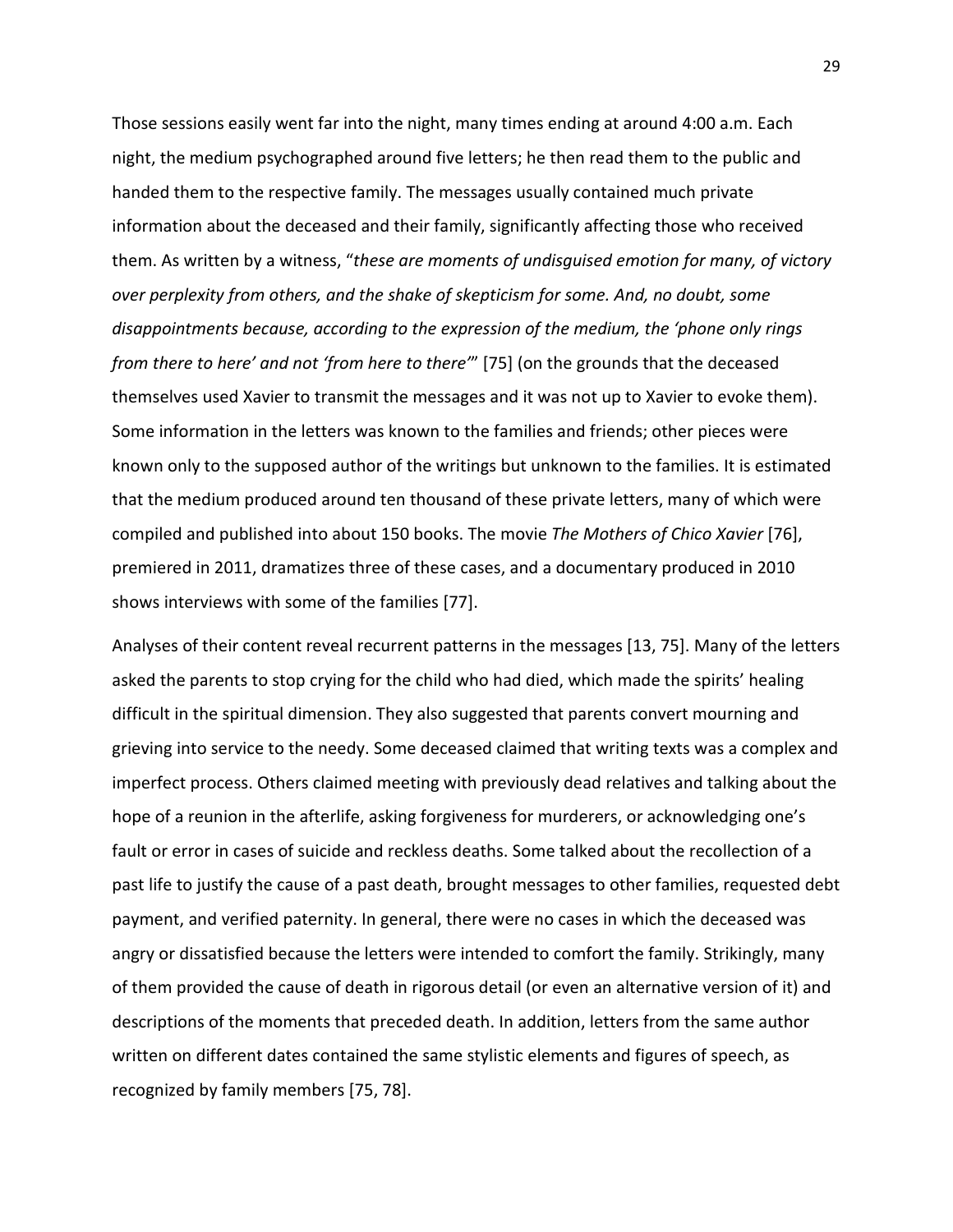Another notable feature that drew attention to some of Xavier's psychographs was the presence of signatures that resembled the deceased's. To be trustworthy, such comparison must be performed by a forensic handwriting analysis in a technical investigation wherein several points are verified, such as the tracing, speed, direction, connections, alignment, spacing, and angulation of the letters. Forensic handwriting analysis was applied in 1978 to a message written in Italian and attributed to Ilda Mascaro Saullo, an Italian woman who had died in Rome the previous year. According to the forensic examination, the handwriting switched between Xavier's and the communicator's but contained many irrefutable graphic characteristics, including those of the signature, sufficient to reveal and identify Mrs. Saullo as the author [79].

Among the constellation of objective and personal knowledge contained in several letters psychographed by Xavier, we can cite first names, full names, nicknames, secrets, typical words, addresses, contexts, and geographic references. Some letters even contained passages written in a language known by the deceased, such as in English, Italian, German, Spanish, and Hebrew. The amount of information contained in the letters is of such magnitude that it would be impractical to include it in this essay. However, we present below a selection of a few examples, along with the verification of the identified information, as gleaned from interviews with family members.

**Example 1**: Excerpt from a letter attributed to Carlos Henrique Branco Rodrigues, April 17, 1982 [80]:

> *Grandpa Francisco [a], in order to better identify himself, recommends that I tell Papa Hélio that he is still his grandson's 'dog' [Cachorrão] [b]*. [75]

## Comments:

[a] Francisco was the name of the paternal grandfather of the communicator.

[b] The nickname *dog* was the affectionate way in which grandson and grandfather treated each other.

**Example 2**: Excerpts from a letter attributed to Germano Sestini, May 13, 1978 [81]: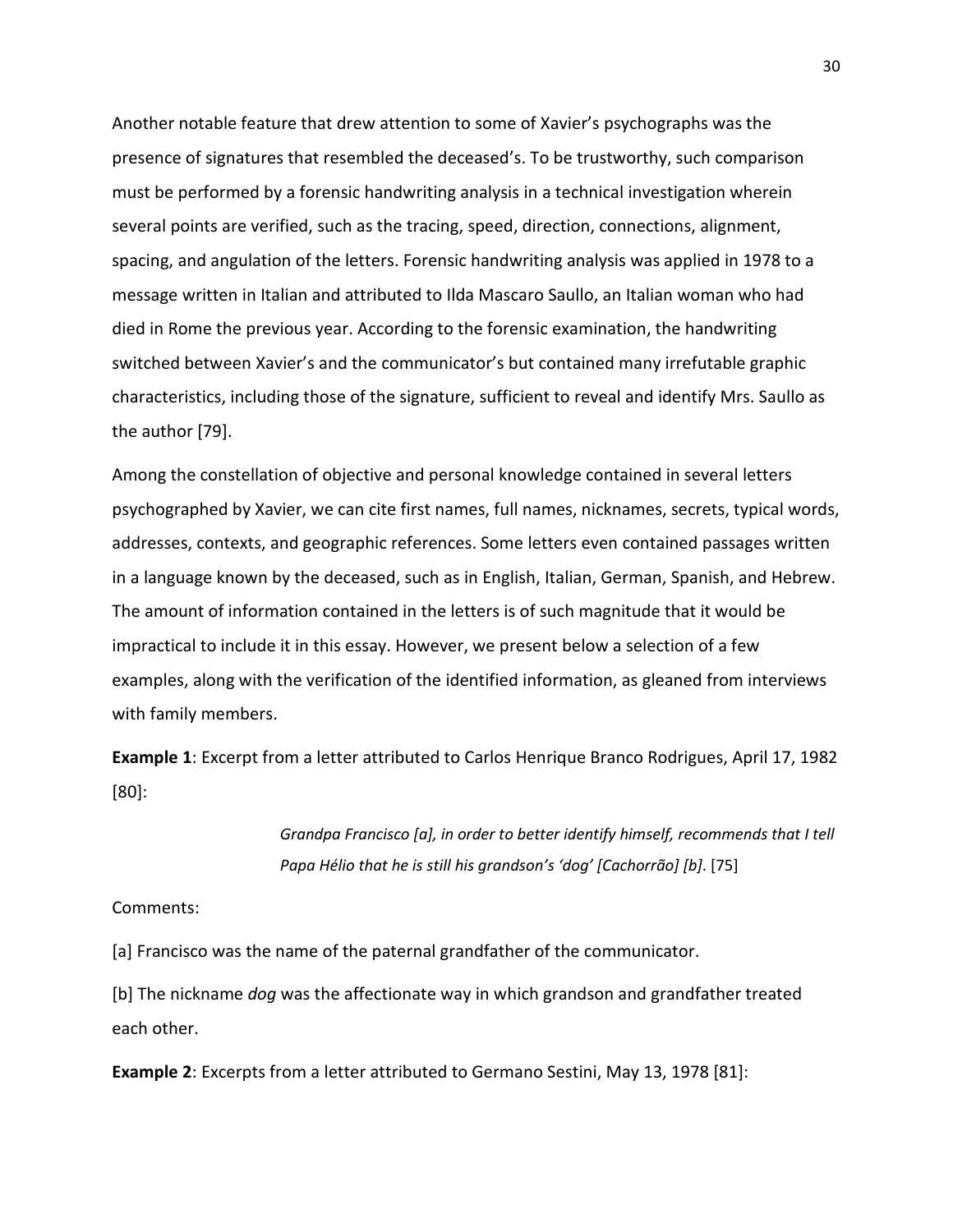*I remembered the Bela Vista farm [a], the beautiful Felicidade farm [b], and I wanted to be a young man again [c]! I wanted to start over, weeding the earth and then walking little by little* [...] *Mariquinha [d], I reviewed everything* [...] *The birth of our children: Hilário, Martha, João, Hilda, Alceu, Germano, Gérson, Maristela [e]* [...] *My God, everything had passed as quickly as if the existence of more than eighty years had been just eight [c]* [...] *Hilário asked me to calm down [f].* [81]

Comments:

[a] Germano spent his youth at the Bela Vista farm, in the city of Cravinhos.

[b] Later, Germano went to live at the Felicidade farm, in the city of São José do Rio Preto.

[c] Germano died at the age of eighty-three.

[d] Maria Perini Sestini, also known as Mariquinha, is the widow of the communicator.

[e] Hilário Sestini, Martha Sestini dos Santos, João Durvalino Sestini, Hilda Sestini Grisi, Alceu Sestini, Germano Sestini Filho, Gérson Sestini, and Maristela Sestini were their eight children.

[f] Hilário, his firstborn, was the only one who had already died.

**Example 3**: Excerpt from a letter attributed to José Fonseca Guaraná de Barros, October 15, 1988 [82]:

> *Despite recognizing that I am aware of this, I visit Heloísa, Ricardo and Beatriz [a] whenever it is possible for me. At first, everything was too much for me. Now, however, having time, I visit the Laranjeiras Street, the Pelinca Avenue and the Tabapuã Street [b], where our children have located their home, especially when they remember their dad, currently in another life. All are well and I ask Jesus so that they don't get lost in excess of comfort.* [82]

Comments: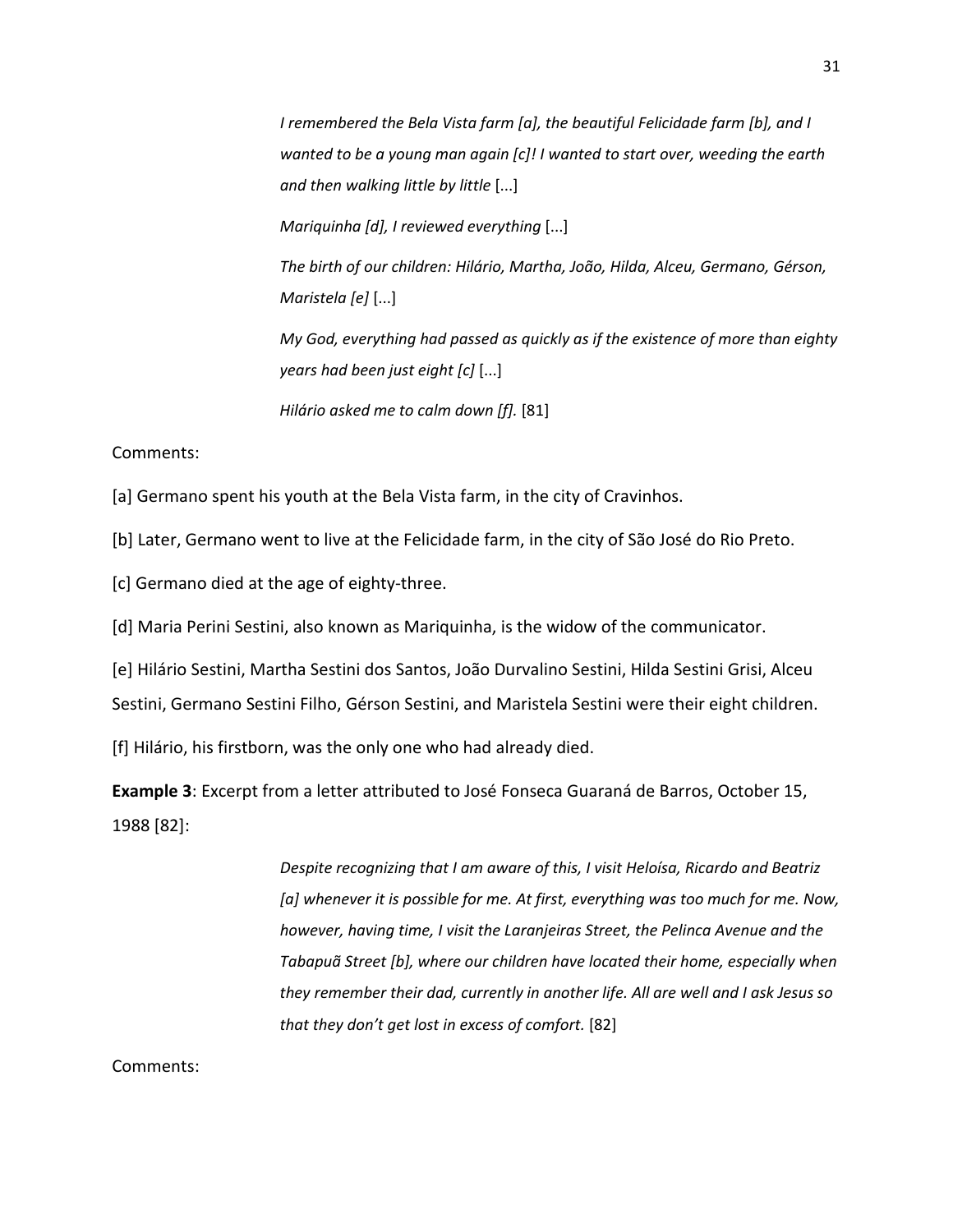[a] Heloísa de Barros Spaggola Hermida, Ricardo Faria G. de Barros, and Beatriz de Barros were children of the communicator.

[b] Street names where they lived, in the cities of Rio de Janeiro, Campos, and São Paulo, respectively.

**Example 4**: Excerpts from a letter attributed to José Roberto Pereira da Silva, September 29, 1973 [83, 84]. The full letter is presented in **Appendix A**.

> *Since that last morning of June 8 [a] the longing has been among us, but love grew and grows more and more.* […]

*I remember, dear mother, Dad working hard to save for the future [b]. I remember him asking me to put all my attention in my studies as he dreamed of a hospital where a career in medicine was waiting for me to follow my calling of being close to the sick and needy [c].* [...] *I implore him not to get discouraged and not to get tired [d].* [...] *Besides our dear Sandra [e] we have other hearts to help.* […]

*Don't for a moment think of me as someone smashed by the accident [f].* […]

*Dad, listen to my scream. I did not die! Work, my father, keep your vitality of a man of integrity [g]. Do not wish to die to be with me [d] because I am still living to be with you, each day more encouraged to fight in favor of good. Don't go looking and asking for me in tears in that corner of the earth where my picture has been filed away! [h]* […]

*The train from Mogi on June 8 last year did not bring all the young men here [i]. You wanted me to remain to accomplish your dreams [c]. However, I am not dead, father! I am alive! And I will work with your hands.*

*I still remember what you told me as you recalled the days of your childhood [j]. You wanted a son working in a hospital to assist the needy children and to satisfy the needs of the ill that are afflicted without resources [l]. And who said I am not going to help?*

*From conversations, now I know more about our Maquiné cave [m]), and even Father João de Santo Antonio [n], who our family always honored with devotion*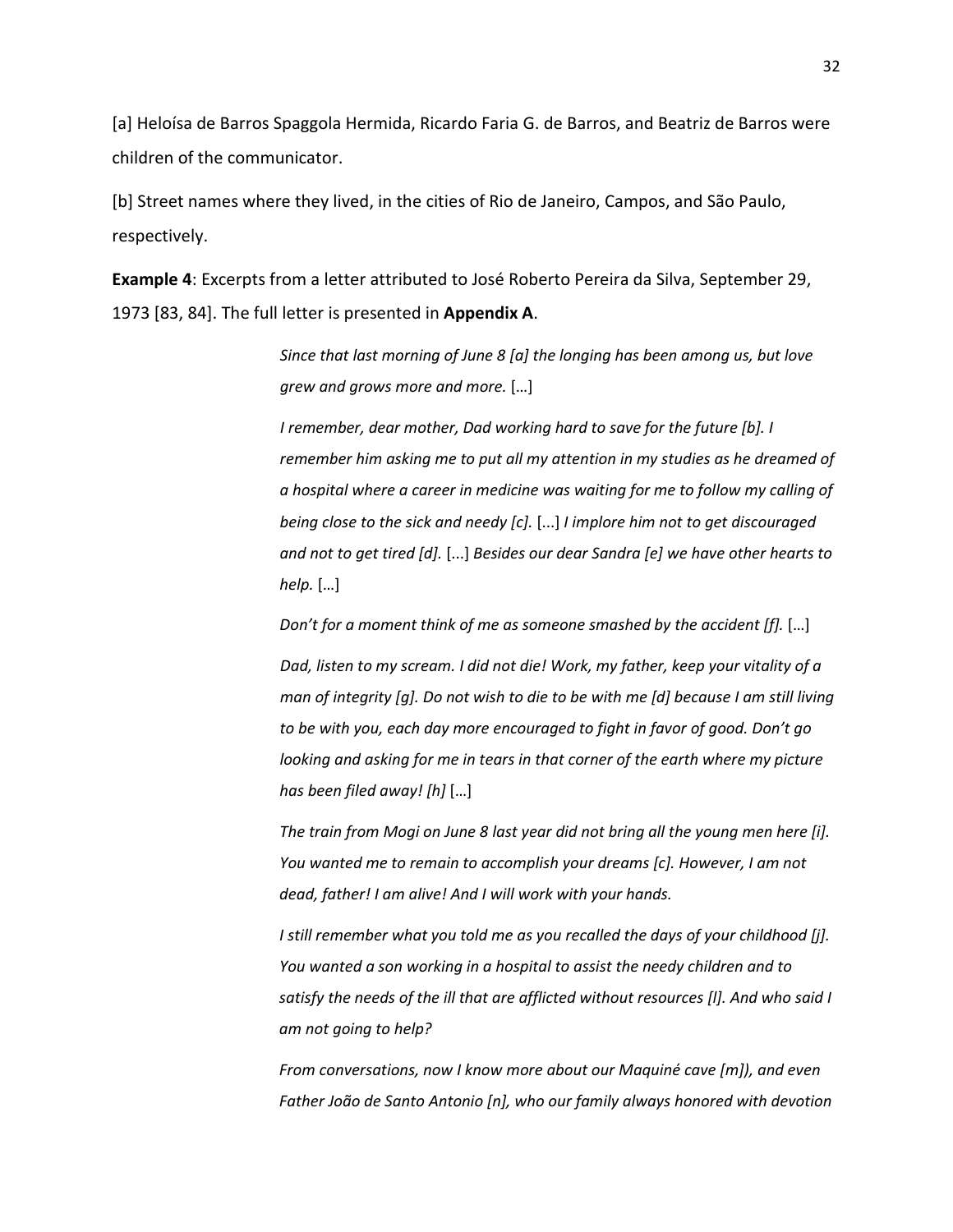*[o], came to see me and hug me in the name of the affection of our ancestors.* […]

*Grandpa Ianez [p] received me as soon as I needed support. I am saying as soon as because after the fall from the train it was as if I had taken a strong tranquilizer. I slept deeply. [...] In my dreams I was in the railroad car, joyfully talking to my friends about the things we were planning for the next vacation [q]. I continued to sleep, as the trip seemed to never end, until it became a nightmare from which I woke up in a bed at a peaceful hospital, with a band around my head [r].* […]

*What really happened? I do not know the details yet. I have the appearance of someone who has suffered a long process of anesthesia, without memory to remember details. Grandpa Ianez and Grandpa Leite [s] and the nuns, who were friends of my grandmother since her days of devotion to Saint Anthony [t], help me with affection and blessings which gives me more strength* […]

*Remember, Dad, and also Mom, that since my early days at school the idea of a train was with me [u] and my preoccupation with time would make me write dates on everything [v]. Something inside of me told me my days on earth would be short and that a train was waiting for me for a final trip [f]* […]

*Last year, it was terrible for me on August 6 [x]! If you can, on my next birthday [x] celebrate our spiritual communion by offering a cake to the children of "Lar de Jesus," who were unable to have their own homes, I will be there with you and we will find much joy.* […]

*Beto [y]* [83, 84]

## Comments:

[a] José Roberto Pereira da Silva died on June 8, 1972.

[b] José's father was a hard-working and wealthy businessman. He worked fourteen hours per day for thirty years, having thus accumulated significant savings for the family's future.

[c] José's father wanted him to become a doctor to look after the poor and sick children.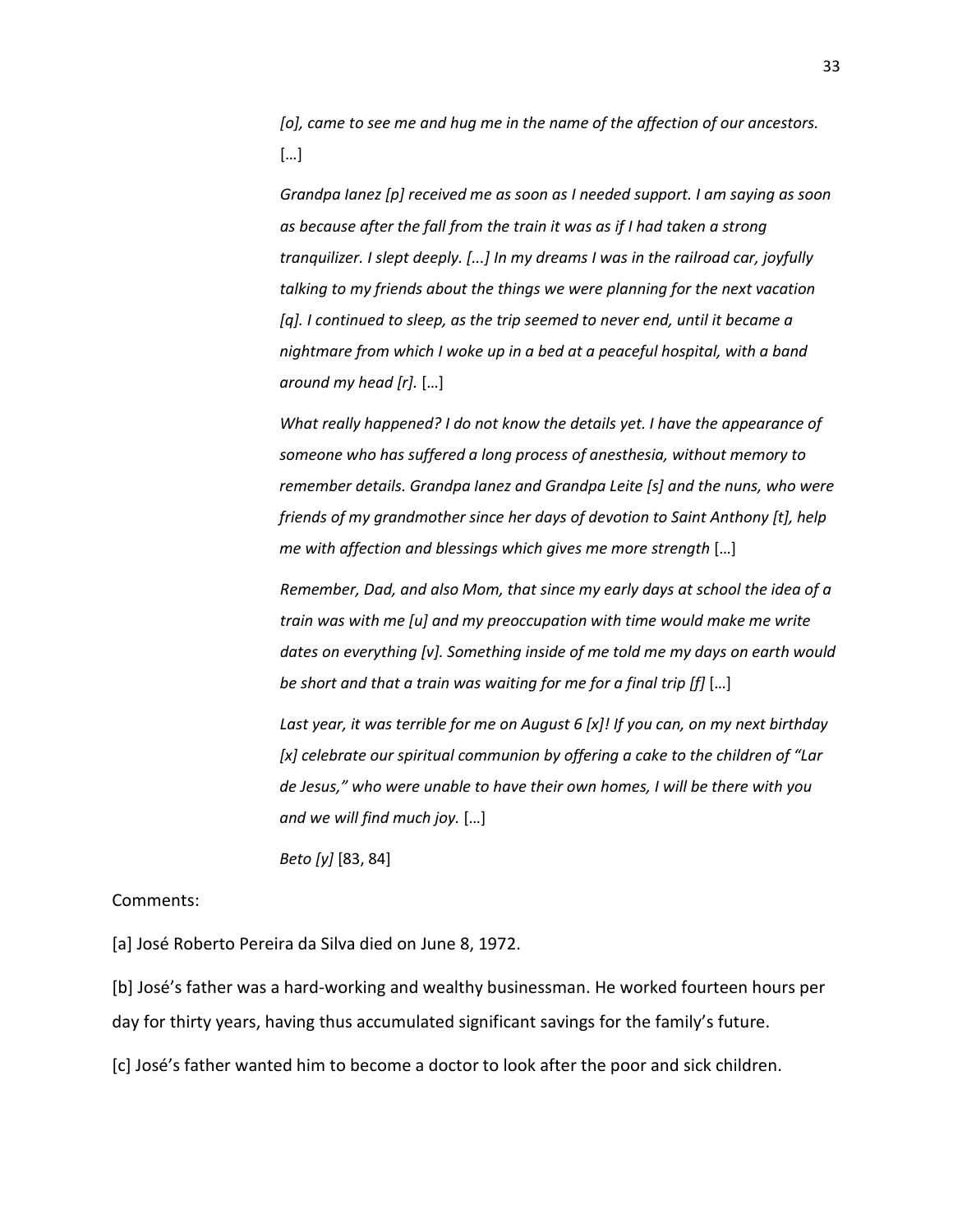[d] José's father was experiencing severe depression and was having suicidal thoughts after his son died. These events were not shared with anyone in the family.

[e] Sandra Pereira da Silva, José's only sibling.

[f] José died in a train crash going to Mogi.

[g] José's father had stopped working since his son died.

[h] José's father would frequently go to the cemetery to cry at his son's tomb, sometimes three times a day.

[i] The train was carrying around a thousand students, and twenty-four died in the crash.

[j] José's father had an impoverished and deprived childhood. He used to tell his son that, in the highly deprived rural area in the northeast of Brazil, where he spent his childhood, children would die from the lack of doctors and medical resources. José's mother, the only one who attended this meeting, was not aware of this private conversation between father and son.

[l] José's father said he would build a hospital so his son could work as a doctor.

[m] Maquiné Cave, a famous touristic attraction in Brazil located at Cordisburgo, which José visited once during his childhood.

[n] Father João de Santo Antonio was a priest, founder of Cordisburgo, the birth town of José's grandmother.

[o] The priest had baptized José's relatives, and he was a friend of old members of the family.

[p] Afonso Ianez, José's great granduncle, had already died.

[q] The train that crashed was known as the "students' train" because it was used by students commuting to the university in Mogi. Students used to play cards and share lively talk during the journey.

[r] José died from a head injury, the only visible injury to his body. Only Jose's sister and his uncle knew that his head was wrapped in a bandage.

[s] José Leite, first cousin of José's grandmother.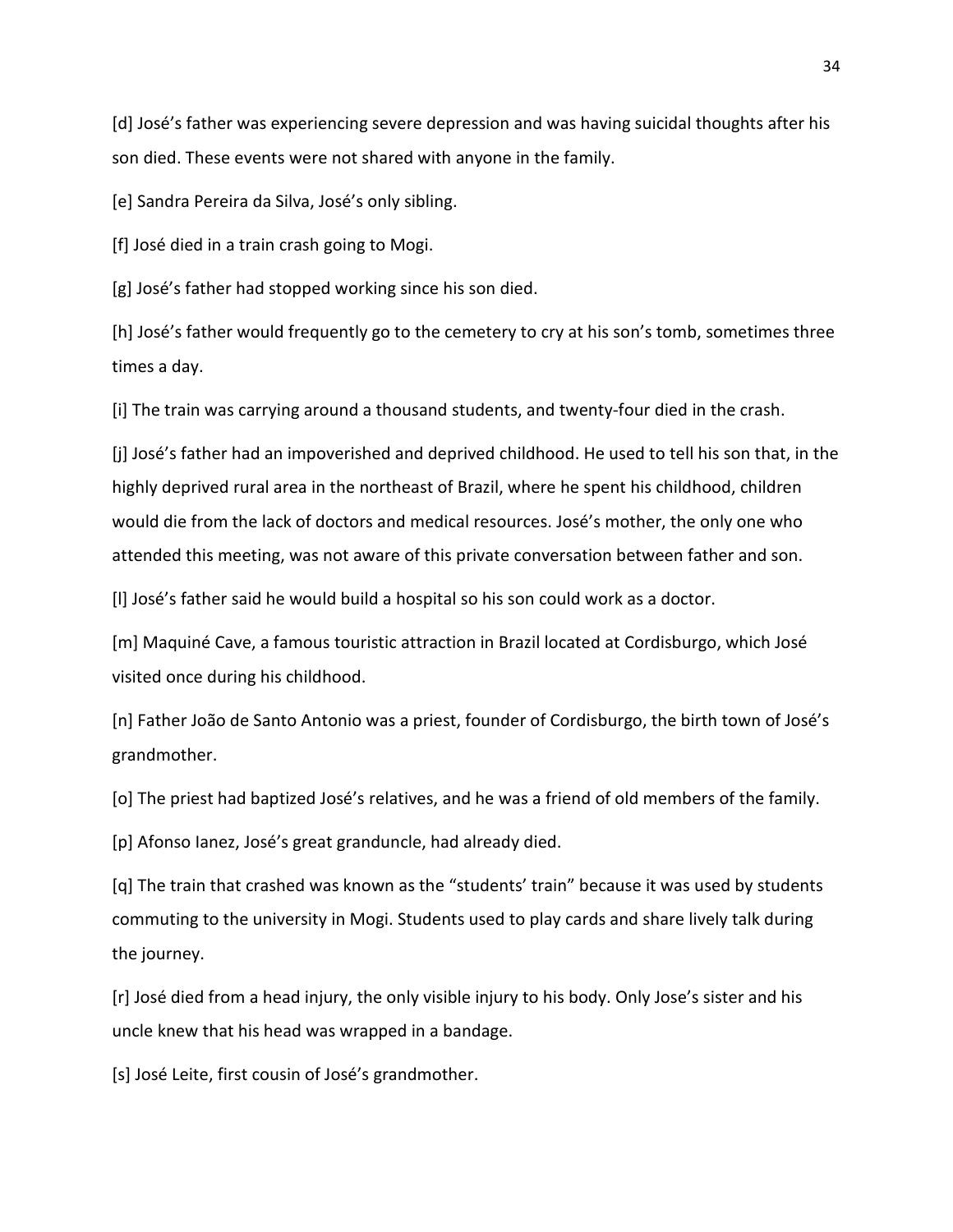[t] José's grandmother was a devout Catholic. In her hometown, Cordisburgo, there is a traditional celebration of Saint Anthony every year, which is part of the cultural heritage of the state of Minas Gerais.

[u] José had been a fanatic about trains since childhood, and he chose to study at the University of Mogi das Cruzes, mainly because of the train commute.

[v] José used to write his name and date on personal objects, papers, newspapers, and other small objects.

[x] José's birthday.

[y] Beto, as family and friends knew him, was the deceased's nickname.

José's parents received around twenty more letters from their deceased son. These, added to several letters attributed to José Roberto Pereira Cassiano, were later compiled into a book [85]. Although names are similar, there is no relationship between the two.

Another interesting aspect observable in some of the psychographed letters is the so-called *drop-in* communicators. *Drop-in* communicators bring unexpected and unknown messages in the letters, normally reporting facts unknown to both the medium and the deceased's family [52]. An illustrative example of this feature is presented in a mediumistic message written by Jair Presente. In the letter, containing his joyful speech marked by his peculiar expressions and slang, Jair reports the presence of another deceased, unknown to the family or to anyone else in the audience.

**Example 5**: Excerpt from a letter attributed to Jair Presente, July 19, 1975 [83]:

*And another friend by my side is Irineu Leite da Silva, a fine young man who dressed the wooden suit [died] on the 7th of last June [1975]. I was among the people working at Flamboyant Park [cemetery] when he was considered a person of eternal sleep. But he woke up by us, and although he is fine, he asks for prayers for his parents, Sérgio and Rita, and he insists that the close friends be comforted.* [83]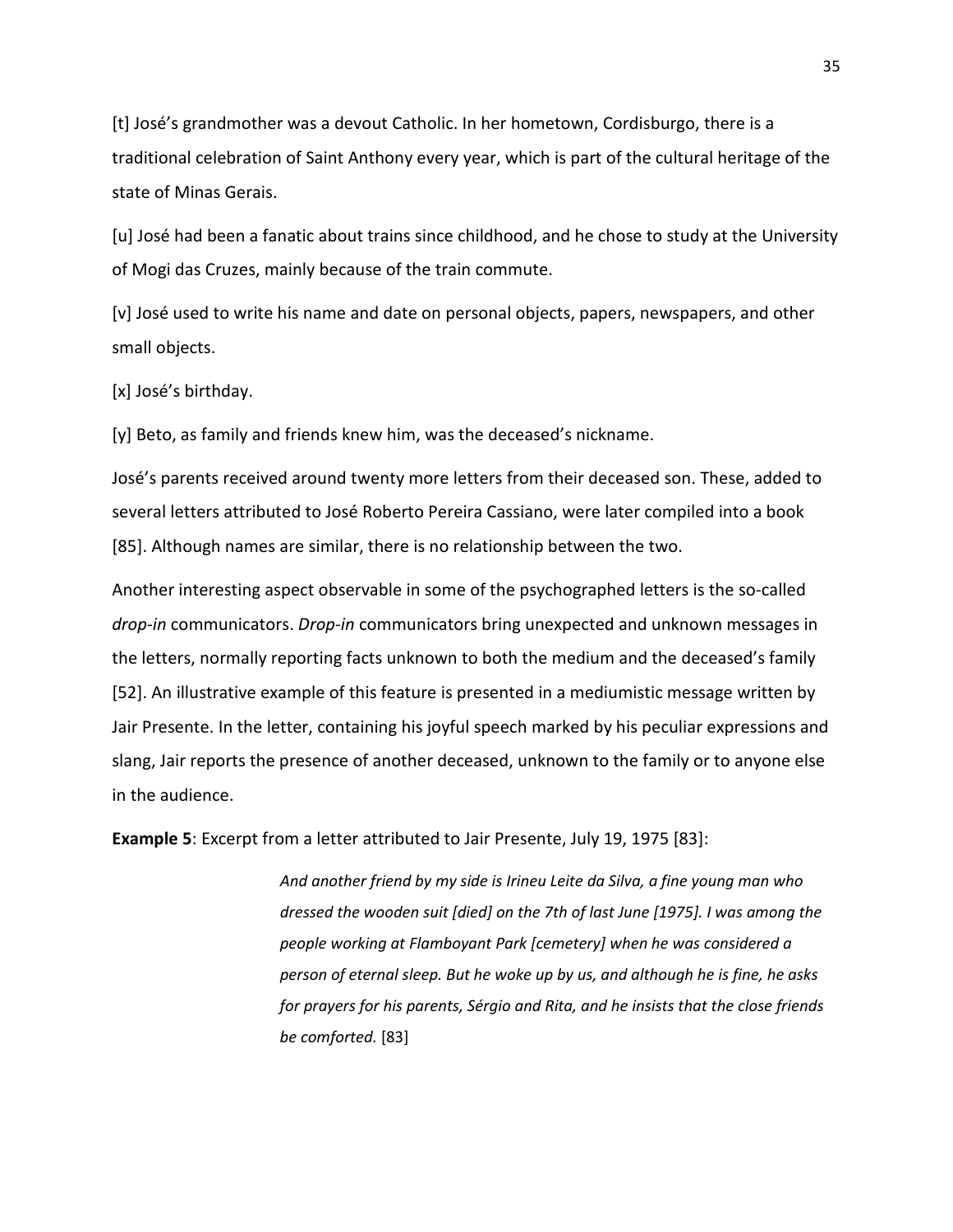Comments: No one in the family knew who Irineu Leite da Silva was. Jair's sister, Sueli Presente, decided to call the manager of the Flamboyant Park cemetery in Campinas, Mr. Renato Mangiaterra, who denied the existence of such a person buried at that cemetery. Sueli insisted on the investigation and found an article in a local newspaper stating that Irineu Leite da Silva died on the reported date (June 7, 1975) in a car accident and was buried at the Flamboyant Park cemetery. She called Mr. Mangiaterra again, who was impressed by the new details and perused the cemetery documents. He found out that the victim was in fact buried there but had been erroneously registered as *Pirineu* instead. Sueli and a journalist visited the cemetery, validating the accuracy of the mediumistic information.

**Example 6**: Excerpts from a letter attributed to Roberto Muszkat, November 16, 1979 [75, 86]. Roberto was a nineteen-year-old Jew who used many Hebrew expressions in his messages (a typical example of xenoglossy), describing facts and situations typical of Jewish customs. All of these were completely unknown to Xavier, who had to ask for the help of Roberto's father to correctly pronounce the Hebrew expressions and to explain their meaning to the audience present at the session. This and several other letters attributed to Roberto Muszkat were compiled in a book by his father [86].

> *I am touched. A different party in a new environment for the celebration of 20 Novembers on Earth [a].* […]

*I realized that I was moving out of the body although remaining linked to it when in the midst of the effort to define what I was feeling to be analyzed by my own reason, I clearly heard over me the unforgettable voice of someone saying the saintly words: 'Baruch Dajan Emét' [b] and I knew that this sentence did not come from the family at home.* […]

*I was then taken over by a strange sensation of well-being and I heard the words: 'Leshaná Habaá bi-Yeru-shalayim' [c]. I understood that it was a goodbye and slept with the tranquility of a child.* […]

*He comforted and encouraged me, reestablishing my self-control and selfconfidence. When he took me to meet other friends at the place dedicated to prayers, within the broad school-hospital, I cried, touched to see a beautiful*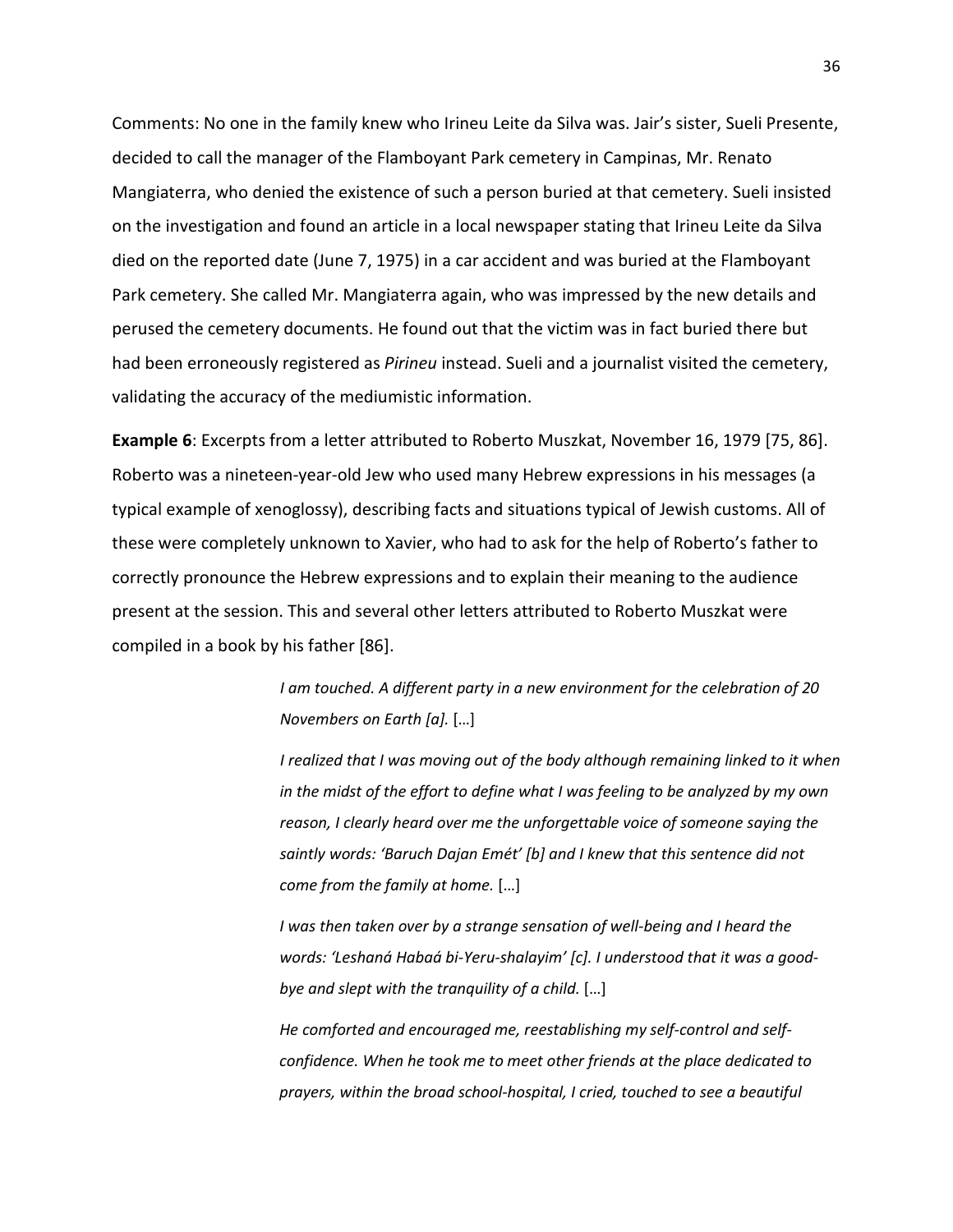*group of friends who I didn't know, saying the words: 'Boi Beshalom' [d]. Then, these new companions sang the hymn 'Shalom, Aleichem' [e]. After the song, my Grandfather Moysés came close to me and showing me the 'Maguem David' [f], said, blessing me: '- May God make you equal to Ephraim [g] and Menashés [g]'. Tears washed my face while Grandfather conducted the Seder [h], during which I was allowed to ask my questions. I came to know then that I was in Erets Israel [i] or Land of Rebirth, whose beauty cannot be described*. […] *My grandfather says that tomorrow, before the beginning of a new calendar*

*day, we will have our 'Oneg Shabat' [j]) and we are all very happy.* [75, 86]

## Comments:

[a] This message was written the day Roberto would complete twenty years of age.

[b] In the Hebrew tradition, the final act of the burial ceremony ends with the sentence *Baruch Dayan Emét*, which means *Blessed be the true judge or blessed be the judge of the truth*. With the same sentence, Roberto was supposedly received by his grandfather in the spiritual world.

[c] Signifies *Next year in Jerusalem!*, a sentence used at the end of some Jewish celebrations.

[d] Means *Come in Peace*.

[e] Hymn welcoming the angels of peace, sung on Friday nights.

[f] David's Star.

[g] Means *God makes you equal to Ephraim and Menashes*—twin brothers, sons of Jacob. This phrase is a traditional paternal blessing.

[h] The festive supper on the first and second nights of the Passover. Celebrating the Seder was a habit much cultivated by the paternal grandfather before he died.

[i] State of Israel.

[j] *Saturday's Joy*. Saturday is a sacred day dedicated to spiritual satisfaction and physical rest in his culture.

**Example 7**: At the end of another letter attributed to Roberto Muszkat, February 13, 1982 [86], the author signed as *Rob*, instead of using his full name. The parents found this signature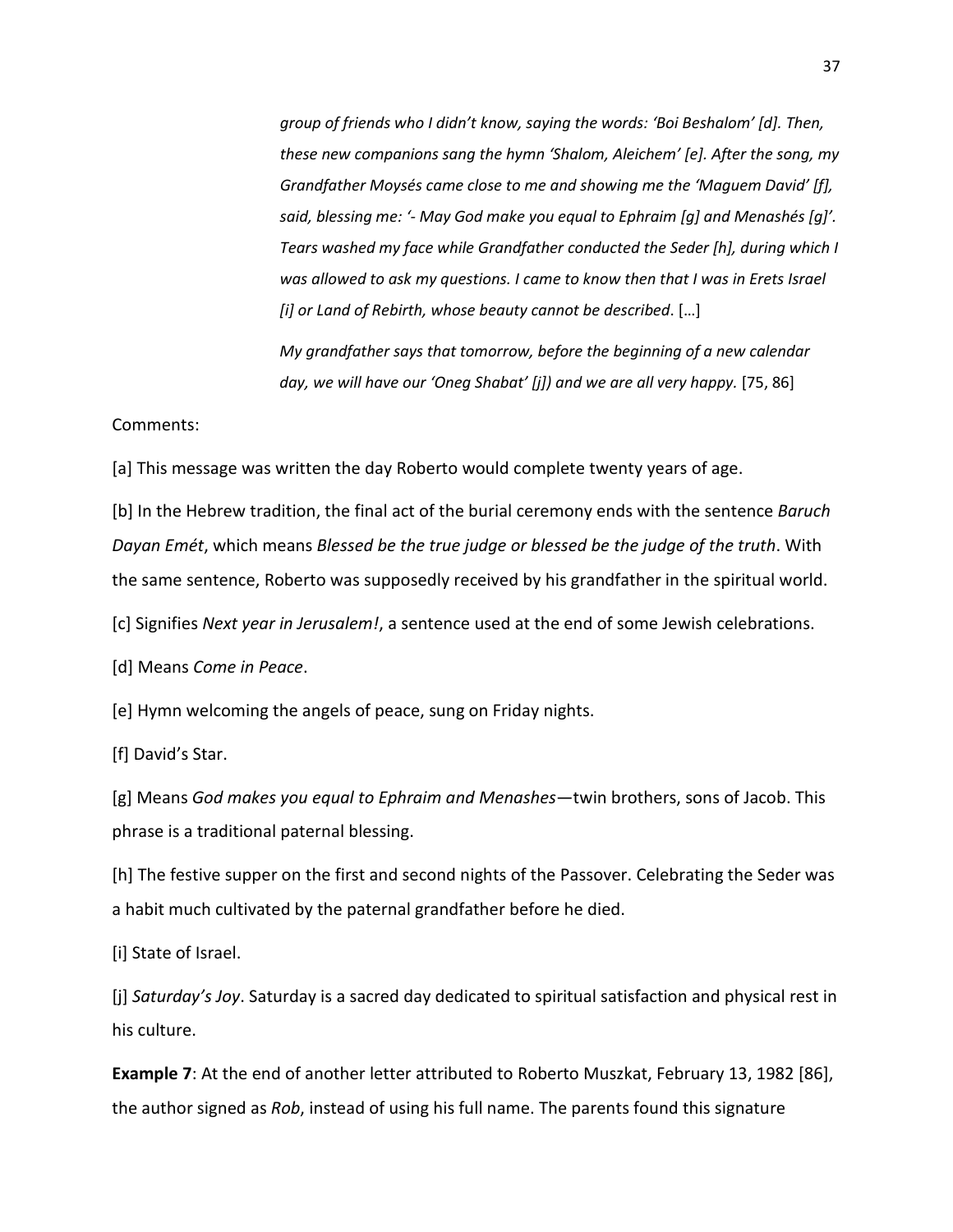strange because the son had never previously used it. However, three years after Roberto's death, leafing through one of his son's notebooks, the mother found out Roberto used to artistically draw his name as *Rob*. This piece of information was personal to Roberto and totally unknown to the medium and the family.

**Example 8**: Message attributed to Mrs. Ilda Mascaro Saullo, July 7, 1978 [75], another example of xenoglossy.

> *Ortensio, figli del mio cuore, sono appena arrivato da Roma. Oggi giá me sento un pó meglio. Un baccio in Salvatore tutta la famiglia. Dio con te mio figli. La madre, Ilda*. [sic] [75]

Comments: The message reads "*Ortensio, son of my heart. I have just come from Rome. Today I* feel a little better. Kiss Salvatore and all the family for me. May God be with you, son. Your *mother, Ilda*." Xavier, however, was illiterate in Italian.

Xavier's letters were so full of personal details that they easily convinced the family of their legitimacy. The magnitude of such recognition can be illustrated by some cases in which the letters were used as legal documents in the judiciary system [87–90]. In the examples described below, the deceased people were shot dead by friends or family members and told an alternative version of the story in the letters, acquitting the defendant.

The first case happened in 1976 with the death of twenty-three-year-old Henrique Emmanuel Gregóris, who died while playing Russian roulette with his friend João Batista França. Amid the distraction and the drinks, João accidentally shot Henrique, who died instantly. The judge decided that there was no intent or guilt, and he acquitted João. Dissatisfied with the decision, Henrique's mother filed an appeal in the superior court. Just two days after the request was filed, Xavier received a message from Henrique, containing the following passage: "*Tell mom to suspend the case against João França. He is innocent, and this situation is hindering my growth*." The medium was then unaware of this homicide process but personally traveled 250 miles to deliver the letter to Henrique's mother, who asked the attorney to close the case and drop the appeal. Later, Xavier also psychographed another letter from Henrique thanking his mom for this decision.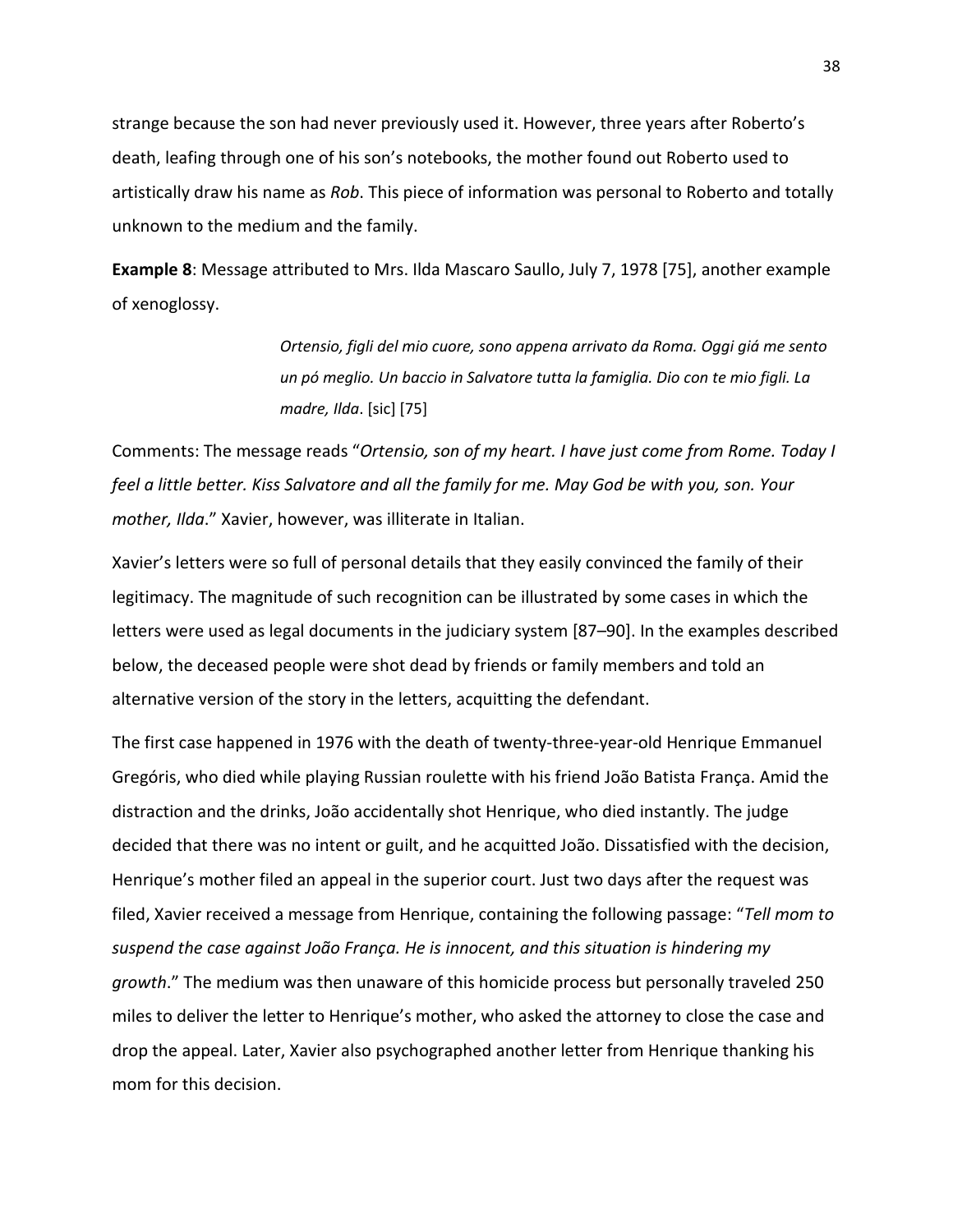In 1976, sixteen-year-old Mauricio Garcez Henrique was shot dead without witnesses by his best friend, José Divino Nunes, eighteen, who consistently asserted innocence. The case was solved two years later when Xavier requested Mauricio's parents to visit him because he had received a letter attributed to their deceased son. The letter, which bore Mauricio's signature, contained detailed information about the murder scene and emphasized that the shooting was accidental. The letter said that "*José Divino was not guilty, nor was anybody else in my case. We were playing, considering the possibility of shooting a person's reflection in the mirror. When I passed in front of my image reflected in the mirror, without making any movement, the shot hit me. Neither my friend nor I were guilty*." [75]. As much as Mauricio's parents were seeking justice and trying to incriminate José Divino Nunes, they were astonished by the information contained in the letter and recognized it as being their son's. The experts who reconstructed the events concluded that the version narrated by José was fully compatible with the data provided in the letter, without any contradictions. The letter contained a wealth of details about the crime, including forensic information (which the family was unaware of) and the probable signature of the dead boy (as stated in the identity document and confirmed by the parents). The judge ultimately considered the document legitimate and declared the defendant not guilty.

The third case comprises the story of João Francisco Marcondes de Deus, convicted of murder in 1980, after being accused of shooting his wife, Gleide Maria Dutra. According to João, the gun was accidentally discharged while he was trying to remove it from its packaging, and the bullet hit Gleide in the neck. João left in despair carrying his wife to a hospital, who died seven days later. The defendant's preventive detention was declared, and he attempted suicide in jail. Later, while holding a habeas corpus petition, João visited Xavier and received three messages from his deceased wife. In every letter, she cleared her husband, described the couple's married life as happy, and gave a short account of the tragic night, confirming that the firing had been accidental. In addition to the psychographed messages, the testimonies of four nurses at the hospital also weighed in favor of the defendant; they stated that Gleide herself defended her husband while in hospital. In 1982, João was unanimously acquitted by the jury court.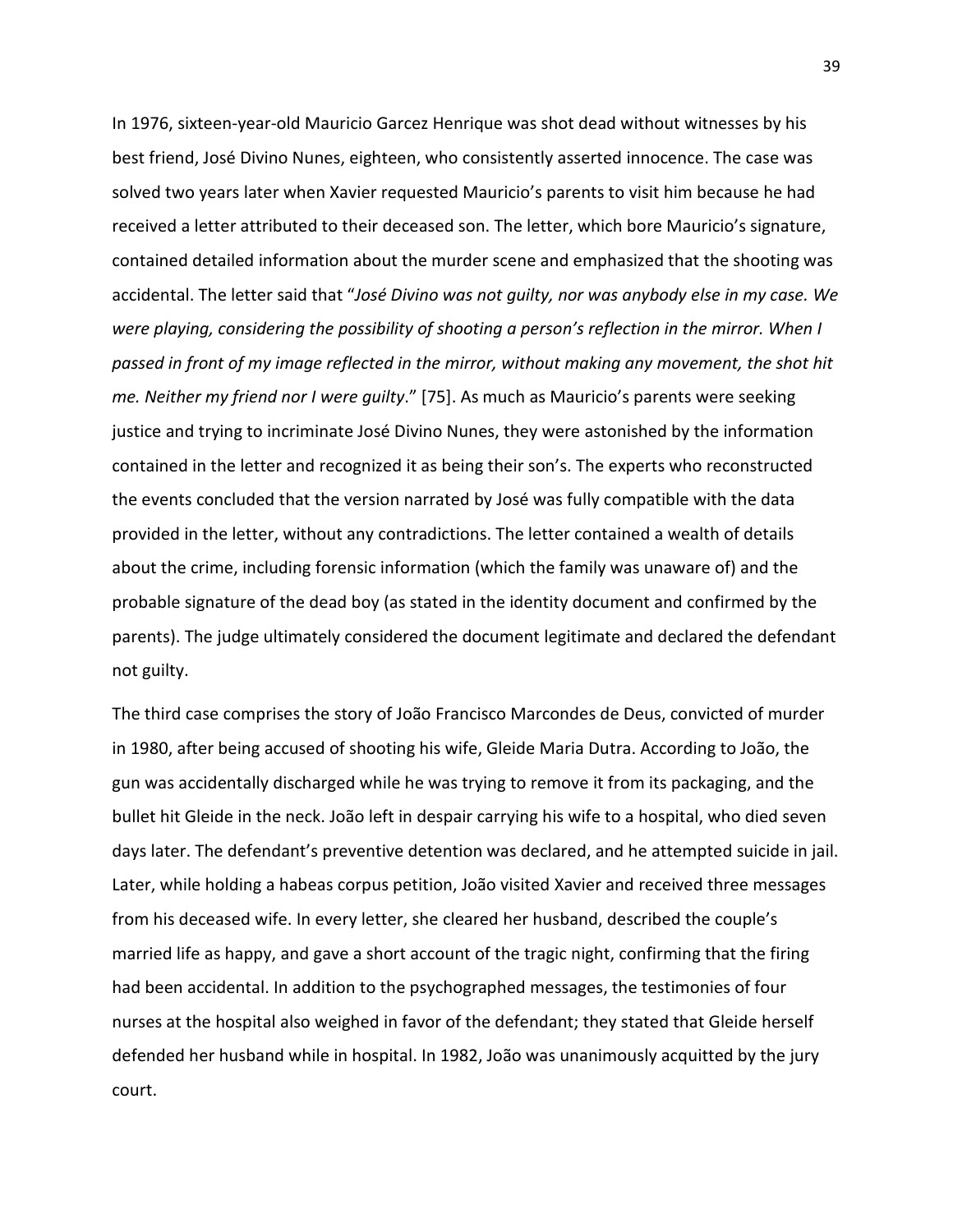## **3. HYPOTHESES FOR CHICO XAVIER'S ACCESS TO INFORMATION**

In the previous section, we displayed a selection of objective information well-documented in the books and letters psychographed by Xavier. Next, we turn our attention to the hypotheses posited to explain the phenomena, regardless of how unusual or farfetched these phenomena may seem. Like the scientist who stated that all crows are black needs to accommodate the observation of a white crow, so should academics regarding the mind–brain relationship topic. Unfortunately, at this point, we come across scientists who, moved by beliefs hardened into dogmas, find it so difficult to conceive the truth of the overwhelming facts described here that they prefer to ignore or summarily deny their existence. However, "*disapproval of an idea does not disprove it*" [91]. Instead, science entails observing the world, taking the facts into account, and elaborating hypotheses for them. Again, facts are the bedrock of science, and a scientist who ignores the facts is the same as a lawyer who ignores the law; it makes no sense.

Based on the primary assumption that the phenomena described here are then considered, the tentative explanations for them generally fall into two major categories. One category implies that the events are a fraud, either conscious or unconscious, and mediums obtain information by ordinary means. The other one takes the reality of the described events as fact and assumes that the medium has acquired that information without using ordinary sensory channels.<sup>[16](#page-39-0)</sup> That category of phenomena supposes that the evidence cannot be explained in a conventional way, such as coincidence, illusions, hallucinations, or fraud. Then, if skilled mediums can in fact report accurate and specific information about the deceased, this set of hypotheses addresses specifically which mechanism is involved in the process: the super-psi function, or the survival of the mind.

Examining the facts in light of the explaining hypotheses is a necessary step and a safety procedure to validate the evidence and guarantee that it is indeed an adequate answer to the essay's main question. Only if we exclude all the alternative hypotheses and explain the

<span id="page-39-0"></span><sup>&</sup>lt;sup>16</sup> Nonordinary sensory channels are also known as extrasensory perception (ESP), anomalous cognition abilities, or psychical skills.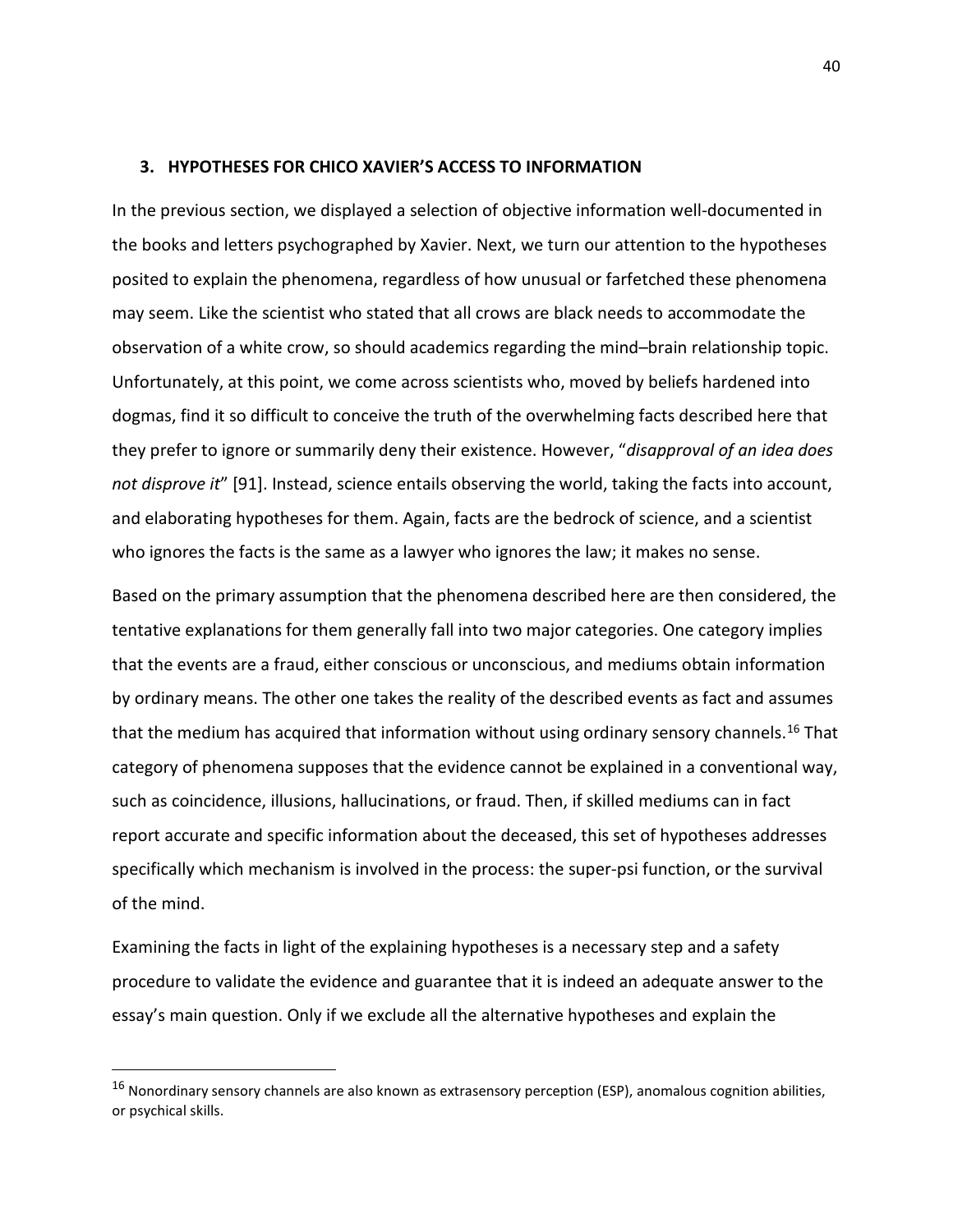phenomena based solely on the survival of the human consciousness after the bodily death, we can claim our evidence to be valid.

## **3.1 Mediumship as a conscious fraud**

The standard mainstream explanation for mediumistic communications is in terms of deceptive practices called cold reading because, for many people, belief in the "paranormal" derives from personal experience of face-to-face interviews with mediums. The cold reading method represents a set of strategies by which a reader, without prior knowledge, obtains information from someone, convincing them that the reader knows about their background and problems. In this method, the reader usually obtains information from the participant's body language, age, level of education, clothing, manner of speech, and posture. Even a minimal amount of contact between the reader and participant has the potential to provide helpful information. Cold readings commonly employ high-probability guesses and unspecific statements, quickly picking up on signals about whether or not their guesses are in the right direction and then emphasizing and reinforcing chance connections and quickly moving on from missed guesses. The cold reading process initially depends on the Barnum effect—the tendency for people to embrace generalized personality descriptions as idiosyncratically their own. Research into the Barnum effect has consistently shown that people tend to rate certain types of very general personality statements as highly accurate [92]. Mediums and psychics can utilize this phenomenon to produce readings that may appear highly precise but, in reality, contain very general statements [7]. A Barnum description may gain even more believability when it is thought to be derived from a credible source, such as a professional psychologist or even

professional mediums [93].

The closer the interaction between reader and participant, the more pieces of information the reader can gather. And readers can easily convince people to provide more details and verbally interact by emphasizing the cooperative nature of the reading, usually saying they see only pieces of a puzzle and need help to put them together. This increased verbal interaction between them, also called warm reading, makes the reading more specific [94]. Consequently,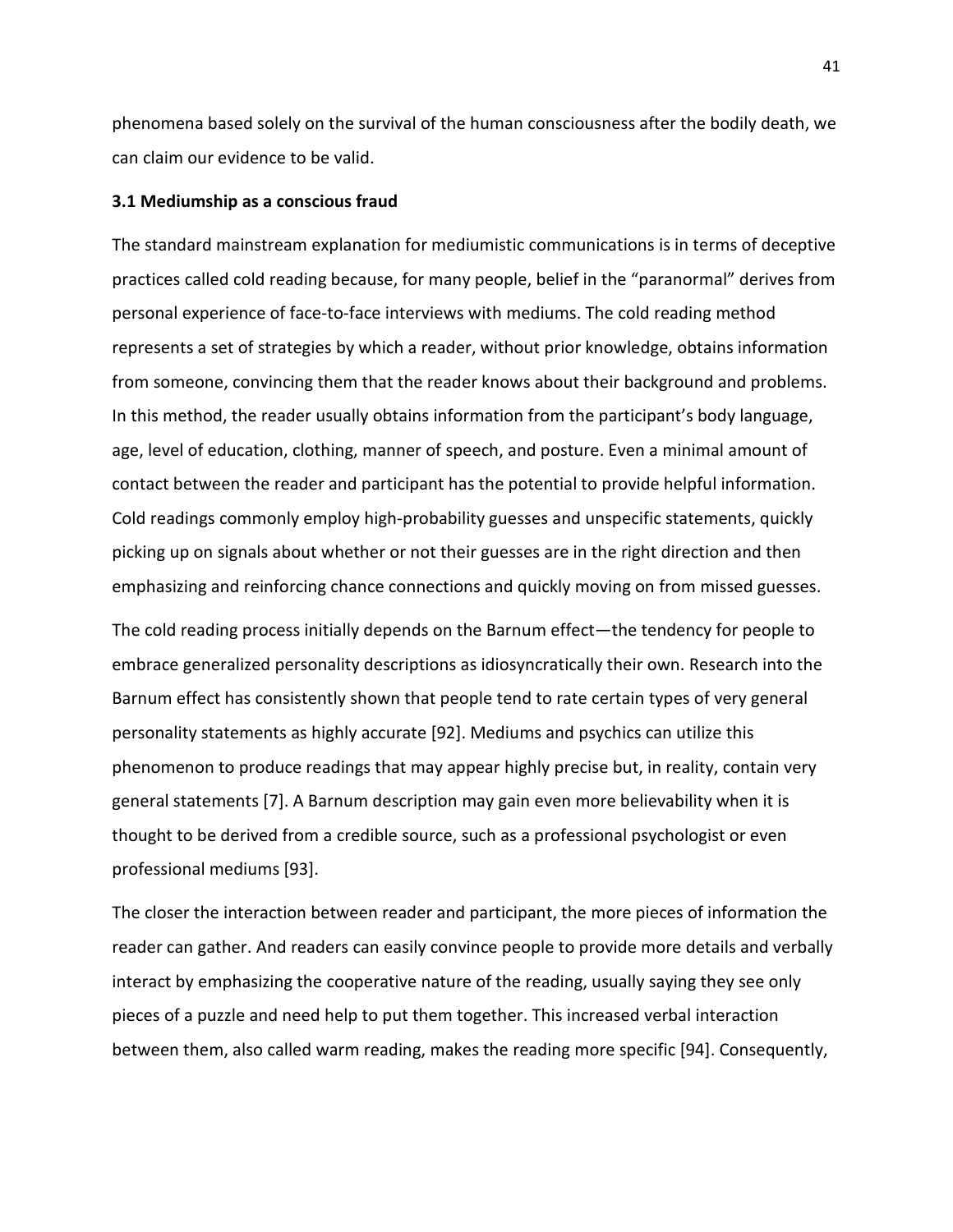depending on the participant's reaction, the reader elaborates a reading that seems so uniquely appropriate that it carries the illusion of being produced by "paranormal means" [93].

Considering this background, claiming that Xavier used the cold or warm reading technique implies that he obtained the information from the letters in a deceptive manner, either from a brief chat with the families or from previous research into the deceased's life. Regarding the books produced by Xavier, conscious fraud would be in imitating someone else's literary work. This technique, called pastiche, was a common practice during the end of the nineteenth century in France and represented a jocular, although respectful, technique. In fact, when the books Xavier psychographed were brought to the attention of the public, many critics accused him of practicing pastiche, as can be exemplified below:

> *Pastiche literature has long had an enormous vogue in France. The series of volumes "À la manière de ...," in which prose styles were copied, revealed very curious forms of intelligence. The most notable writers were imitated with bewildering perfection. All styles have stigmas and tics, which characterize the authors. The pastiches, for that very reason, require long studies. The genre started to be explored between us by Spiritism with extraordinary security and very fair success.* [*…*]

> *Just now, here we have a chronicle by Humberto de Campos, sent from beyond the grave, through a "salesclerk," a skilled psychographer, who collected it in a trance. The pastiche is perfect. All the clichés, all the stigmas, all the characteristics of that writer's style are found here.* [95]

## **3.2 Mediumship as an unconscious fraud**

In most Western societies, if a person has recurrent dissociative experiences as Xavier did, they are interpreted as a sign of mental illness. A dissociative experience is a wide array of experiences ranging from a mild detachment of one's own body and immediate surroundings to a more severe disconnection caused by physical and emotional experiences [96]. Although dissociative states exist on a continuum from nonpathological forms to pathological states of derealization, the mental state of mediums has often been explained in the anthropological and medical literature in terms of pathology, or dissociative disorders.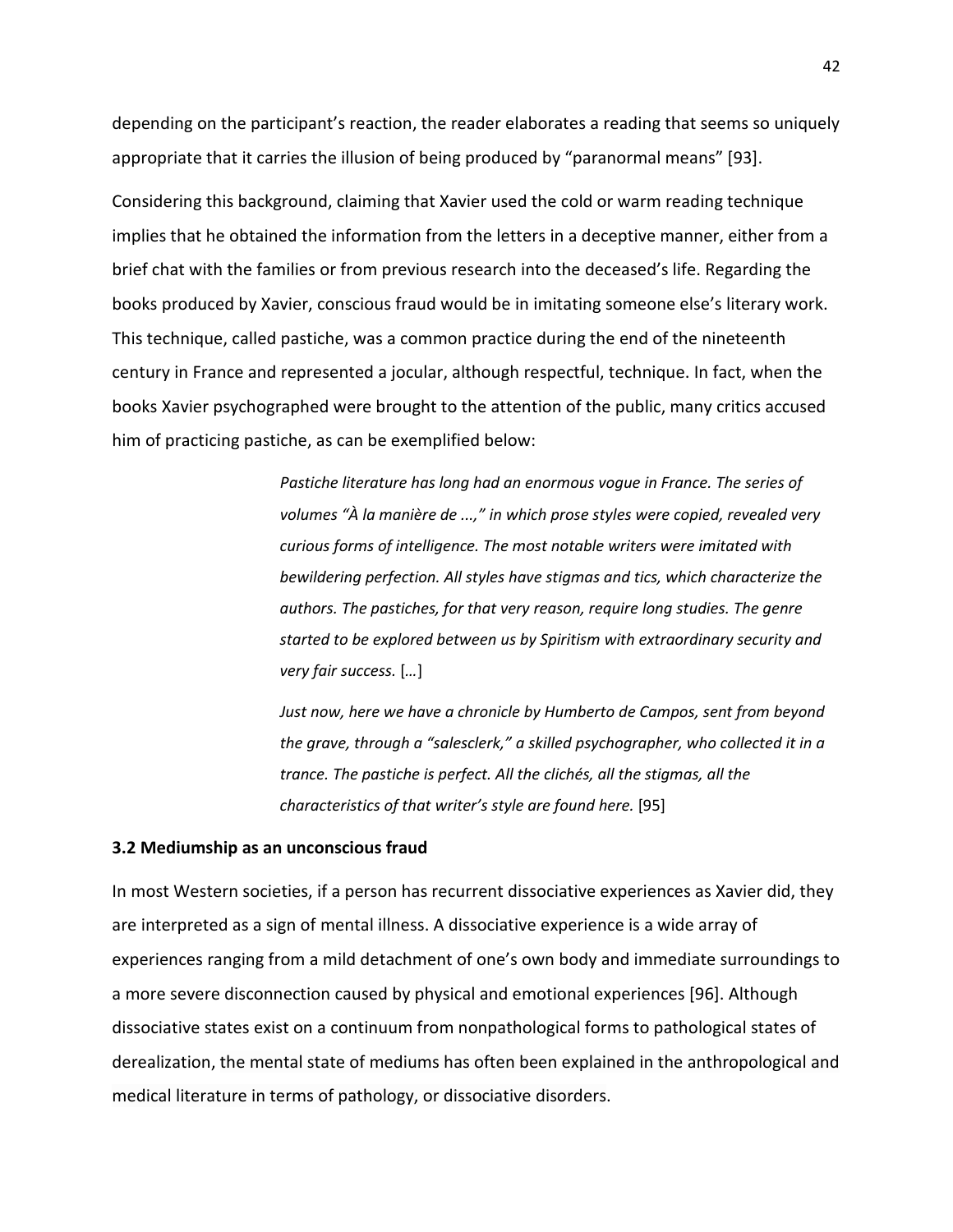According to the *Diagnostic and Statistical Manual of Mental Disorders*, fifth edition (DSM-5) [97], people who present with possession experiences are diagnosed with dissociative identity disorder. The states of identity discontinuity or possession experiences are accompanied by alterations in affect, behavior, consciousness, memory, perception, cognition, and/or sensorimotor functioning. According to the International Statistical Classification of Diseases and Related Health Problems, eleventh revision (ICD-11), people who experience involuntary or unwanted trances, with a temporary loss of both the sense of personal identity and full awareness of the surroundings, should be classified under Trance Disorders [98]. Although the ICD-11 further differentiates between dissociative or hallucinatory experiences that occur in a cultural context (religious or other culturally accepted situations) from those experiences that arise during schizophrenia, acute psychoses, or multiple personalities, it would still label mediumship as a disorder. Other researchers have proposed that mediumship is a way for individuals with multiple personality disorder to freely express their other selves, moved by the fear of being labeled as crazy when they experience visions or random possessions [99]. According to this point of view, which resembles the ideas behind the hypnotic therapy used to treat multiple personality disorder, mediumship is a potential resource used to transform involuntary behavior to voluntary actions [99].

Besides this diagnostic medical framework, some researchers have proposed that spiritual experiences could be an effect of abnormal levels of neurobiological molecules. The similarity of the symptoms produced by hallucinogenic substances, such as bufotenine and N,Ndimethyltryptamine (DMT), and the subjective states induced by ecstatic religious occurrences [100], led some scientists to suspect that endogenously generated bufotenine and DMT could play a role in the distortion of perceptions observed during these occurrences [101, 102]. Bufotenine and DMT are endogenous alkaloids formed from serotonin and tryptamine that possess differing degrees of psychotropic/psychedelic activity in humans. The structure of DMT can be found embedded within the structures of better-known molecules such as lysergic acid diethylamide (LSD) and psilocybin [103]. DMT is also one of the principal components of ayahuasca, a South American psychoactive brew used as a traditional spiritual medicine in ceremonies among the indigenous peoples of the Amazon [104]. Among other parts of the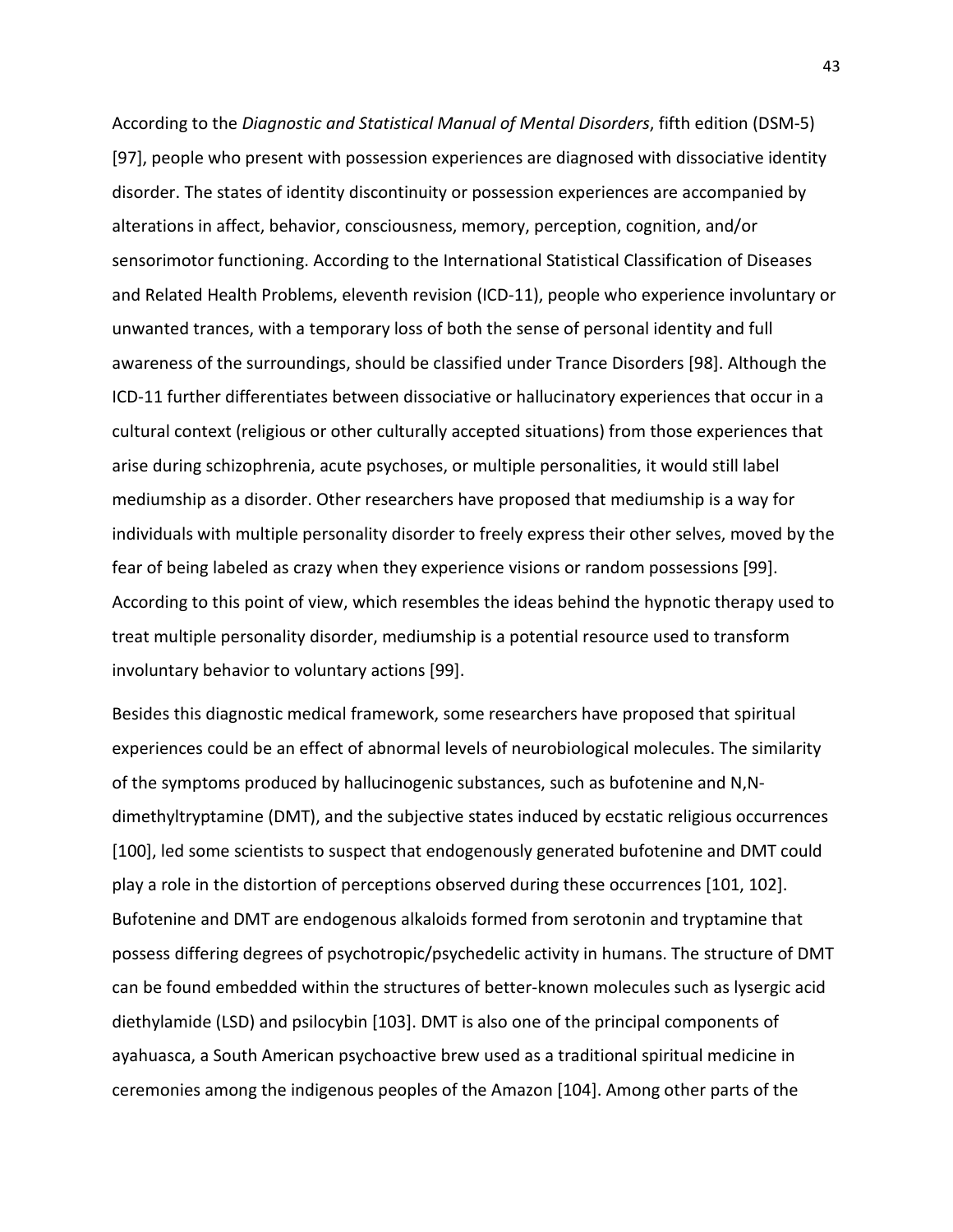body, DMT is produced by the pineal gland, which has had a long and romantic history with spiritual experiences, being considered the "seat of the soul" and "the third eye" [105].

Another conceptual framework to interpret mediumship has been established in terms of mental health and not a mental illness. In this social-functionalist perspective, possessions and mediumistic experiences are not treated as pathological because these experiences are socially valued [106–110]. According to this point of view, a person becomes a medium in a process that involves many factors, including the individual's experience and predispositions (e.g., symptoms of anxiety, depression, or dissociative tendencies). The person is then frequently exposed to sources of psychosocial stress that eventually precipitates a somatic crisis. This structured behavior combines with social factors, such as race, class, gender, and environment. Hallucinations, in this context, are a window into the mind, shaped by cultural ideas and practices that affect the capacity to distinguish between what is seen or heard and what is thought. These individuals then find a positive transformation in their identities through a religious system when they assume a new social role as a medium. The spiritual narrative of the religion allows them to rewrite their self-narratives in new, more favorable terms and contributes to a therapeutic reduction in existential distress. These people acquire specific representations about the mind from this new system and are encouraged to use their minds in particular ways. Thus, the subject is given a new sense of spiritual security and confidence, which might spare them from the hopelessness of living a marginal existence.

## **3.3 Mediumship as a super-psi function**

Also known as the living agent psi, or super-ESP [111], the super-psi hypothesis points to psychic functioning solely among the living people. Proponents of the super-psi claim that an essential link exists between the concept of a person and physical embodiment. In this context, deceased people would not be able to communicate with the living based on their lack of sensory-perceptual systems and a physical body to acquire knowledge about their environment. By ruling out the assumption that dead people can interact with the world of the living, the super-psi hypothesis rejects what is called discarnate interactionism [112]. Therefore, all the information obtained by the medium somehow comes from the living and never from the deceased.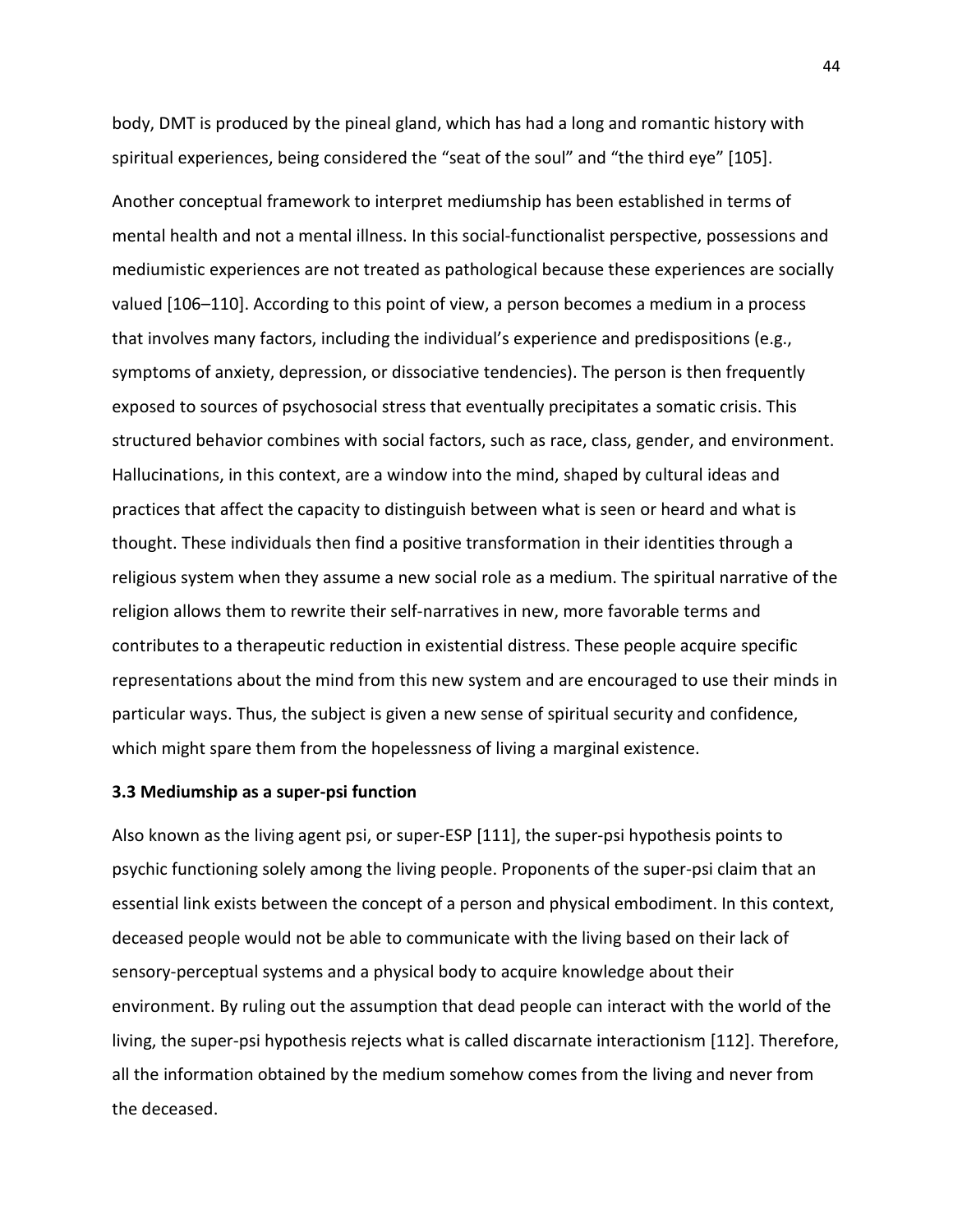If this framework is correct, Xavier would have received all the information through multiple psi processes—telepathically from a family member's mind, clairvoyantly from the environment, or even precognitively from the future—when the family checks on the facts given in the communications and finds them to be accurate [113–116]. This hypothesis is based on the claim that most people have informational and influential faculties that are not mediated by the known bodily channels (i.e., psychic ability), although for most, this ability is usually inhibited. Nonetheless, specific individuals have strong skills of this kind (e.g., Xavier) that manifest more powerfully or openly under certain conditions, unleashed by an agent's needs and interests. The implication is that, if people have a sufficiently strong motivation, they can manifest psi powers to an extraordinary degree [112].

## **3.4 Mediumship as the survival of the mind**

The concept of survival of the mind is based on the idea that consciousness does not die when the body does. Survivalists attempt to explain the phenomena regarding the intentions, memories, beliefs, and desires of a deceased, or spirit. Thus, it assumes the continued postmortem existence of a formerly living person and the persisting mind with the psychological life associated with this person (i.e., the preservation of some identity between an antemortem and a postmortem individual) [52]. According to this hypothesis, a disembodied spirit can causally interact with living people and the physical world at some level, acquiring empirical knowledge of happenings in our world (i.e., discarnate interactionism). Assuming this explanation is correct, Xavier would have been only the mediator of all the works he psychographed, which in reality were produced by the attributed deceased people.

Historically, establishing the very moment when the belief in an afterlife first appeared may be challenging. Various cultures worldwide presented some form of metaphysical ideas, probably indicating that even relatively primitive societies would elaborate some sort of creed about the afterlife. Written or drawn records are the most reliable sources to exemplify that ancient Greeks, such as Socrates, Plato, and Aristotle, the millennial Indian traditions, the Egyptian civilization, and a plethora of past societies had deep concerns about these matters. Later, modern philosophy burgeoned into revolutionary works with more formal and scientific tones. Surely, René Descartes (1596–1650) is one of the most praised modern representatives; he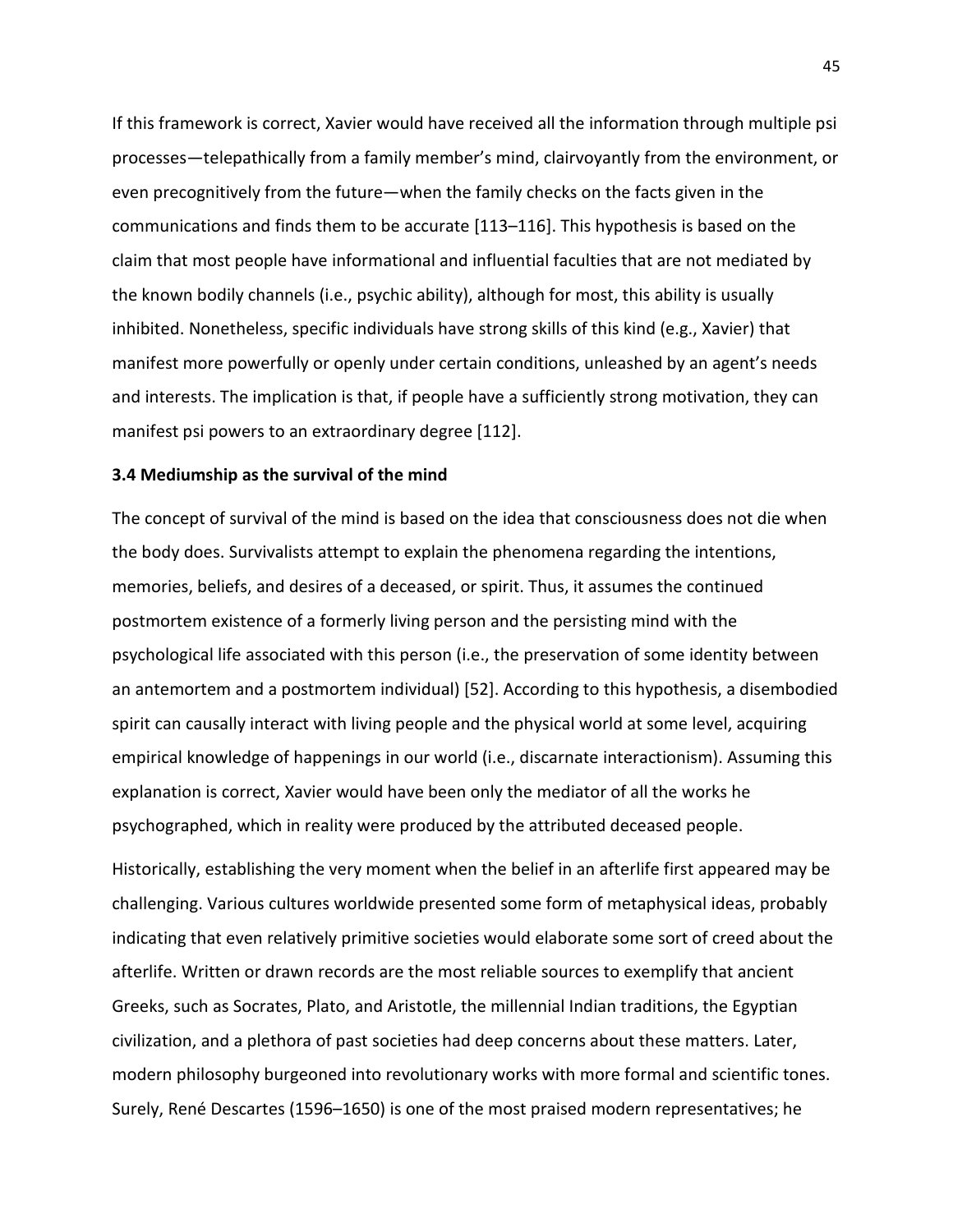reignited the discussion on the mind–brain relationship with the proposal of the dualism of substance, which was a sophistication of previous systems. According to him, there were two kinds of substances: matter (i.e., a body; *res extensa*), which is the substance that occupies spaces, and the mind (*res cogitans*), the source of the mental/thinking activity.

The evolution of this discussion culminated in a continuum of hypotheses ranging from dualism to physicalism [2, 101–103]. Currently, there are unending variations and derivations rooted in Cartesian dualism, which are always accompanied by counterproposals defending that there is no such mental substance but only matter. This debate on the spiritual matter has reached a level of refinement that is impossible to summarize here. Furthermore, we would risk being tedious due to the intricacies and technicalities of the arguments of this secondary point, that is, the constitution of mental substance. Therefore, we only take advantage of the core of this theoretical system, namely, the independence of the mind from the brain, and leave aside the debate on their constitution.

#### **4. ADDRESSING THE HYPOTHESES**

Our next step is to evaluate the hypotheses postulated to explain the phenomena, watching carefully whether they indeed cover all the observations. But before diving into them, we would like to recapitulate certain aspects about Xavier's life. There are a set of capital points mentioned across the essay and summarized below that we draw particular attention to because they reveal the critical background to the discussions elaborated in this section:

i) He spent his childhood in a poor environment, with little access to literate culture or any library.

ii) He attended only elementary school, having four years of formal education.

iii) He reported seeing deceased people and interacting with them during his childhood, around the age of five.

iv) He discovered Allan Kardec's ideas at the age of seventeen and kept his convictions until his death, at the age of ninety-two.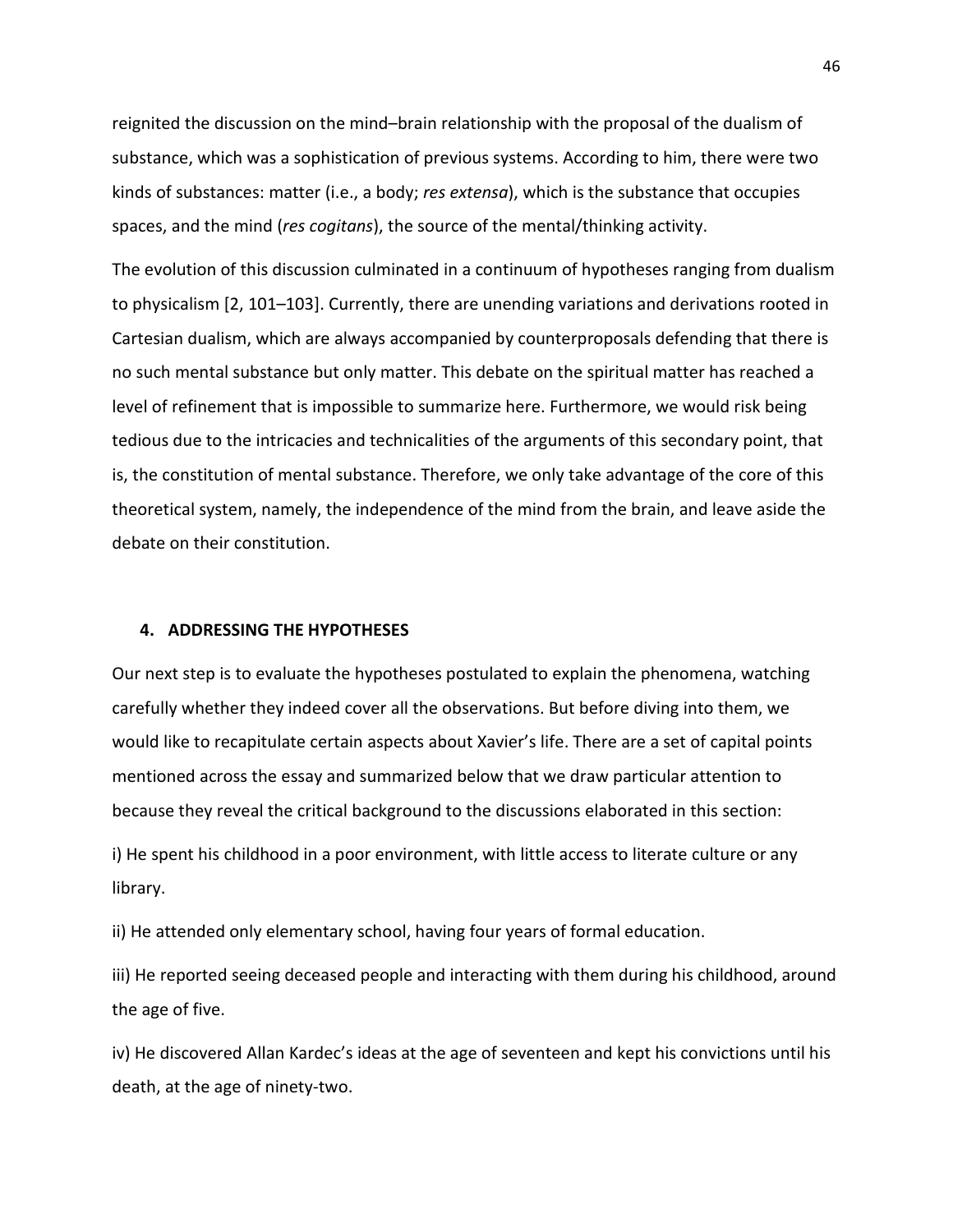v) He started working at the age of nine and retired at age fifty, delivering around ten hours of work per day. When not working at the Ministry of Agriculture, he occupied his free time in charitable activities during the weekends, seeing hundreds of people a week and writing texts.

vi) The symptoms of his eye disease started when he was twenty-one and led him to a complete sight loss in one of his eyes when older. He retired at the age of fifty due to this physical disability.

vii) Throughout his life, he produced around five hundred books and an estimate of ten thousand letters. His first book was published when he was only twenty-two.

viii) He refused to receive copyrights for the books psychographed, claiming to be only an instrument for the alleged authors.

ix) He was never married nor had any children, devoting all his time to his supposed mission. Then, by evaluating Xavier's psychographed work, we can make the following conclusions:

i) To produce the books classified into Group 1, he would have to have an in-depth knowledge of various areas such as history, religion, medicine, and philosophy as well as skills in composing novels, dissertations, and other types of texts.

ii) To produce the books classified into Group 2, he would have to have an in-depth knowledge of literature and the talent to write a wide variety of poems, short stories, and chronicles. He would also have to have the ability to produce texts that contained many cultural references, citations, and games of allusions beyond the first reading layer, consistent with their alleged authors.

iii) To produce the letters classified into Group 3, he would have to have access to much information in the private domain—information that was known only to families and friends and other information known only to the alleged author of the writings (but unknown to the families). Furthermore, he would have to have access to all this data in a time and place without computers, internet, or accessible libraries.

iv) To produce the letters classified into Group 3, he would have to have a minimal comprehension of several languages other than Portuguese.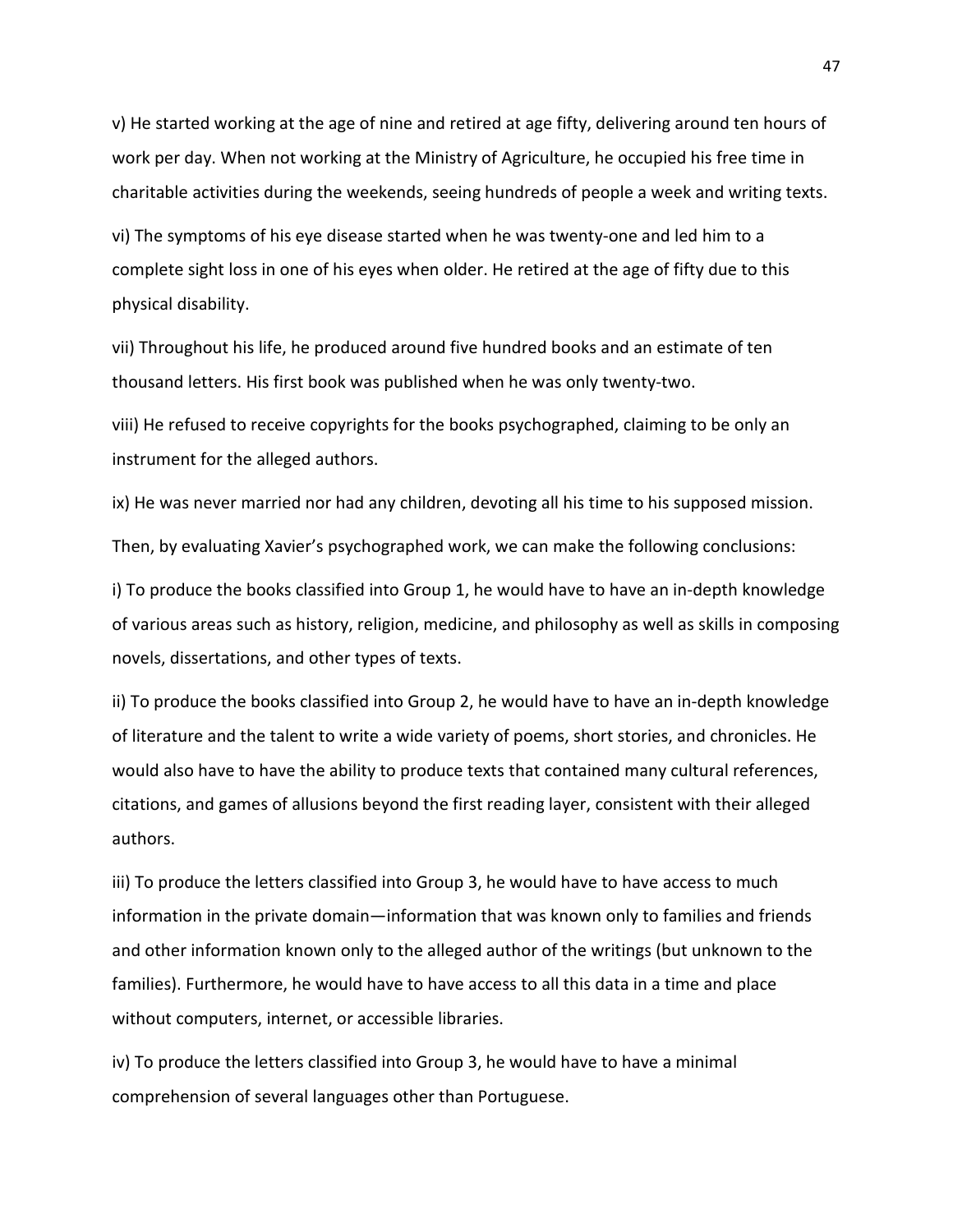v) To produce the texts from any of the three groups, he would have to have an ability to maintain internal coherence (thematic and intertextual) between texts attributed to the same person but written in different circumstances.

vi) To produce texts with distinct intellectual demands, he would have to have spent a different amount of time in each of them.

Now, we shall have a closer look into each hypothesis postulated to explain Xavier's access to information.

## **4.1 On the conscious fraud**

According to this framework, Xavier purposely produced all the work and made pastiche to create the work from Group 2, specifically. Pastiche is a technique that depends on previous and daily reading of the authors to be imitated, requiring the patient effort of elaboration, retouching, and polishing of the achieved production, all of this done in time-consuming attempts. To be the real author of his work, Xavier would also have had to possess a rare talent to create unpublished work in prose, poetry, and various other types of texts of a different nature.

Nonetheless, some highly renowned and influential writers expressed their doubts regarding Xavier making pastiche. The Brazilian writer R. Magalhães Júnior, [17](#page-47-0) for instance, wrote an article for a newspaper in 1944, saying that, to produce Xavier's work, he would have to have a good background of culture and an exceptional cognitive gift, among others:

> *Whoever reads for sixty days, night and day, day and night, only Euclides da Cunha, will write in the style of Euclides without notable effort, without making very hard mental gymnastics. The same thing happens to those who read Machado de Assis and those who read Castro Alves. The more personal the writer, the easier he can be imitated. But imitation undoubtedly requires qualities of intelligence, a good background of culture, logic in choosing the*

<span id="page-47-0"></span><sup>&</sup>lt;sup>17</sup> R. Magalhães Júnior (1907–1981), elected member of the Brazilian Academy of Letters and Arts in 1956, was known for his extensive intellectual production in theater, journalism, and literature. He is the author of more than thirty theatrical texts and translator of numerous plays as well as a great defender of copyright. The staging of his magazines, costume comedies, and historical plays was successful in the 1930s, 1940s, and 1950s.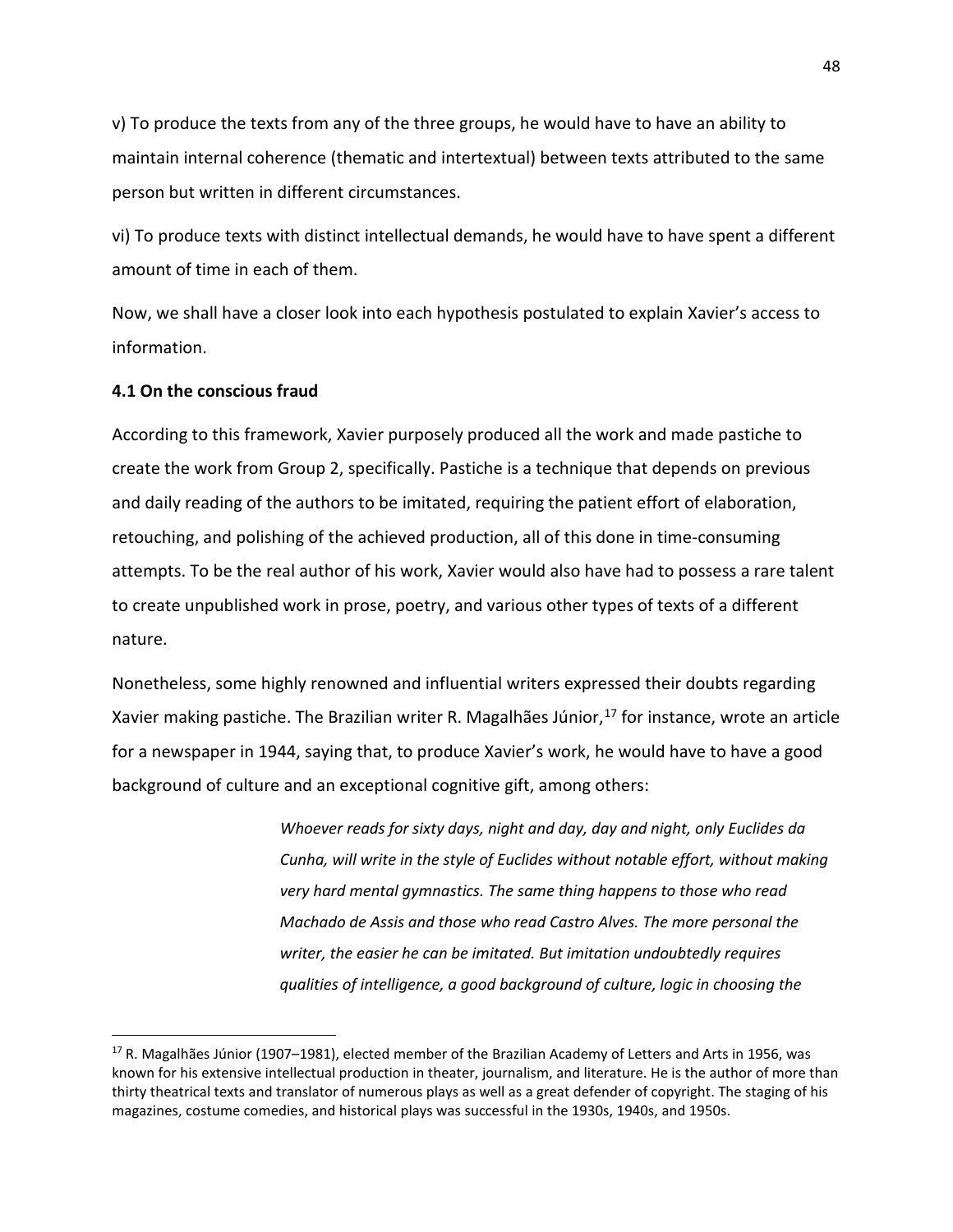*issues and in exposing ideas, in short, a certain awareness of literary—and I say this speaking only of intentional imitation, which is argued against Mr. Francisco Cândido Xavier, Chico Xavier. And for these same reasons, I declare that if Chico Xavier is a liar, he is a liar of talent. For a man who only attended primary school, his vocabulary wealth is surprising. His facility for imitating would be an exceptional gift because he doesn't just imitate Humberto de Campos, but also Antero de Quental, Alphonsus de Guimarães, Artur Azevedo, Antonio Nobre, etc. Whoever denies Chico Xavier as a medium will be praising him as a "pastiche maker."* [18]

In this perspective, Monteiro Lobato[18](#page-48-0) said: "*If the man [Chico Xavier] really produced everything that comes from 'Poetry from Beyond the Grave' on his own, then he can be at any Academy of Letters and Arts, occupying as many seats as he wants*" [117].

According to the critic Agrippino Grieco,<sup>[19](#page-48-1)</sup> it would be challenging to take the pastiche technique so far. His comment was based on a poem attributed to the poet Augusto dos Anjos and to a letter attributed to his friend de Campos and addressed to him. Both texts were psychographed in 1939 in front of Grieco, who signed the blank sheets before the psychographic act to make sure Xavier made no fraud. The critic did not venture an explanation for the writing of the medium, but found that the language of the letter, unmistakably, was de Campos's and the poem expressed well the thought and form of Augusto dos Anjos [18].

The writer Afonso Schmidt<sup>[20](#page-48-2)</sup> also commented on the chronicles attributed to de Campos:

*I've always been a reader of Humberto de Campos. For years, attracted by the rumor being made, I also tried to read some chronicles attributed to him by Francisco Cândido Xavier, that young, modest, and illiterate store clerk in a small town in Minas [Gerais]. I observed the following: fantasy, fraternal*

<span id="page-48-0"></span><sup>&</sup>lt;sup>18</sup> José Bento Renato Monteiro Lobato (1882–1948) was one of Brazil's most influential writers, mostly known for his children's books set in the fictional *Yellow Woodpecker Farm.* He also founded one of Brazil's first publishing houses (Companhia Editora Nacional). Before him, Brazilian books were printed in Portugal.

<span id="page-48-1"></span> $19$  Agrippino Grieco (1888–1973) was a Brazilian literary critic and essayist. A voracious reader, he had a private library with a collection of over fifty thousand volumes.

<span id="page-48-2"></span> $20$  Afonso Schmidt (1890–1964) was a journalist, short story writer, novelist, and playwright. Being a writer extensively throughout his life, he was the author of a vast literary and poetic work gathered in more than forty books and is also a pioneer of science fiction in Brazil.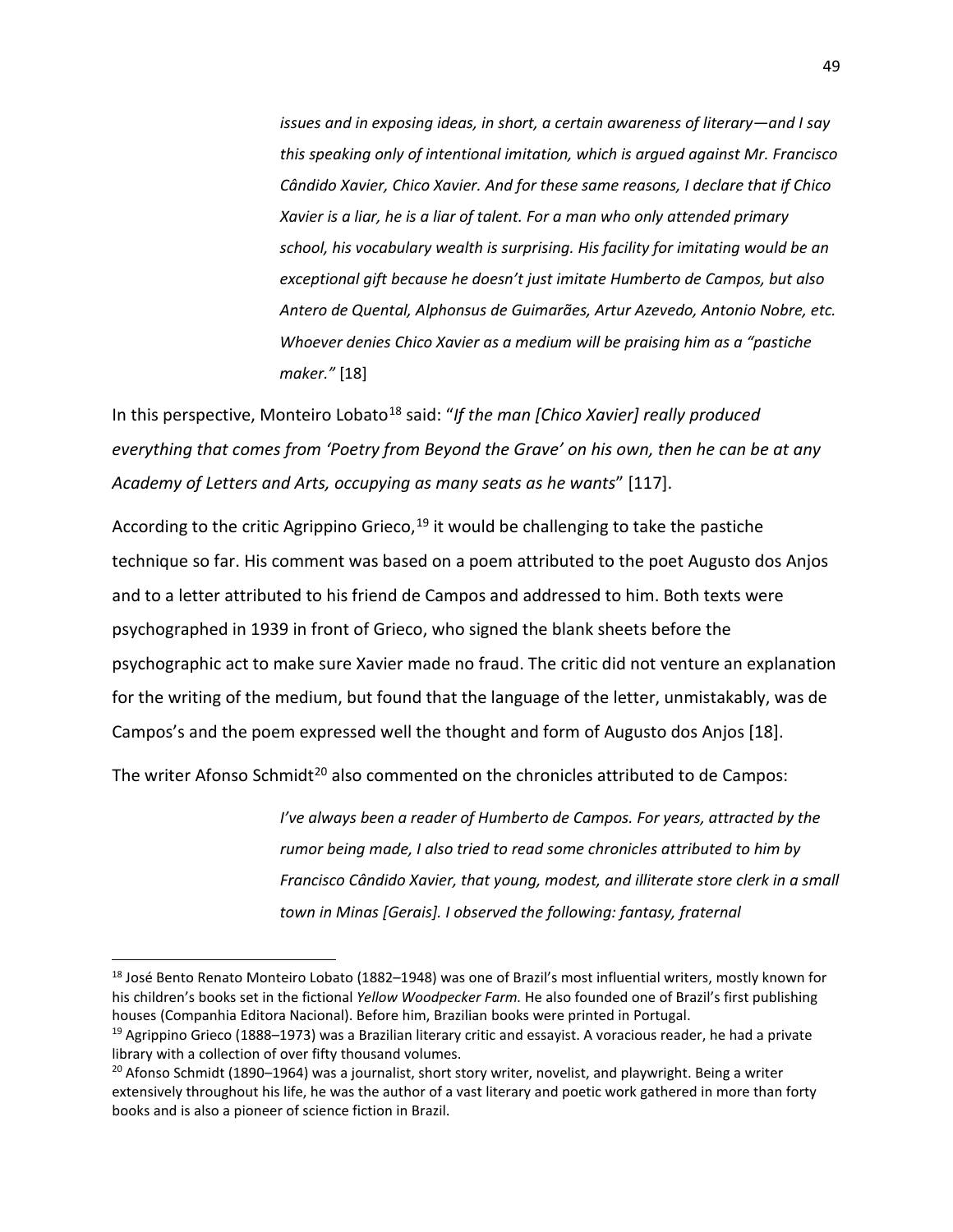*understanding of life, and good taste in composition are the same that characterize the work of our illustrious patrician. Until then, these are innate faculties that, by any chance, could be brought from the cradle by Francisco Xavier. The same, however, could not happen with culture, correctness, clarity, the particular way of feeling, of writing, of communicating one's impression to the reader. Finally, his personality, his attitude towards life, his silences, elements of success that Humberto de Campos achieved in forty years of incessant practice of literature. And the boy from Minas Gerais, showing such virtues, could not improvise what artists everywhere do not bring from the cradle and which is the most difficult to achieve.* [118]

The physician Dr. Mello Teixeira, in turn, claimed that for Xavier's work be considered pastiche, it would be necessary to improvise culture, erudition, and knowledge—an impossible task:

> *But let such wonder be admissible: style is imitated; the technique of the verse; the preferred rhyme; the shake of the sentence; the choice of vocabulary; the appearance and nature of the images. But what about the manifestations of culture, of erudition, in the most diverse subjects that the context reveals? Can this also be imitated, improvised? How to explain, within the imitation of style, the right and adequate citations of dates and historical facts; of events and personalities; the explanatory purposes of the theme; the references, comparisons and scientific, critical, philosophical, literary concepts, which only a ballast of varied knowledge, sedimented and systematized in time allow and only dominated by previous readings and studies, duly meditated? To improvise culture, erudition, knowledge is to believe in spontaneous generation of wisdom; it is to conceive of congenital or hereditary scholarship. No. The subconscious receives, registers, accumulates, and reproduces, faithful or deformed, but only what has passed through the critical door of consciousness; it does not create from anything. Knowledge is not improvised; one gets. It is precisely the aspect of erudition, the disclosure of knowledge, which stands out most, far above the style, and in the cultural molds of the author, as in the posthumous work of Humberto de Campos, as in the poetry of Augusto dos Anjos.* [18]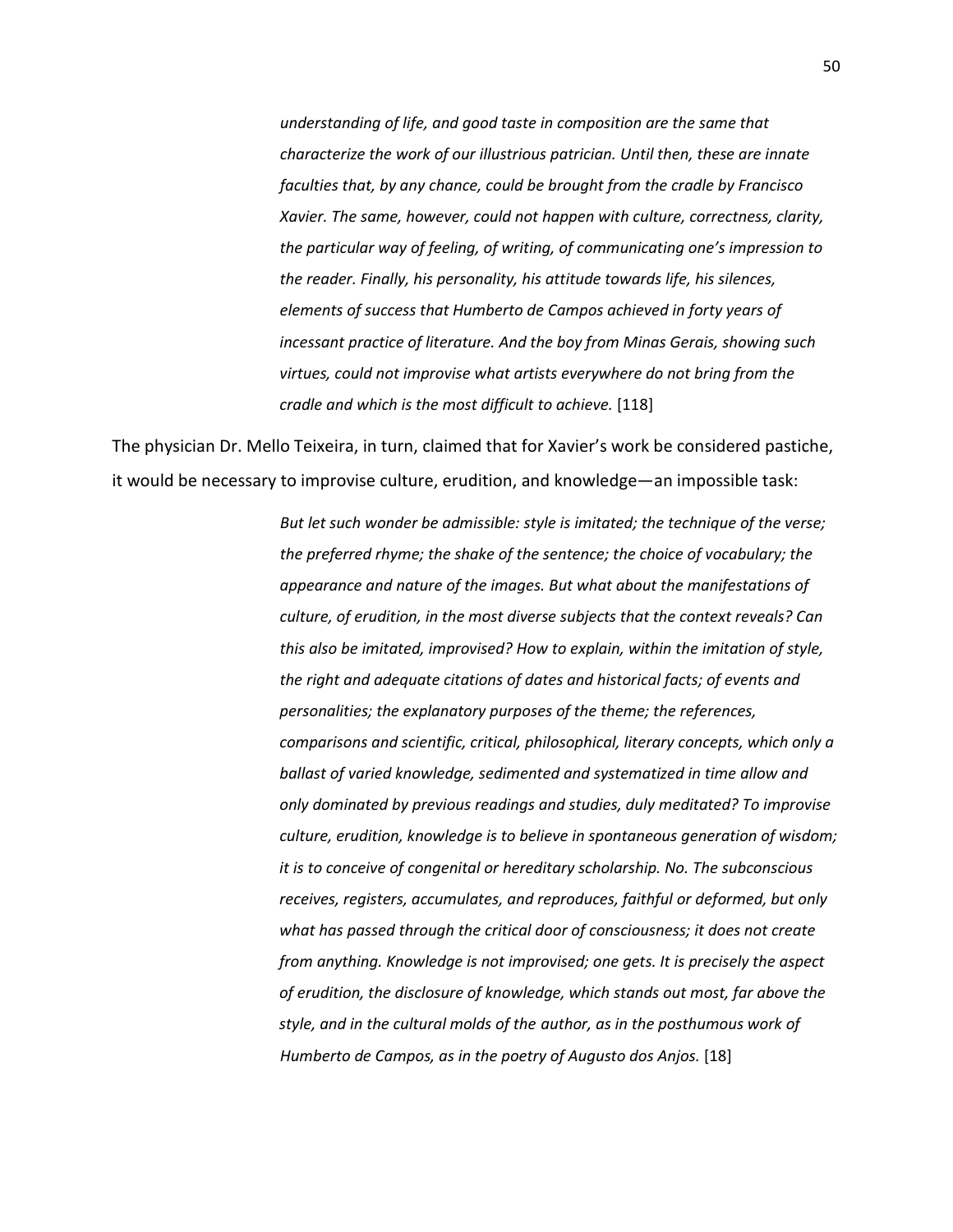Xavier's production caused so much curiosity and disbelief that alternative explanations, also based on fraud, were raised by a Roman Catholic group [13]. Impressed by the contrast between texts psychographed by the medium and his lifestyle, the group suggested a conspiracy, in which a commission of writers oversaw the confection of poems in absolute secrecy. Xavier would then play the role of an ignorant person with no time or culture to write the poems. However, this idea has no evidence at all to back it up.

Regarding the production of the letters from Group 3, Xavier would need to have had access to thousands of pieces of detailed and private information about the deceased and their families to be considered a scammer. For that, he would need to count on the help of a network of informants and memorize all that information. In many cases, however, the information was unknown to the family, becoming known only when family members performed painful research and confirmed, with amazement, the data provided by the messages.

Although most of the letters produced by Xavier were never published, some of them, along with an extensive investigation, can be seen in [75]. This work was produced by Paulo Severino, a team of four medical doctors, and one engineer, who followed Xavier for almost twenty years. Based on interviews and documentation analysis, these letters provided examples of objective information that convinced recipients that the author was the deceased to whom they were attributed. According to the study, "*What is remarkable about these communications, provided by Chico Xavier's mediumship, is their impressive accuracy concerning the fidelity of identifying information about relatives and friends still alive or already deceased, who were part of the communicator's relationship. Furthermore, there are cases in which the spirit, when writing through the medium, uses personal expressions and even slang that he used when alive*" [75].

More recently, Rocha and collaborators [119] published a thorough study about a set of thirteen letters, all attributed to the same deceased, that contained objectively verifiable information. By conducting interviews with one of the deceased's sister and friends, the authors measured the accuracy of the information and the estimated probability of the medium's access to this information through ordinary means. The authors found that 98 percent of the information (out of 99 total pieces of information) was accurate and true. The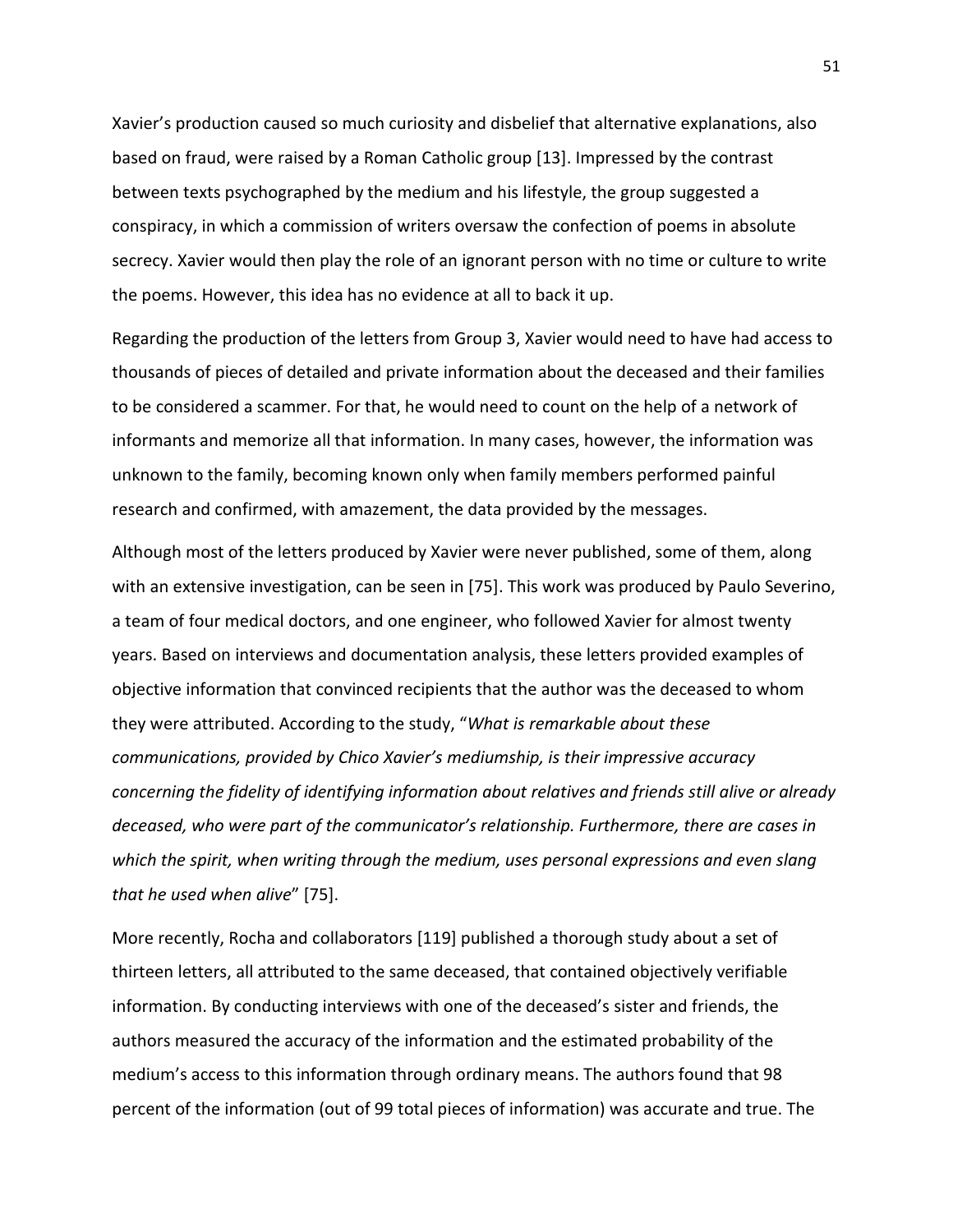same group published a study case investigating a letter attributed to José Roberto Pereira da Silva [84] (Appendix A), from which all the identified pieces of verifiable information were assessed as true and accurate. The letter contained, for instance, birthdates and other personal data, which the family was adamant they had not told Xavier. Notably, the letter also contained some data classified as leak scale 0 by the researchers, that is, very specific information that was unknown by relatives or friends of the deceased or information that was a secret held by a friend or relative and never revealed. In both articles, the authors concluded that such an amount of accurate personal details could not be obtained by ordinary means.

The fraud hypothesis further lacks foundation to explain the letters from Group 3 because the medium did not know the recipients of the messages in the vast majority of the cases. There were no computers or internet to search for people's personal details, and their lives were never highlighted in any newspapers or magazines. Instead, the psychographed letters were obtained in open public sessions with hundreds of people, after an eight-hour period of brief conversation with the family (if ever). This hypothesis is also weakened by the many years of Xavier's visual impairment, which led him to retirement.

Another point to be considered to assume that Xavier was the real author of his work is that, to produce texts with distinct intellectual demands, he should have spent a different amount of time in each of them. Following the logical reasoning, texts that demanded more intellectual skills would require more time to be produced, whereas texts with less intellectual elaboration would require less. As noted, however, this was not the case. Xavier was able to move from prose to verse, from the page of fiction to that of philosophy or morals, in instant elaboration and writing, without even seconds of meditation to coordinate ideas.

Furthermore, Xavier would have to simulate for over seventy years that he produced these texts through psychography in public statements. While one might imagine the desire to gain notoriety as a religious leader, it is unreasonable to assume that someone with so many talents would decide to be a fraudster and deceive millions of people. After all, if he had all these skills, why did he not accept copyrights for his own books? In any case, the conjunction of such improbable and complex requirements is highly doubtful.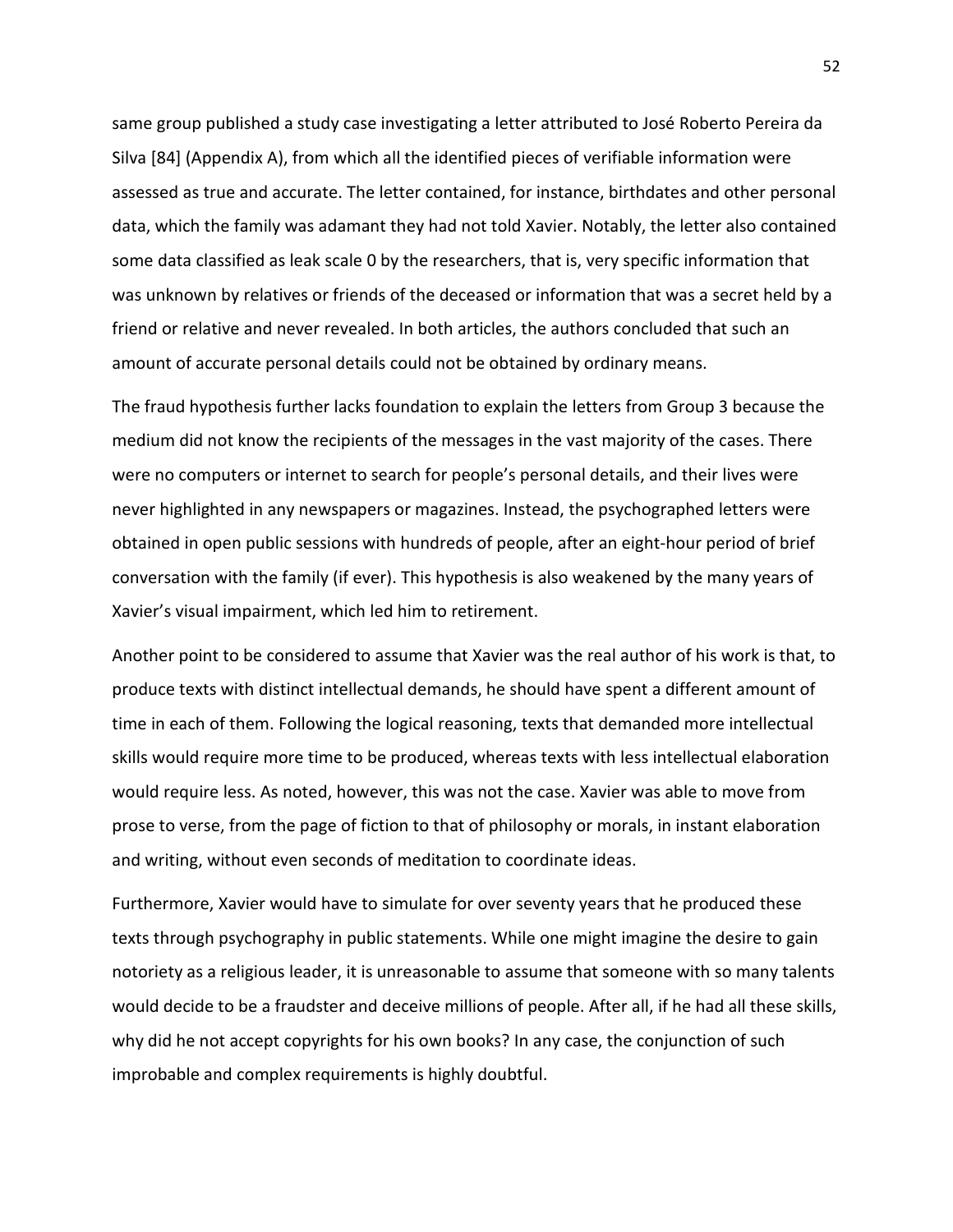## **4.2 On the unconscious fraud**

According to the unconscious fraud set of hypotheses, Xavier genuinely believed himself to be the mediator of deceased authors; there was no deception. Nonetheless, in the real world, no external agents dictated texts from the beyond: the medium's mind was responsible for elaborating his complete work without being aware of it. However, these hypotheses face the same challenges presented in the hypothesis of conscious fraud, except they do not imply dishonesty and possibly crime. This is because the medium's mind works in a way that he does not realize himself to be the true author of all the texts; yet he had access to all the explicit and implicit contents of them. As we have seen, this would require lengthy and costly research work, access to many books, access to thousands of pieces of private information, and a considerable amount of free time. It would also require special skills to write original texts in different styles and types of text.

The mental illness hypothesis is further refuted because Xavier never presented other symptoms of psychiatric disorders, such as loss of ability to perform daily activities, psychological suffering, social problems, and psychiatric comorbidities. Xavier was closely followed by the psychiatrist Dr. Elias Barbosa,<sup>[21](#page-52-0)</sup> who never found any sign of mental illness in the medium. In this sense, the latest versions of diagnostic manuals have changed to adapt to cases such as Xavier's, in which they now consider some sociocultural aspects that might influence the occurrence of dissociative experiences or hallucinations—yet still far from distinguishing nonpathological possession from mental disorder. For instance, diagnostic manuals do not acknowledge the interaction between the individual experience, which can be positive, and the stress caused by social stigma; neither consider how a possession experience can develop when framed within a belief system [120]. Research has shown that Brazilian mediums are socially adjusted, have a low prevalence of mental disorders or histories of physical or sexual childhood abuse, and do not use antipsychotics [121–124]. This profile suggests that the mediumistic process can be characterized by dissociative and psychotic

<span id="page-52-0"></span> $21$  Dr. Elias Barbosa (1934–2011), a psychiatrist, met Xavier in 1955. Being a close friend to the medium, they would have weekly meetings. Barbosa attended the medical school at the current Federal University of Triângulo Mineiro, where he later became a professor. In 1969 he started working as an assistant physician at the Spiritist Sanatorium of Uberaba, where he remained for the next twenty-four years.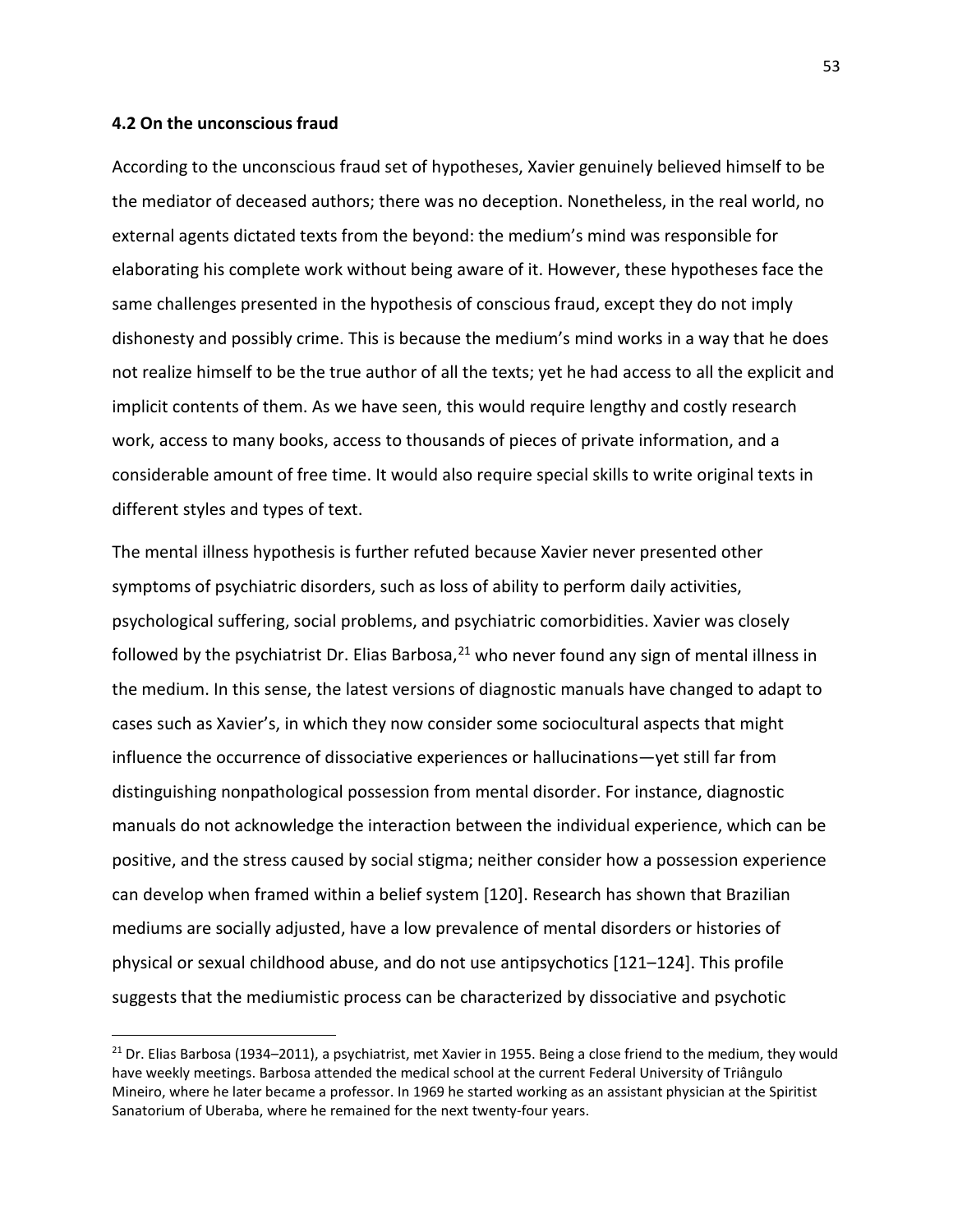experiences not related to any psychiatric disorder. The challenging task of distinguishing nonpathological dissociative experiences from a mental disorder led some researchers to adopt the term *anomalous experience*, which does not assume psychopathological implications [122, 125]. Given this background, some authors have proposed a guideline to assess the clinical significance of spiritual, psychotic, or dissociative experiences, which considers the absence of psychological suffering, the lack of social and occupational impediments, the duration and frequency of the incidents, the capacity of the medium to perceive the unusual/anomalous character of such experiences and the insight that they may not be shared among others, the absence of psychiatric comorbidities, the control over the experience, and, finally, personal growth promoted by the experience over time [122]. Thus, diagnosing mediums with a psychiatric disorder based on the presence of dissociative experiences does not suffice.

Other possible explanations, posited based on abnormal levels of neurobiological molecules such as DMT, also lack foundation. Although the idea of having a center in the brain that could connect one to the mystical world sounds exciting, no abnormalities were ever found in the size of the pineal gland nor in the levels of bufotenine or DMT among individuals with mediumistic experiences [126, 127]. Moreover, the pineal gland would need to rapidly produce a sixhundred-fold increase of DMT to provoke a psychedelic experience—a heroic biochemical feat [128]. These results suggest that spiritual experiences such as the ones reported by Xavier are most likely not produced by an abnormal pineal gland nor by an extravaganza of endogenous psychedelic substances.

Likewise, the sociocultural hypothesis loosely fits the phenomena described here, inasmuch as Xavier allegedly started his communication with the deceased very early in life, around the age of five, when he did not understand it. As described by the medium, such episodes would lead him to either punishment or bullying, embarrassment at the least. Although one could argue that his mediumship released him from suffering, the "position" achieved by Xavier did not provide him any status to tackle an existential issue. Instead, at the age of seventeen, it offered him relief from and understanding of his abilities. So, overall, the hypotheses postulated based on unconscious fraud are ruled out because they poorly explain the phenomena described in this essay.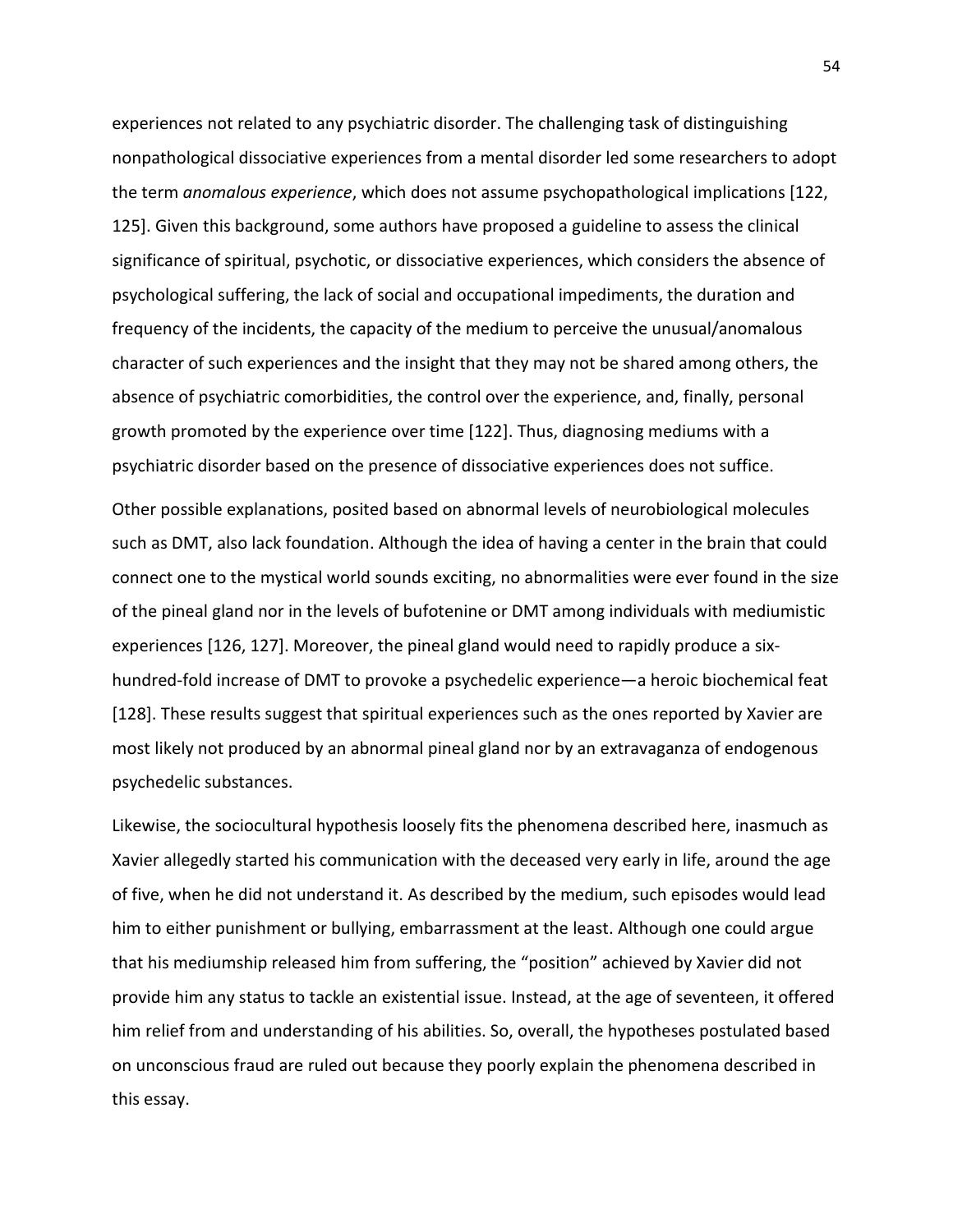## **4.3 On the super-psi function**

This hypothesis recognizes psychical communication such as telepathy, clairvoyance, and precognition, limited to the living agents. In this case, the information obtained by Xavier would indeed be genuine yet obtained through psychic functioning. Because the limits of this functioning are not fully understood, the medium would be able to capture the thousands of pieces of data used in his books and letters through the mind of the living.

Although super-psi functions could explain some oddities of Xavier's production, it doesn't clarify much of the presented data. Because ESP occurs randomly, without regularity, not subject to conscious decisions, it would be difficult to explain some observations. First, Xavier would have needed to find several living people with the same writing skills as the alleged authors to compose so many texts with different styles and contents (which, in turn, are consistent with the alleged authorships). Another obstacle for this hypothesis is to explain the coherence presented in psychographed sets; that is, texts attributed to a deceased recapitulated thematically and linguistically other texts attributed to the same author produced on different dates. Because the medium attributed texts to hundreds of authors, it does not seem convincing to admit such internal coherence in so many authorships if they were just a product of this type of information gathering.

Furthermore, super-psi claims that the living agent is motivated by deep-seated needs or intense emotions. Telepathy usually occurs through a pair of people who have their minds synchronized to the same objective, maintaining relative affinity and placed in particular conditions. Therefore, the living agent would need to present a sufficiently strong motivation for the psychical exchange so that Xavier could manifest his psi powers to such an extraordinary degree. Nonetheless, this was not the case in the production of the works from Groups 1 and 2 where such psychological motivations were absent (and, in some cases, even generated stressful outcomes to Xavier and the deceased's family, as exemplified in the lawsuit case of 1944). For the letters from Group 3, although the family had strong motivation to obtain a message from the deceased, super-psi would have to explain that hundreds of people of the most varied conditions directed their insistent thoughts to a single receiver. Capturing the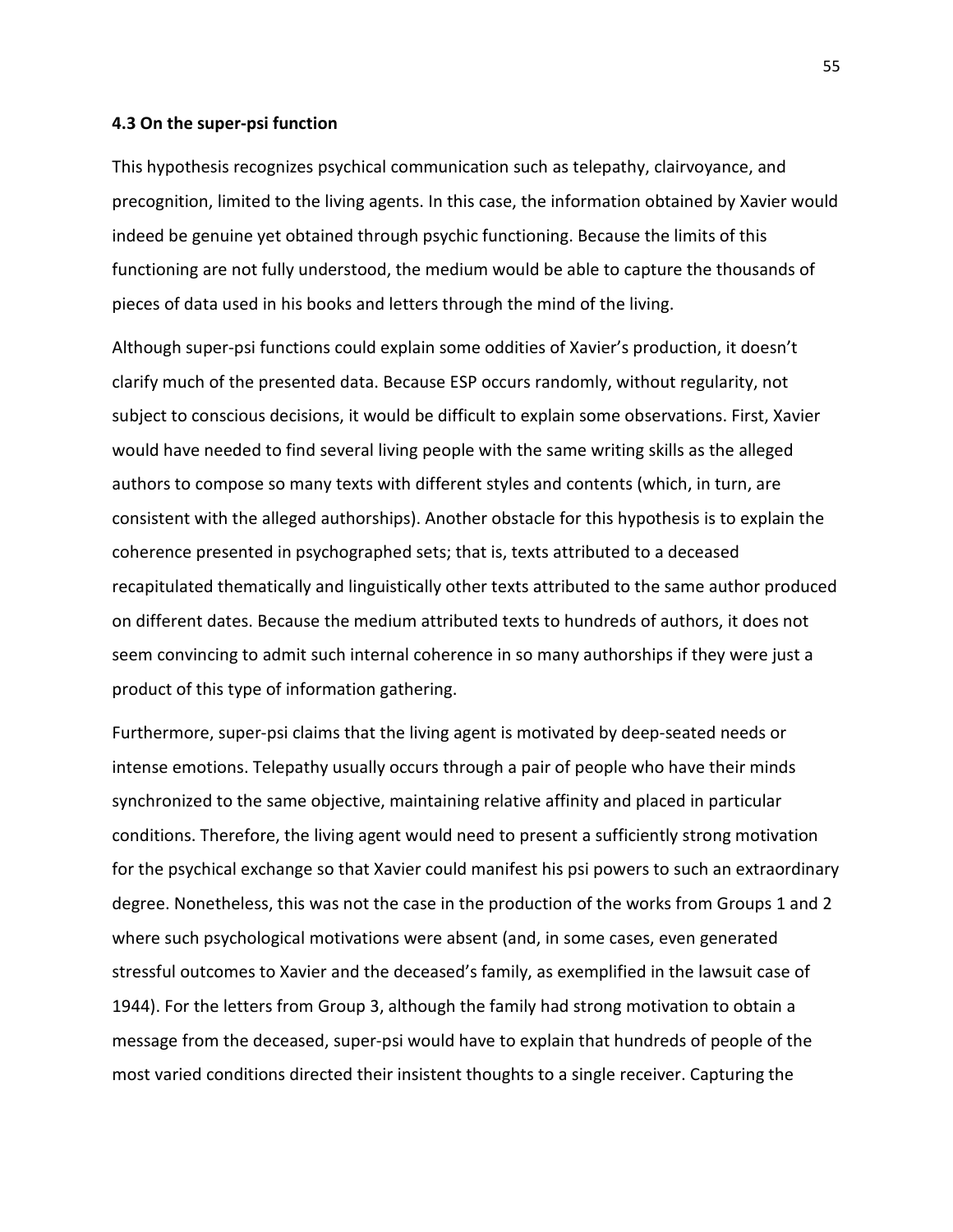messages in this context would be the first and most unique record of collective telepathy in the world [75].

An additional challenge to the super-psi is the fact that at times Xavier delivered information known only to the deceased. How could he, in such cases, obtain information from the living when the living did not know it? Drop-in communication, like the one presented before, is also an argument used to refute super-psi because, generally, people talking to mediums are interested primarily in contacting individuals they knew before. Why, then, would a medium waste time providing information about a total stranger, one whose story can be verified only with further investigation [52]? These are questions still remaining to be solved by adepts of the super-psi. Another obstacle is the manifestation of skills and abilities that the deceased presented, such as the cases of xenoglossy. The medium wrote letters containing, for example, passages in German, Italian, and Hebrew, all of which are languages to which he was illiterate (and are unlikely to be absorbed by telepathy). Hence, overall, we do not consider the explanation of Xavier's work based only on mind-to-mind communication among living agents.

## **4.4 On the survival of the mind**

According to this hypothesis, the mind survives after physical death and, under certain circumstances, can communicate with other minds. Survivalist proponents assume the preservation of some identity between an antemortem and a postmortem individual. This postmortem individual expresses himself in the living world through the help of a mediator, the medium. In this sense, the medium would only be an instrument for the spiritual authors, as Xavier always claimed to be.

The idea that the authorship of these texts does not come from the medium's mind but rather from agents external to it solves the discrepancy between the medium's cultural repertoire and the contents and skills required to produce so many and diverse writings. As shown here, the lifestyle, intellectual dedication, knowledge, and skills necessary to elaborate on the texts from Group 1 were not present in Xavier's life. The scholarly work required to elaborate texts from Group 2 is even more complex: besides creating the texts, the writer included elements of the alleged authors' published work. The production of texts of this type, under normal conditions,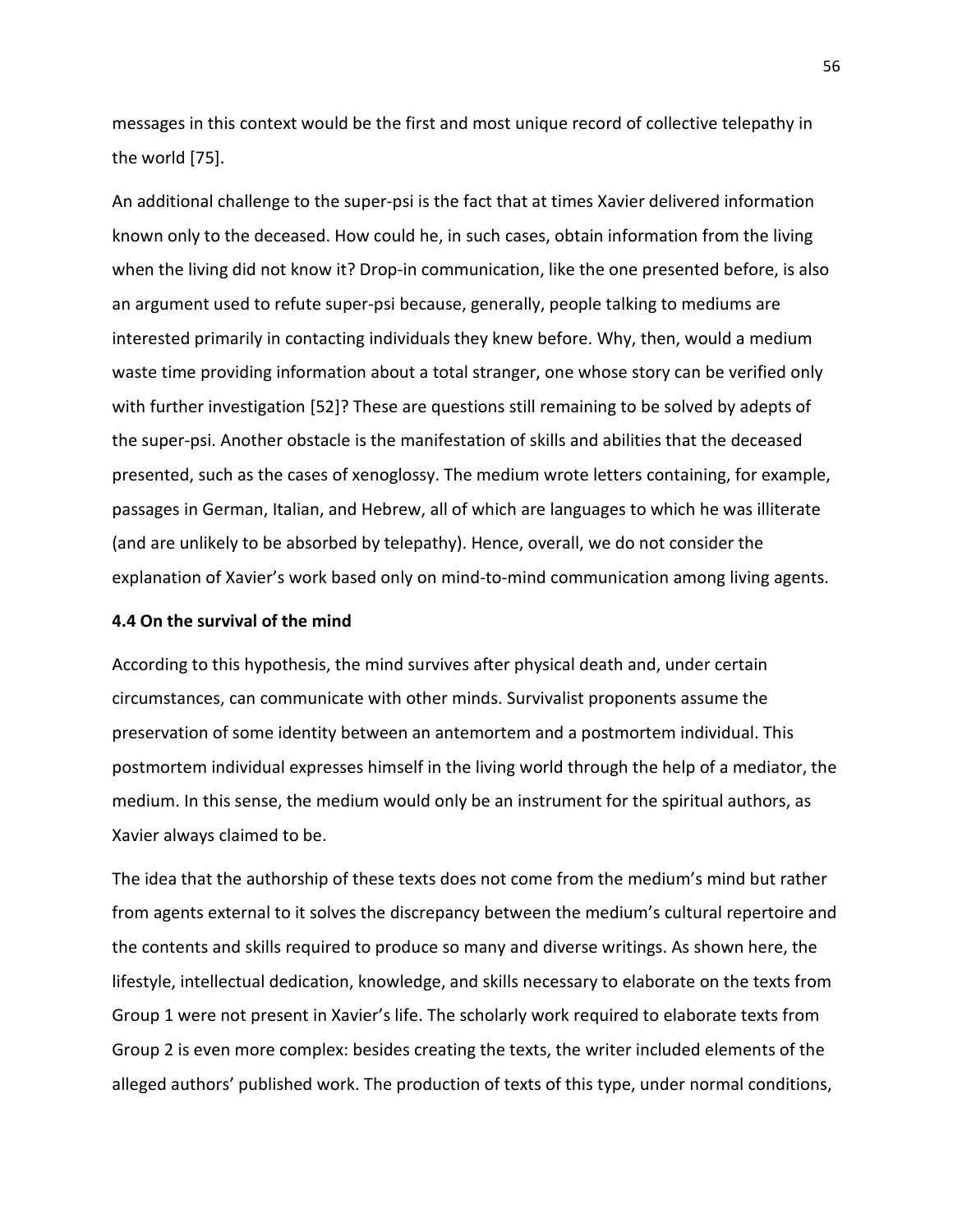requires lots of reading, time, care, and rare talent. In addition to the contents accessible to any reader, part of the texts from this group contains a set of allusions and literary references that are identified only by those who dedicate themselves to studying the referenced texts much more deeply. Although Xavier was able to make general comments about most of his work, there has never been any record that he ever identified the most subtle piece of literary references and allusions; the medium himself always seemed unaware of such elements. The letters from Group 3, in turn, retrieve detailed private information about the alleged authors and their families but present fewer elaborated aspects from a textual point of view.

By dividing Xavier's work into three groups, we note that the act of psychography did not reflect the nature of the texts written. If the medium indeed produced all the texts he wrote, we would expect him to spend more time producing the more elaborated psychographies. Contrary to this logical conclusion, the act was always the same regardless of the type of text and intellectual demand: composing sonnets, or books containing historical or biological contents, or a letter to a mother, would all require similar effort and circumstances. All Xavier needed to write such diverse work was focus and concentration. Thus, because the psychography act did not reflect the work of textual elaboration, we suppose that it reflects a work of another nature: capturing texts that were previously produced by others. In this context, the medium's job was to capture texts previously elaborated by spiritual authors. If the means for communication existed, the minds of all attributed authors would express identity elements—knowledge and skills—acquired during their lives. This explanation accommodates the fact that Xavier wrote a substantial volume of well-finished texts, with varying degrees of complexity, in a very short time. Finally, this framework also resolves other oddities, such as the amount and richness of details in the letters, many times unknown to anyone else but the alleged author.

Finally, we acknowledge the limitations of our work because our analysis used the few studies available and in-depth studies investigating the work of Xavier are still scarce. Also, we acknowledge that Xavier had access to some private information when composing the letters and to some work of the alleged authors when writing the book—this essay is not a result of a laboratory-controlled experiment. Nonetheless, by using the phenomena that none of the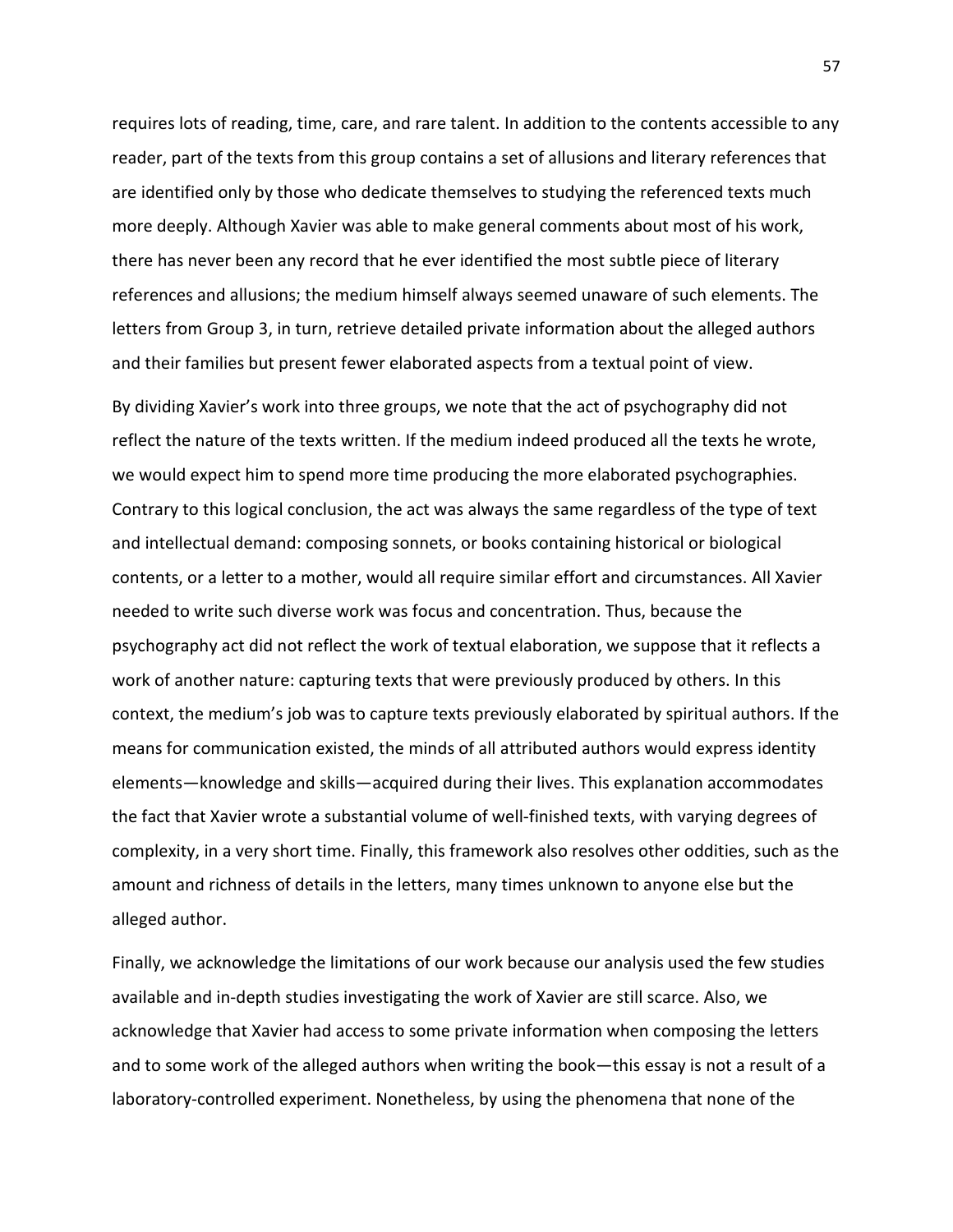previous hypotheses could accommodate, we try to show the reader the explanatory power of the survivalist hypothesis. This is not to say that the survivalist hypothesis is ultimately right; after all, we can never have ultimate and definitive knowledge of nature. Rather, it is tentative and possibly imperfect, as are all the other ones. But it is, undoubtedly, the one that best accommodates the facts described in this essay.

## **5. CONCLUSION AND ADDITIONAL REMARKS**

What is the best available evidence for the survival of human consciousness after permanent bodily death? In this essay, we have chosen to answer this question by presenting the phenomena produced by Francisco Cândido Xavier, our white crow. We specifically chose his mediumistic writings due to the huge amount of objective and verifiable information contained in his work, which makes any hypothesis more adequate for tests and falsification. Through a rigorous analysis of the events and further evaluation of the possible explanations, we conclude that the survival of the human consciousness after bodily death is the most probable and simplest explanation for all the observations. By confronting the posited hypotheses with the facts and showing that the phenomena described here cannot be unraveled in any other way, we legitimate our evidence. At the end of the day, we can claim our evidence to be the best only if we explain it solely through the survival explanation.

By contrast, the other posited hypotheses suffer some very significant limitations. They not only fail to accommodate all the observed phenomena, but they also require highly unlikely circumstances to occur (such as Xavier's having a team of spies stalking on people's private life or a team of intellectuals performing intense research on other writer's work). All of this in a time and place with no computers, internet, or access to a library. Those hypotheses also require Xavier to have either a super mnemonic ability—never recorded in any human being to date—or some kind of psychiatric disorder that was not in his medical record. In the best-case scenario, the hypotheses of fraud assume that all the information provided by Xavier is nothing but a colossal deception. In this sense, Xavier would be no more than a rotten apple—a shady,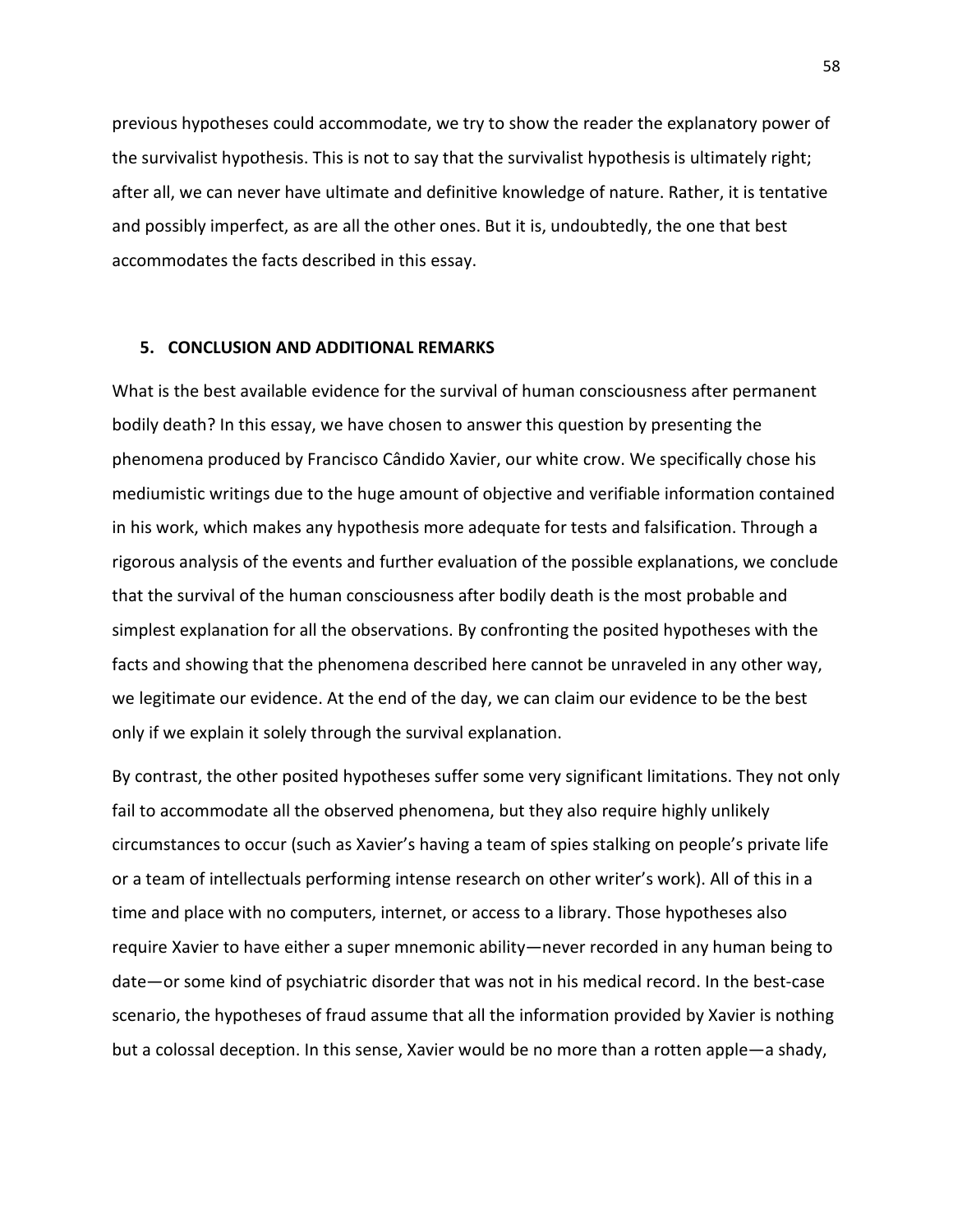nasty man who achieved a record feat of deceiving millions of people in exchange for reputation and funding of charity work. That appears not to be the case.

So, given that the hypotheses of fraud or super-psi function seem untenable at the very least, why does the survival hypothesis still significantly face resistance in the academic environment? What is the reason scientists either deny the facts or object to the afterlife option despite most of the population endorsing it?

The main reason we can think of is the general misunderstanding regarding the words *science* and *religion* and their supposed opposite nature. At this point, we hope that the reader understands that science is a way of investigating the world based on observations and facts, not a position regarding a topic. So, to say that science rejects the afterlife does not make sense; science is not an entity and does not accept or reject anything—scientists do, based on observational and experimental evidence. Religion and mysticism, in turn, are sets of beliefs that consider the afterlife (note that these topics are also present in some books and letters written by Xavier). The survivalist hypothesis, however, does not imply religion nor mysticism; they are independent of one another. Once we understand these concepts, we recognize that the afterlife can and should be investigated in a scientific manner. Unfortunately, many scientists struggle to understand it, defending their view of reality against any outside contender. The class of observations discussed in this essay challenges and causes discomfort to some physicalists [129, 130] who, driven by their own expectations, think these facts do not match their worldview. It is science made backward; it is one's point of view dictating the facts. The problem with mediumship censors "*is not that they believe too much in science, but that they do not believe in it enough*" [131]. Hence, from a scientific perspective, we believe that Xavier and his life's work are the best answers to the question posed in this essay.

## **6. REFERENCES**

- 1. James, W., *Address Of The President Before The Society For Psychical Research.* Science, 1896. 3(77): p. 881-888.
- 2. Chambliss, B., *The mind-body problem.* Wiley Interdiscip Rev Cogn Sci, 2018. 9(4): p. e1463.
- 3. Casseb, R.F. and S.S. Chibeni, in *Novos Estudos Sobre a Reencarnação [diversos autores]*, 2015. CCDPE: São Paulo.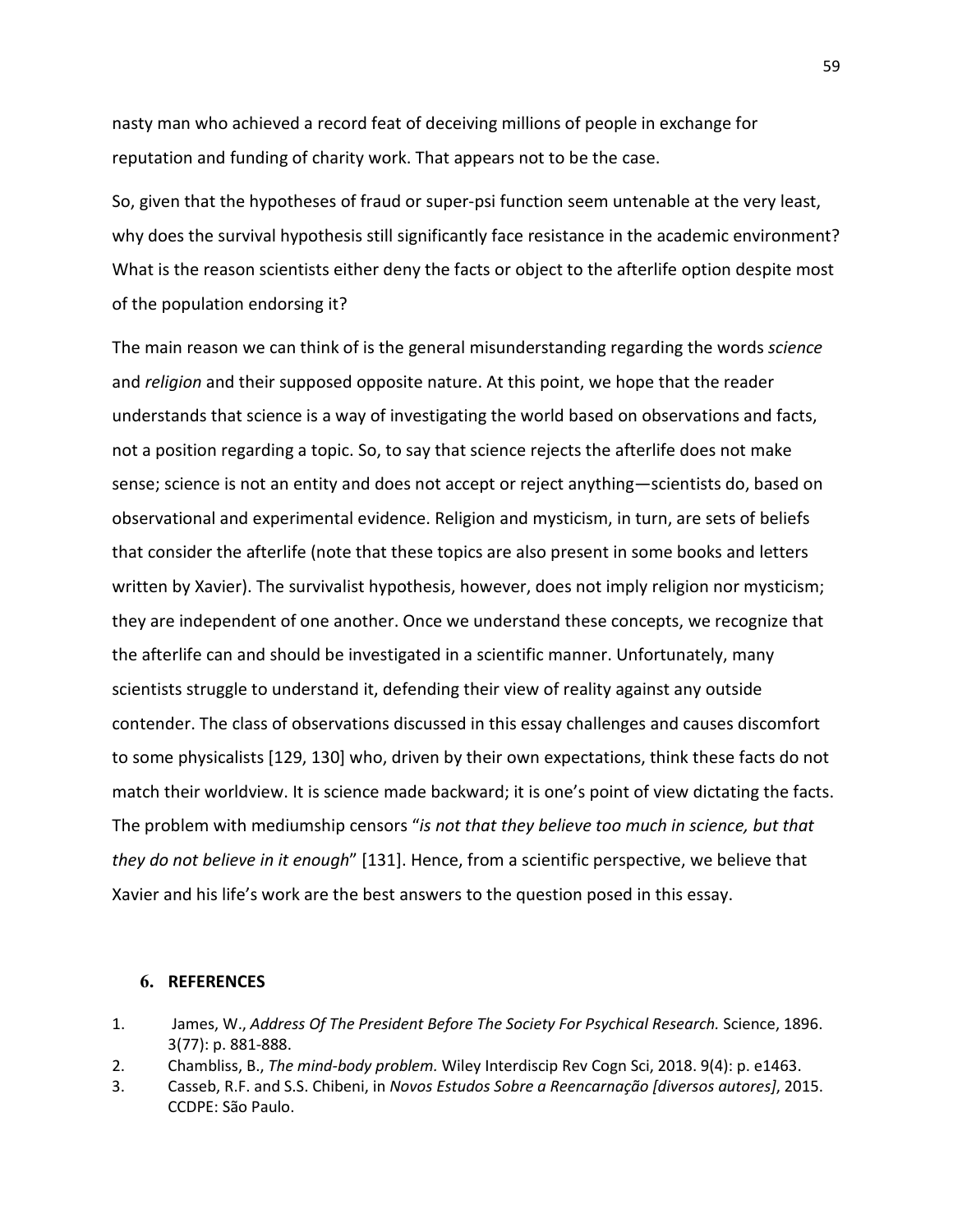- 4. Moreira-Almeida, A., *Scientific research on mediumship and mind-brain relationship: Reviewing the evidence.* Revista de Psiquiatria Clínica, 2012. **40**: p. 233-240.
- 5. Beischel, J., *Contemporary methods used in Laboratory-based mediumship researCh.* Journal of Parapsychology, 2007. **71**: p. 37.
- 6. Freire, E.S., et al., *Testing alleged mediumistic writing: An experimental controlled study.* EXPLORE, 2020.
- 7. O'Keeffe, C. and R. Wiseman, *Testing alleged mediumship: methods and results.* Br J Psychol, 2005. **96**(Pt 2): p. 165-79.
- 8. Greenfield, S., G. Osborn, and S. Roberts, *From beyond the grave: the legal regulation of mediumship.* International Journal of Law in Context, 2012. **8**(1): p. 97-114.
- 9. Gauld, A., *Mediumship and Survival: A Century of Investigations*, 1983. London: Paladin.
- 10. Playfair, G.L., *Chico Xavier, Medium of the Century*, 2010. London: Roundtable Publishing.
- 11. Ponsardin, M., *Chico Xavier, L'homme et le Médium*, 2011. Miami:Edicei of America, LLC
- 12. Langellier, J.-P. *Un homme insignifiant*, 2010. [accessed 6 June 2021]. Available from [https://www.lemonde.fr/idees/article/2010/05/12/un-homme](https://www.lemonde.fr/idees/article/2010/05/12/un-homme-insignifiant_1350399_3232.html)insignifiant 1350399 3232.html.
- 13. Maior, M.S., *As vidas de Chico Xavier: Biografia definitiva,* 2010. Lisboa:Leya.
- 14. Machado, U., *Chico Xavier, uma vida de amor.* 5 ed. 2006. Araras, SP: IDE.
- 15. *FHC emite nota de pesar sobre morte de Chico Xavier*. 2002. [accessed 6 June 2021]. Available from [https://www1.folha.uol.com.br/folha/cotidiano/ult95u53881.shtml.](https://www1.folha.uol.com.br/folha/cotidiano/ult95u53881.shtml)
- 16. Barbosa, E., *No Mundo De Chico Xavier*, 1997. Araras, SP: IDE.
- 17. *Chico Xavier*. Director: Daniel Filho, 2010. Brazil:Lereby Productions. 124 min.
- 18. Timponi, M., *A Psicografia ante os tribunais*, 1978. Rio de Janeiro: FEB.
- 19. Barbosa, E., *Presença de Chico Xavier*, 1979. Araras, SP: IDE.
- 20. Zanardi, L., *Xenoglossia invertida com o médium de Pedro Leopoldo (MG).* in *Revista Internacional de Espiritismo*, 2000. p. 467-8.
- 21. Xavier, F.C., *Mandato de Amor,* 1992. Catanduva, SP:Boa Nova.
- 22. Xavier, F.C., Fernando, J., and Pequeno, V., *Poetry from Beyond the Grave,* 2013. Belgium: Uitgeverij.
- 23. Xavier, F.C., *Parnaso de além-túmulo*. 14 ed., 1994. Rio de Janeiro: FEB.
- 24. Xavier, F.C., *Emmanuel*, 1938. Rio de Janeiro: FEB.
- 25. *Chico Xavier - Bibliografia completa*. [accessed 6 June 2021]. Available from [http://www.universoespirita.org.br/chicoxavier/livros/indice\\_livros1.html.](http://www.universoespirita.org.br/chicoxavier/livros/indice_livros1.html)
- 26. Xavier, F.C., *Nosso Lar: Life in the spirit world.* 1 ed., 2019. Rio de Janeiro: FEB.
- 27. Xavier, F.C., *Nosso lar,* 1944. Rio de Janeiro: FEB.
- 28. *Astral City: a spiritual journey.* Director: Wagner de Assis, 2010. Brazil: 20th Century Fox. 105 min.
- 29. Xavier, F.C., *Instruções Psicofônicas,* 1956. Rio de Janeiro: FEB.
- 30. Xavier, F.C., *Vozes do Grande Além,* 1974. Rio de Janeiro: FEB.
- 31. Ponsardin, M., *Chico Xavier, o homem e o médium*, 2010. Miami Beach: Edicei Of America, LLC
- 32. Galves, N., *Chico Xavier, luz em nossas vidas,* 2012. São Paulo: CEU.
- 33. Xavier, F.C., *Há dois mil anos: episódios da história do cristianismo no século I. Romance de Emmanuel,* 1939. Rio de Janeiro: FEB.
- 34. Xavier, F.C., *Two Thousand Years Ago: Historic Episodes of Christianity in the First Century,* 2011. Brasilia: International Spiritist Council.
- 35. Xavier, F.C., *50 Anos Depois. Episódios da história do Cristianismo no século II*, 1940. Rio de Janeiro: FEB.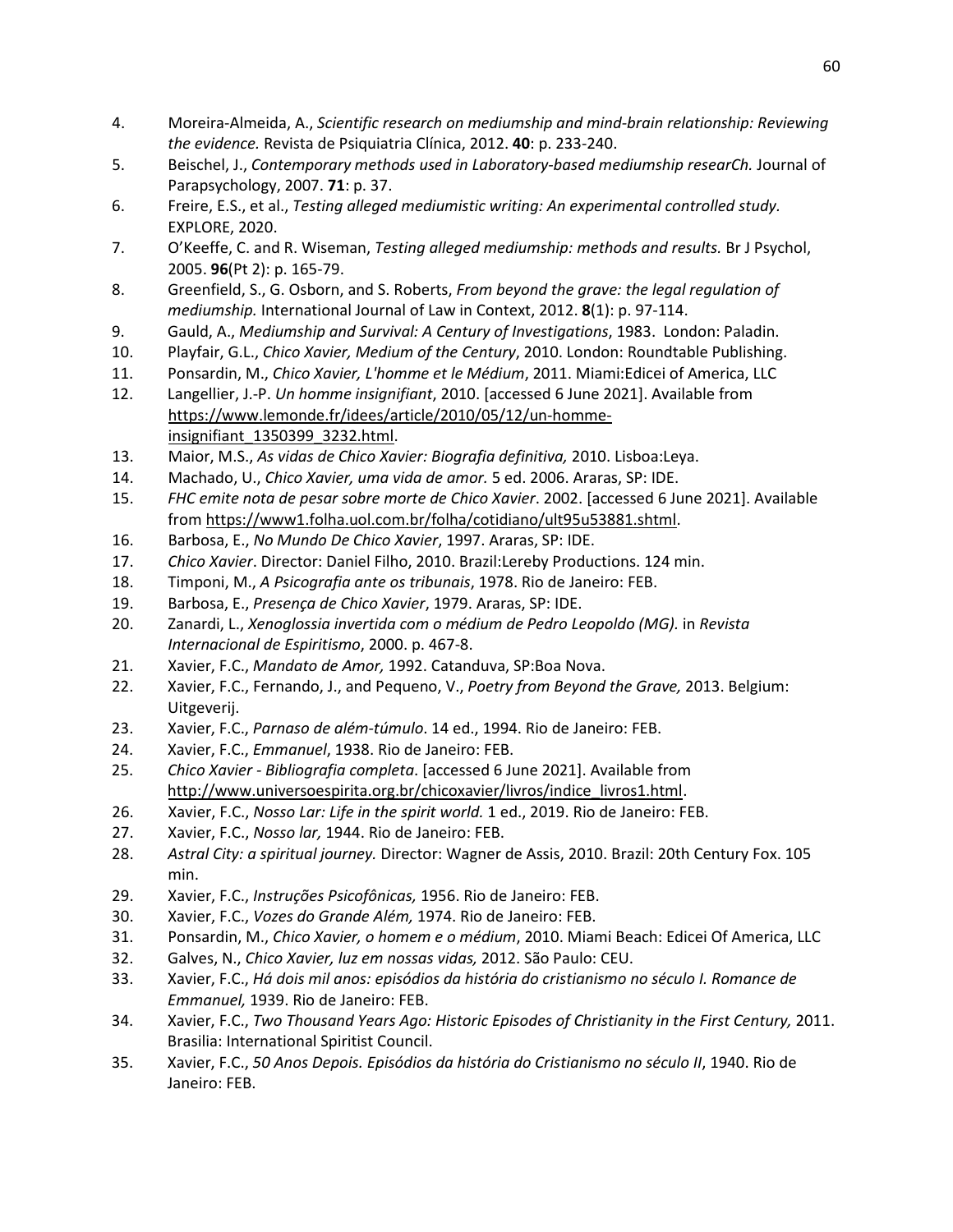- 36. Xavier, F.C., *Ave, Cristo!: episódios da história do Cristianismo no século III*. 1953, Rio de Janeiro: FEB.
- 37. Xavier, F.C., *Fifty years later: episodes in the History of second century Christianity*, 2012. Brasilia:FEB.
- 38. Xavier, F.C., *Hail, Christ!,* 2019. Brasilia: FEB.
- 39. Xavier, F.C., *Renúncia*, 1943. Rio de Janeiro:FEB.
- 40. Xavier, F.C., G. Campetti Sobrinho, and A.W.K.D.M.S.M. Duncan, *Renunciation,* 2019. Brasilia: FEB.
- 41. Xavier, F.C., *Paulo e Estêvão: episódios históricos do Cristianismo primitivo,* 1942. Rio de Janeiro: FEB.
- 42. Xavier, F.C., D.W. Kimble, and I. Reis, *Paul and Stephen: Historic Episodes of Primitive Christianity; a Novel,* 2008. Brasilia: International Spiritist Council.
- 43. Davis, W.S., *A Day in Old Rome: a picture of Roman life,* 1961. Cheshire: Biblo-Moser.
- 44. Seyffert, O., *A Dictionary of Classical Antiquities Mythology, Religion, Literature & Art*, 1901. London: Swan Sonnenschein and Co.
- 45. Westermann, W.L., *The Slave Systems of Greek and Roman Antiquity,* 1955. Philadelphia: American Philosophical Society.
- 46. Zimmermann, R., *The law of obligations: Roman foundations of the civilian tradition*, 1996. Oxford: Oxford University Press.
- 47. Di Spirito, M.P.D., *Incursões históricas sobre o livro "Há dois mil anos": a venda de escravos em Roma.* Revista Lei Divina, 2013: p. 36-55.
- 48. Xavier, F.C., *Evolução em dois mundos*, 1959. Rio de Janeiro: FEB.
- 49. Xavier, F.C. and A. Luiz, *The Mechanics of Mediumship*, 2013. Miami: Edicei of America, LLC.
- 50. Xavier, F.C., *Mecanismos da Mediunidade*, 1960. Rio de Janeiro: FEB.
- 51. Xavier, F.C. and A. Luiz, *The Mechanics of Mediumship*. 2013: Edicei of America LLC.
- 52. Braude, S.E. *Postmortem Survival*, 2016. [accessed 16 July 2021]. Available from [https://psi](https://psi-encyclopedia.spr.ac.uk/articles/postmortem-survival)[encyclopedia.spr.ac.uk/articles/postmortem-survival.](https://psi-encyclopedia.spr.ac.uk/articles/postmortem-survival)
- 53. Lucchetti, G., et al., *Historical and cultural aspects of the pineal gland: comparison between the theories provided by Spiritism in the 1940s and the current scientific evidence.* Neuro Endocrinol Lett, 2013. **34**(8): p. 745-55.
- 54. Xavier, F.C., *Parnaso de Além-Túmulo*, 6 ed., 1955. Rio de Janeiro: FEB.
- 55. Rocha, A.C., *A poesia transcendente de Parnaso de além-túmulo*, in Institute of Language Studies, 2001. Master's dissertation, Universidade de Campinas, Campinas, Brazil. Available from http://repositorio.unicamp.br/handle/REPOSIP/269864.
- 56. Carvalho, A.D., *Guerra Junqueiro e a sua obra poética,* 1954. Porto: Livraria Figueirinhas.
- 57. Pereira, B.F., *Psicografia e autoria: Um estudo estilístico-discursivo em Parnaso de além-túmulo,* 2008. Undergraduate thesis, Universidade do Vale do Sapucaí, Pouso Alegre, Brazil. Available from

http://www.educadores.diaadia.pr.gov.br/arquivos/File/2010/artigos\_teses/LinguaPortuguesa/ monografia/monografia\_BENEDITO.pdf.

- 58. Xavier, F.C., *Parnaso de além-túmulo. Edição ilustrada, anotada e estilisticamente estudada por Elias Barbosa,* 11 ed., 1982. Rio de Janeiro: FEB.
- 59. Xavier, F.C., *Crônicas de além-túmulo,* 1937. Rio de Janeiro: FEB.
- 60. Xavier, F.C., *Brasil, coração do mundo, pátria do Evangelho,* 1938. Rio de Janeiro:FEB.
- 61. Xavier, F.C., *Novas mensagens,* 1940. Rio de Janeiro: FEB.
- 62. Xavier, F.C., *Boa nova*, 1941. Rio de Janeiro: FEB.
- 63. Xavier, F.C., *Reportagens de além-túmulo*, 1943. Rio de Janeiro: FEB.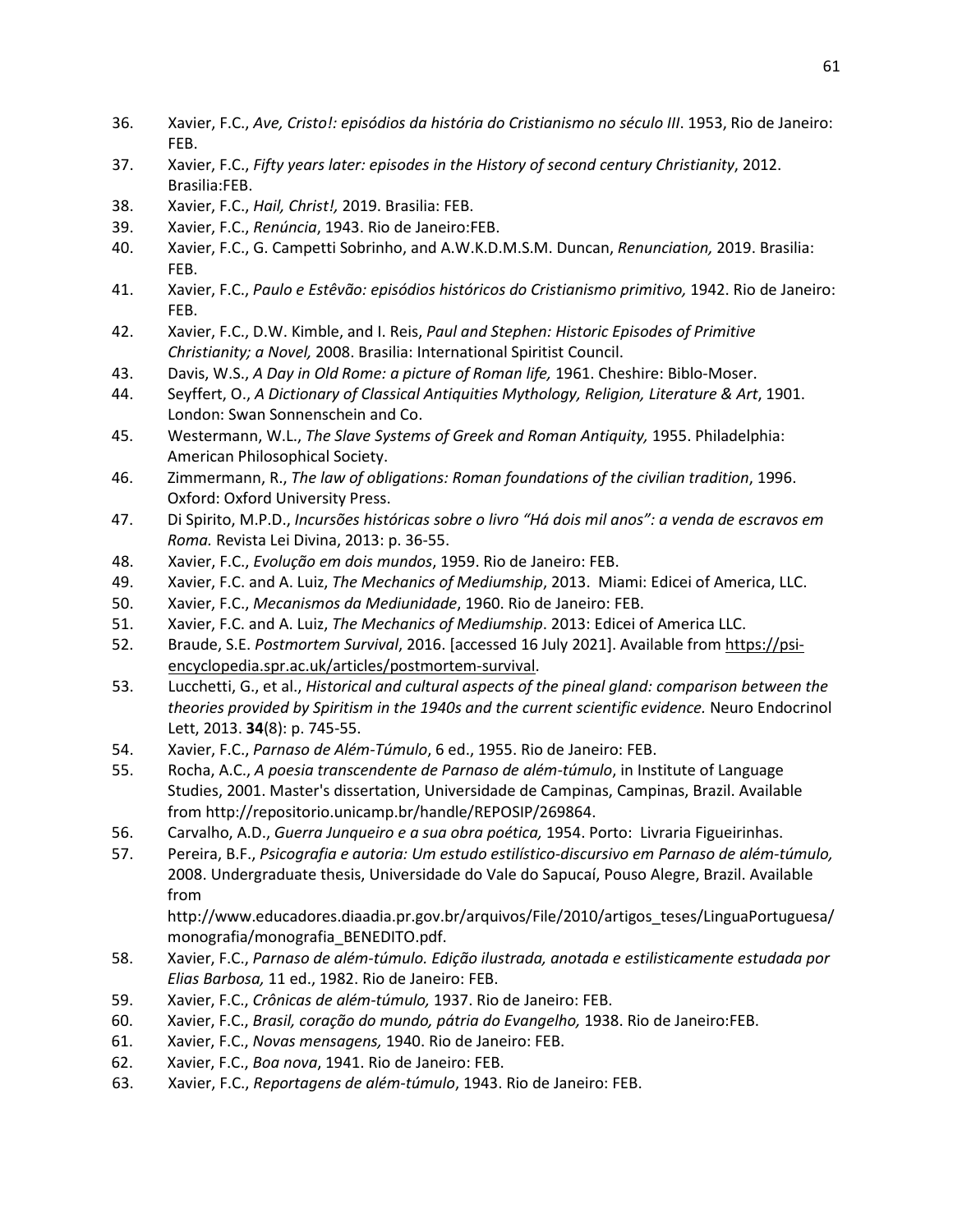- 64. Rocha, A.C., *O caso Humberto de Campos: autoria literária e mediunidade,* 2008. Ph.D, thesis, Universidade de Campinas, Campinas, Brazil. Available from http://repositorio.unicamp.br/jspui/handle/REPOSIP/270002.
- 65. de Campos, H., *Sombras que sofrem*, 1934. Rio de Janeiro, São Paulo, Porto Alegre, Recife: Editora Mérito.
- 66. de Campos, H., *Memórias,* 1933. Rio de Janeiro: Marisa.
- 67. Xavier, F.C., *Lázaro redivivo,* 1945. Rio de Janeiro: FEB.
- 68. de Campos, H., *Diário secreto, volume II*, 1954. Rio de Janeiro: Edições O Cruzeiro.
- 69. da Silva, E., *Ana Campos Veras*, in *Reformador,* 1955. FEB: Rio de Janeiro.
- 70. de Campos, H., *Destinos: crônicas.* Obra póstuma, 1945. Detroit: W.M. Jackson.
- 71. de Campos, H., *Diário secreto, volume I*, 1954. Rio de Janeiro: Edições O Cruzeiro.
- 72. de Campos, H., *Os párias,* 1933. Rio de Janeiro: José Olympio.
- 73. Soares, S.B., *Um grande ano*, in *Reformador*, 1975. FEB: Rio de Janeiro.
- 74. Xavier, F.C., *Falando à Terra*. 1951, Rio de Janeiro: FEB.
- 75. Severino, P.R., *A vida triunfa: pesquisa sobre mensagens que Chico Xavier recebeu,* 1990. São Paulo: Editora Jornalística Fé.
- 76. *As Mães de Chico Xavier*. Directors: Glauber Filho and Halder Gomes, 2011. Brazil: Estação Luz Filmes. 90 min.
- 77. *As cartas psicografadas por Chico Xavier*. Director: Cristiana Grumbach 2010. Brazil:Crisis Produtivas. 85 min.
- 78. Maior, M.S., *Por trás do véu de Ísis: uma investigação sobre a comunicação entre vivos e mortos*, 2004. São Paulo: Editora Planeta do Brasil.
- 79. Perandrea, C.A., *A Psicografia à Luz da Grafoscopia,* 1991. São Paulo: Editora Fé.
- 80. Xavier, F.C., *Vida nossa vida [diversos autores]*. 3 ed., 2000. São Bernardo do Campo, SP: GEEM.
- 81. Xavier, F.C., *Vida no Além [diversors autores]*. 5 ed., 2010. São Bernardo do Campo, SP: GEEM.
- 82. Xavier, F.C., *Porto de Alegria [diversos autores]*. 2 ed., 1994. Araras, SP: IDE.
- 83. Severino, P.R., *Life's Triumph*. 1994, São Paulo: FE.
- 84. Paraná, D., et al., *An Empirical Investigation of Alleged Mediumistic Writing: A Case Study of Chico Xavier's Letters.* J Nerv Ment Dis, 2019. **207**(6): p. 497-504.
- 85. Xavier, F.C., *Filhos voltando,* 1982. São Paulo: GEEM.
- 86. Xavier, F.C., *Quando se pretende falar da vida [Roberto Muszkat]*, Org. David Muszkat, 4 ed., 2004. São Bernardo do Campo, SP: GEEM.
- 87. Dantas, L. and K. Fonseca, *A Admissibilidade da Carta Psicografada como Meio de Prova no Processo Penal.* Revista Científica Multidisciplinar Núcleo do Conhecimento, 2018.
- 88. Bastos, O.D., *O Justo Juiz, História de uma Sentença,* 2011. Goiânia: Kelps.
- 89. de Almeida, B.B., *A psicografia como prova no processo penal: o risco de ofensa à paridade de armas*, 2021. São Paulo: Pimenta Cultural.
- 90. Mota Junior, E.F., *Direito autoral na obra psicografada,* 1999. Franca, SP: Nova Era.
- 91. Trimble, S.W., *When Science Goes Psychic - How Open Inquiry Works.* in *The New York Times*. 2011. [accessed 16 July 2021]*.* Available from https://www.nytimes.com/roomfordebate/2011/01/06/the-esp-study-when-science-goespsychic/how-open-inquiry-works.
- 92. Snyder, C.R., R.J. Shenkel, and C.R. Lowery, *Acceptance of personality interpretations: the "Barnum Effect" and beyond.* J Consult Clin Psychol, 1977. **45**(1): p. 104-14.
- 93. Dutton, D.L., *The cold reading technique.* Experientia, 1988. 44(4): p. 326-32.
- 94. Roxburgh, E. and C.A. Roe, *An overview of cold reading strategies.*, in *The Spiritualist Movement: Speaking with the Dead in America and Around the World: Volume 2: Evidence and Beliefs*, 2013. Praeger: California.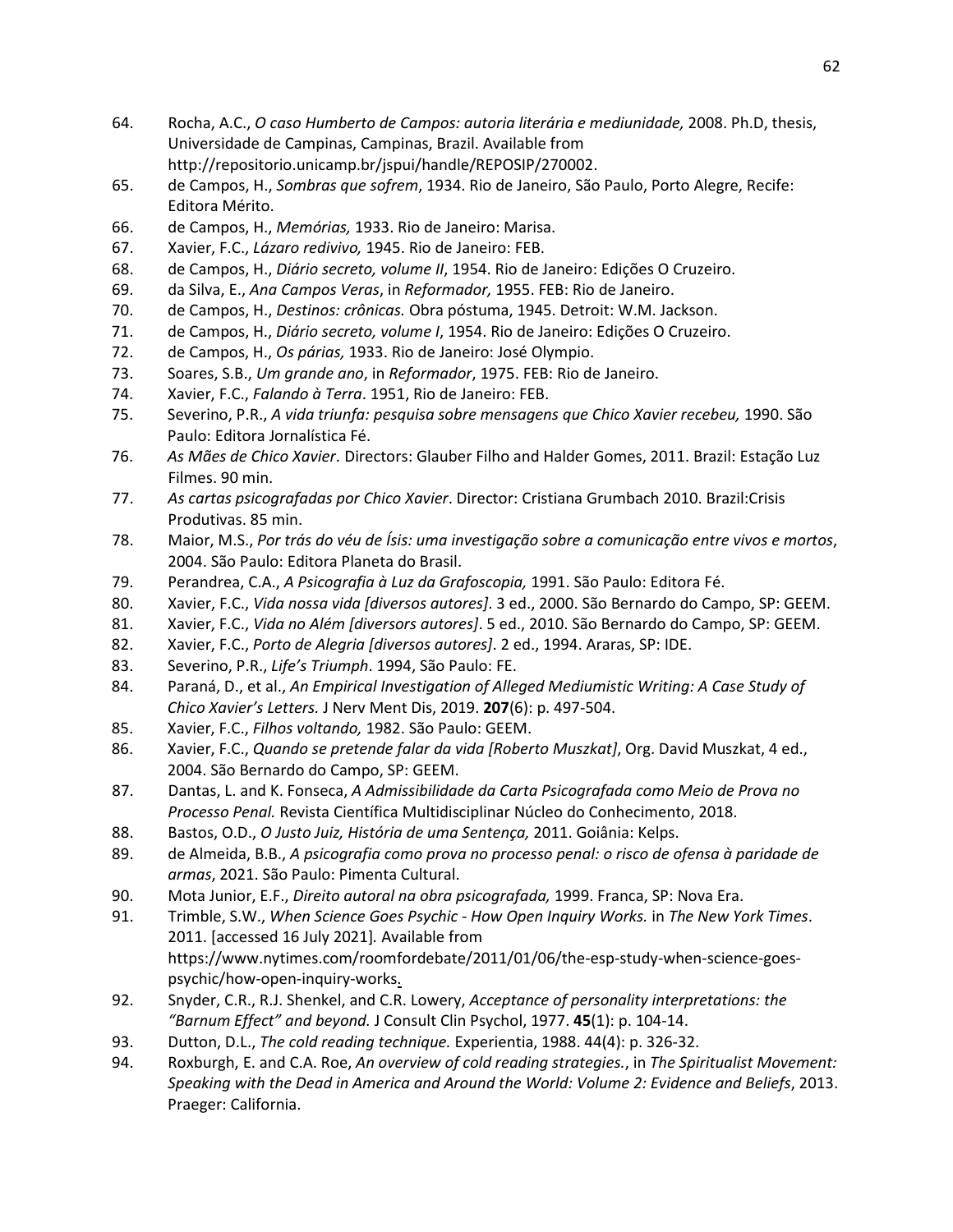- 95. Pontes, E., *Crônicas de além-túmulo,* 1935. Rio de Janeiro: O Globo.
- 96. Wahbeh, H. and D. Radin, *People reporting experiences of mediumship have higher dissociation symptom scores than non-mediums, but below thresholds for pathological dissociation.* F1000Res, 2017. **6**: p. 1416.
- 97. *Diagnostic and statistical manual of mental disorders: DSM-5™, 5th ed*. Diagnostic and statistical manual of mental disorders: DSM-5™, 5th ed. 2013, Arlington, VA, US: American Psychiatric Publishing, Inc. xliv, 947-xliv, 947.
- 98. *International classification of diseases for mortality and morbidity statistics: ICD-11th revision*. World Health Organization, 2018.
- 99. Richeport, M.M., *The interface between multiple personality, spirit mediumship, and hypnosis.* Am J Clin Hypn, 1992. **34**(3): p. 168-77.
- 100. Joseph, P.G., *Serotonergic and tryptaminergic overstimulation on refeeding implicated in "enlightenment" experiences.* Medical Hypotheses, 2012. **79**(5): p. 598-601.
- 101. Emanuele, E., et al., *Elevated urine levels of bufotenine in patients with autistic spectrum disorders and schizophrenia.* Neuro Endocrinol Lett, 2010. **31**(1): p. 117-21.
- 102. Takeda, N., et al., *Bufotenine reconsidered as a diagnostic indicator of psychiatric disorders.* Neuroreport, 1995. **6**(17): p. 2378-80.
- 103. Cameron, L.P. and D.E. Olson, *Dark Classics in Chemical Neuroscience: N, N-Dimethyltryptamine (DMT).* ACS Chem Neurosci, 2018. **9**(10): p. 2344-2357.
- 104. Domínguez-Clavé, E., et al., *Ayahuasca: Pharmacology, neuroscience and therapeutic potential.* Brain Res Bull, 2016. **126**(Pt 1): p. 89-101.
- 105. Abhyankar, R., *On the Seat of the Soul: Descartes' Pineal Gland (914).* Neurology, 2020. **94**(15 Supplement): p. 914.
- 106. Negro, P.J., P. Palladino-Negro, and M.R. Louzã, *Do Religious Mediumship Dissociative Experiences Conform to the Sociocognitive Theory of Dissociation?* Journal of Trauma & Dissociation, 2002. **3**(1): p. 51-73.
- 107. Seligman, R., *Distress, Dissociation, and Embodied Experience: Reconsidering the Pathways to Mediumship and Mental Health.* Ethos, 2005. **33**(1): p. 71-99.
- 108. Teoh, J.I., *Chinese spirit-mediumship: its socio-cultural interpretation and psychotherapeutic aspects.* Singapore Med J, 1973. **14**(1): p. 55-61.
- 109. Baird, I.G., *The cult of Phaya Narin Songkhram: Spirit mediums and shifting sociocultural boundaries in northeastern Thailand.* Journal of Southeast Asian Studies, 2014. **45**(1): p. 50-73.
- 110. Luhrmann, T.M., *Hallucinations and Sensory Overrides.* Annual Review of Anthropology, 2011. **40**(1): p. 71-85.
- 111. Merlin, S., *Beyond Survival Debates: Addressing the Source-of-Psi Problem with the Multiple Sources of Psi Hypothesis (Part I).* Journal of Consciousness Exploration & Research, 2020. **11**.
- 112. Rousseau, D., *The Implications of Near-Death Experiences for Research into the Survival of Consciousness.* Journal of Scientific Exploration, 2012. **26**: p. 43-80.
- 113. Braude, S., *Immortal Remains: The Evidence for Life After Death,* 2003. Lanham: Rowman & Littlefield.
- 114. Braude, S., *Perspectival Awareness and Postmortem Survival.* Journal of Scientific Exploration, 2009. 23(2): p. 195-210.
- 115. Braude, S., *Survival or Super-psi?* Journal of Scientific Exploration, 1992. **6**.
- 116. Sudduth, M., *Super-Psi and the Survivalist Interpretation of Mediumship.* Journal of Scientifi c Exploration, 2009. **23**: p. 167-193.
- 117. Lobato, M., *Prefácios e entrevistas,* 1964. São Paulo: Brasiliense.
- 118. Rizzini, J., *Escritores e Fantasmas*. 2 ed., 1992. São Bernardo do Campo: Correio Fraterno.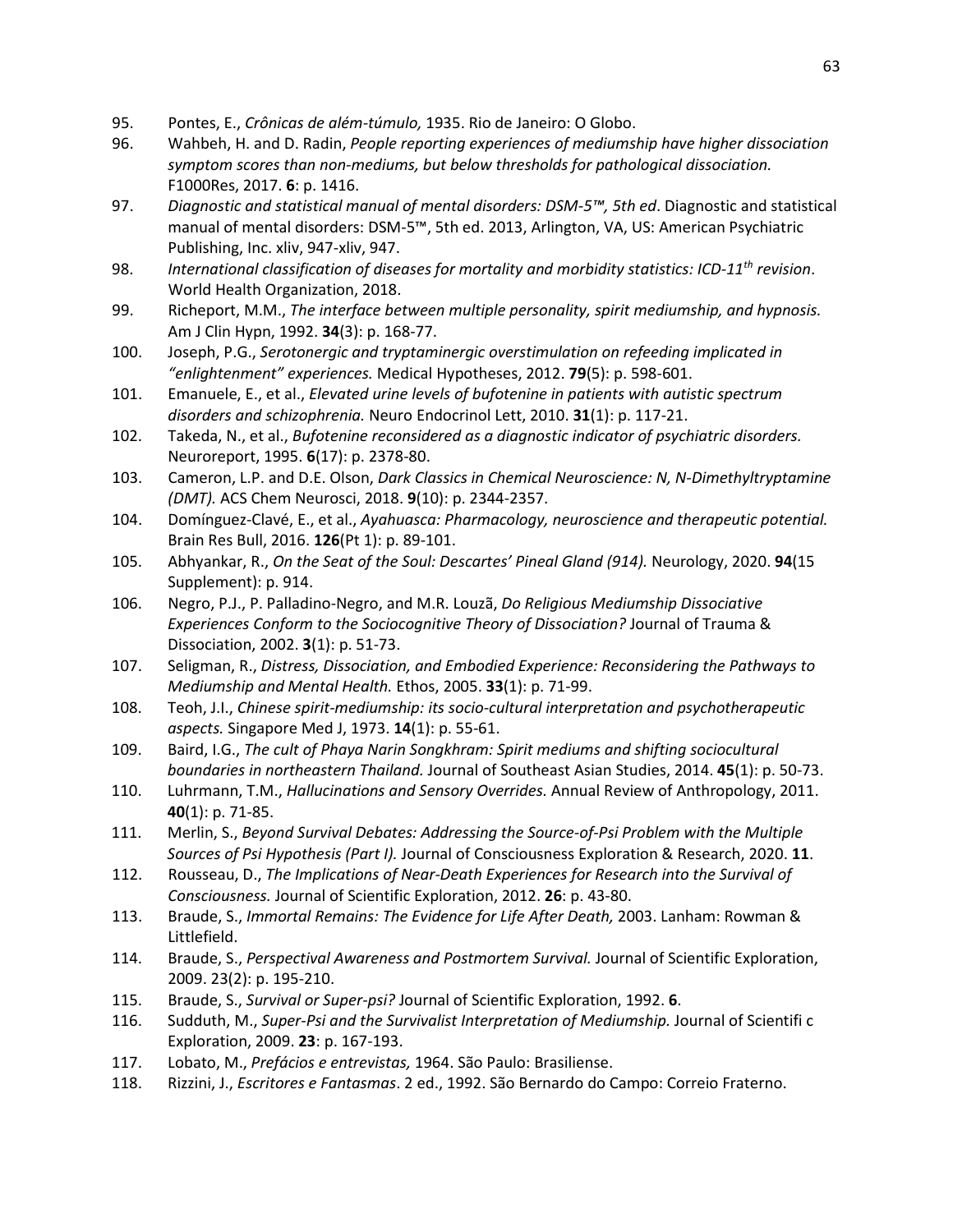- 119. Rocha, A.C., et al., *Investigating the Fit and Accuracy of Alleged Mediumistic Writing: A Case Study of Chico Xavier's Letters.* EXPLORE, 2014. **10**(5): p. 300-308.
- 120. Delmonte, R., et al., *Can the DSM-5 differentiate between nonpathological possession and dissociative identity disorder? A case study from an Afro-Brazilian religion.* J Trauma Dissociation, 2016. **17**(3): p. 322-37.
- 121. Moreira-Almeida, A., F.L. Neto, and E. Cardeña, *Comparison of brazilian spiritist mediumship and dissociative identity disorder.* J Nerv Ment Dis, 2008. **196**(5): p. 420-4.
- 122. Moreira-Almeida, A. and E. Cardeña, *Differential diagnosis between non-pathological psychotic and spiritual experiences and mental disorders: a contribution from Latin American studies to the ICD-11.* Braz J Psychiatry, 2011. **33 Suppl 1**: p. S21-36.
- 123. Moreira-Almeida, A., F. Lotufo Neto, and B. Greyson, *Dissociative and psychotic experiences in Brazilian spiritist mediums.* Psychother Psychosom, 2007. **76**(1): p. 57-8.
- 124. Bastos Jr., M.A.V., et al., *Mediumship: review of quantitatives studies published in the 21st century.* Archives of Clinical Psychiatry (São Paulo), 2015. **42**: p. 129-138.
- 125. Chibeni, S., A. Moreira, and Almeida. *Remarks on the scientific exploration of@ anomalous@ psychiatric phenomena*. 2007.
- 126. Bastos, M.A.V., Jr., et al., *"Seat of the soul"? The structure and function of the pineal gland in women with alleged spirit possession-Results of two experimental studies.* Brain Behav, 2020. **10**(7): p. e01693.
- 127. Vinhosa Bastos, M.A., Jr., et al., *Comparing the Detection of Endogenous Psychedelics in Individuals With and Without Alleged Mediumistic Experiences.* Explore (NY), 2018. **14**(6): p. 448- 452.
- 128. Nichols, D.E., *N,N-dimethyltryptamine and the pineal gland: Separating fact from myth.* J Psychopharmacol, 2018. **32**(1): p. 30-36.
- 129. Hodge, K.M., *On Imagining the Afterlife.* Journal of Cognition and Culture, 2011. **11**: p. 367-389.
- 130. Martin, M. and K. Augustine, *The Myth of an Afterlife: The Case against Life After Death*, 2015. Lanham: Rowman & Littlefield Publishers.
- 131. Cardeña, E., *The Unbearable Fear of Psi: On Scientific Censorship in the 21st Century.* Journal of Scientific Exploration, 2015. **29**: p. 601-620.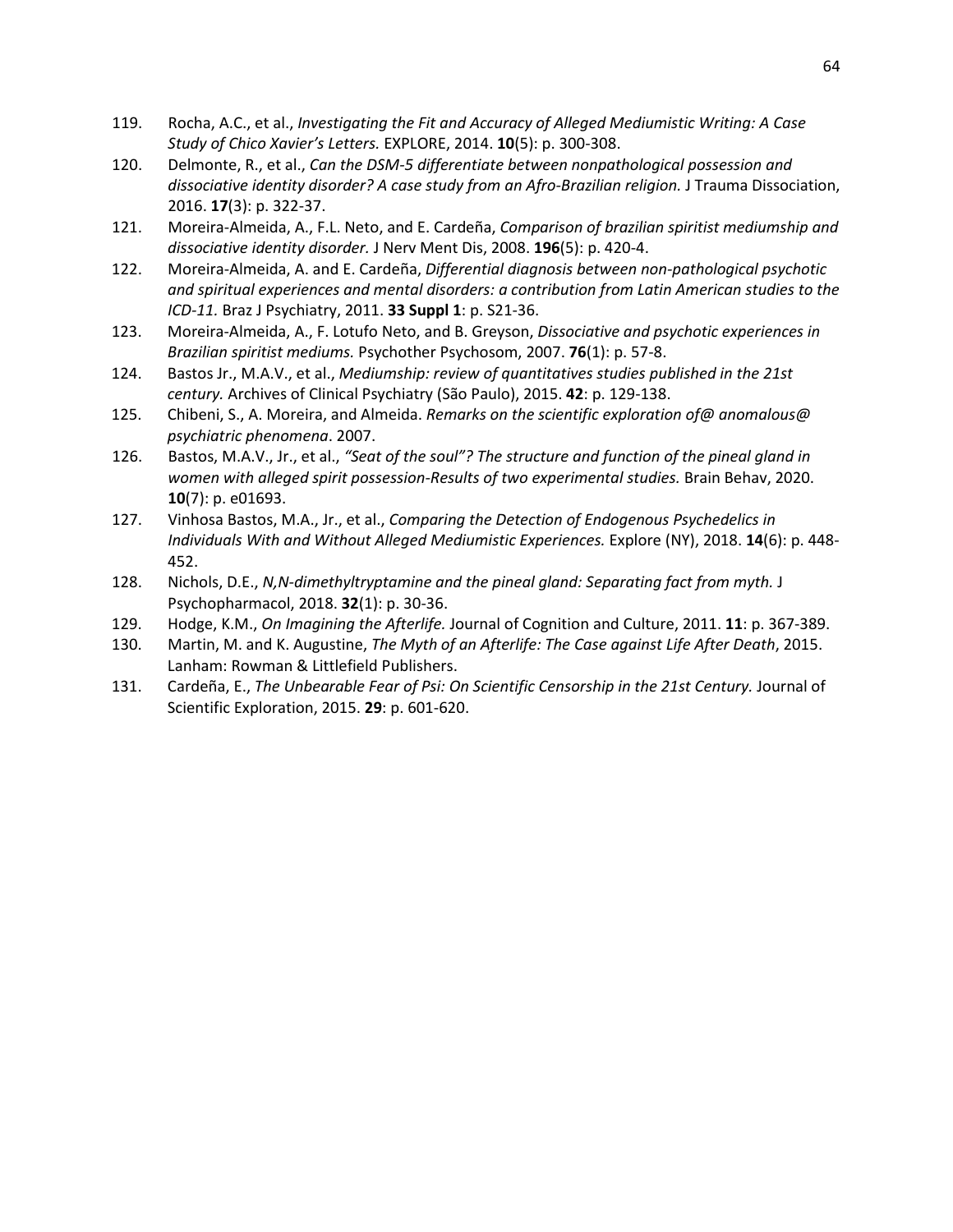#### **APPENDIX A**

Letter from José Roberto Pereira da Silva, 1973, or Beto, as family and friends knew him. Beto was born in 1953, in São Paulo, Brazil, the son of Nery Pereira da Silva and Lucy Ianez da Silva. His sister, Sandra, was two years younger than him. In 1972, during the first year of medical school at the University of Mogi das Cruzes, Beto died at the age of eighteen in a train crash that killed twenty-four people. The following letter was psychographed in a morning following the regular meetings, attended by approximately fifteen people. The event was held on September 29, 1973, and the only relative present was the victim's mother. All the information Xavier had access to was her name, Lucy Ianez da Silva, and the name of the victim, José Roberto Pereira da Silva [75, 84].

### *Dear mother,*

*I ask for your blessing. To tell you what I feel now, dear mother, is impossible. Who could* possibly describe what is felt between two lives? I don't know what to do at this time as I am *seeing you again through these letters that your son is emotionally writing, being supported by friendly hands and guides that protect us. The paper looks like a mirror where my thoughts are reflected. ... However, dear mother, the paper does not reflect the tears. The tears of joy and gratitude that I raise to Jesus thanking him for these minutes of writing. Please receive the best feelings from your son in these statements that I am transmitting to the sheets of paper, without pondering how precise I am registering my feelings. ...*

Don't cry any more, dear mother, and ask my dear father to help me with his fortitude that he *has been rebuilding little by little. ...*

*Since that last morning of June 8, the longing has been among us, but love grew and grows* more and more. And it is in love that we live because love is the presence of God. Help me. Don't *lament the sudden departure of the son that would rather have stayed with you. ... The laws of God know more than our desires. If I could, I would have stayed until we would advance together in time, without separation or death. Don't believe that the pain of saying good-bye is not equally felt here. ... We are alive and almost happy, but it is necessary to remember that*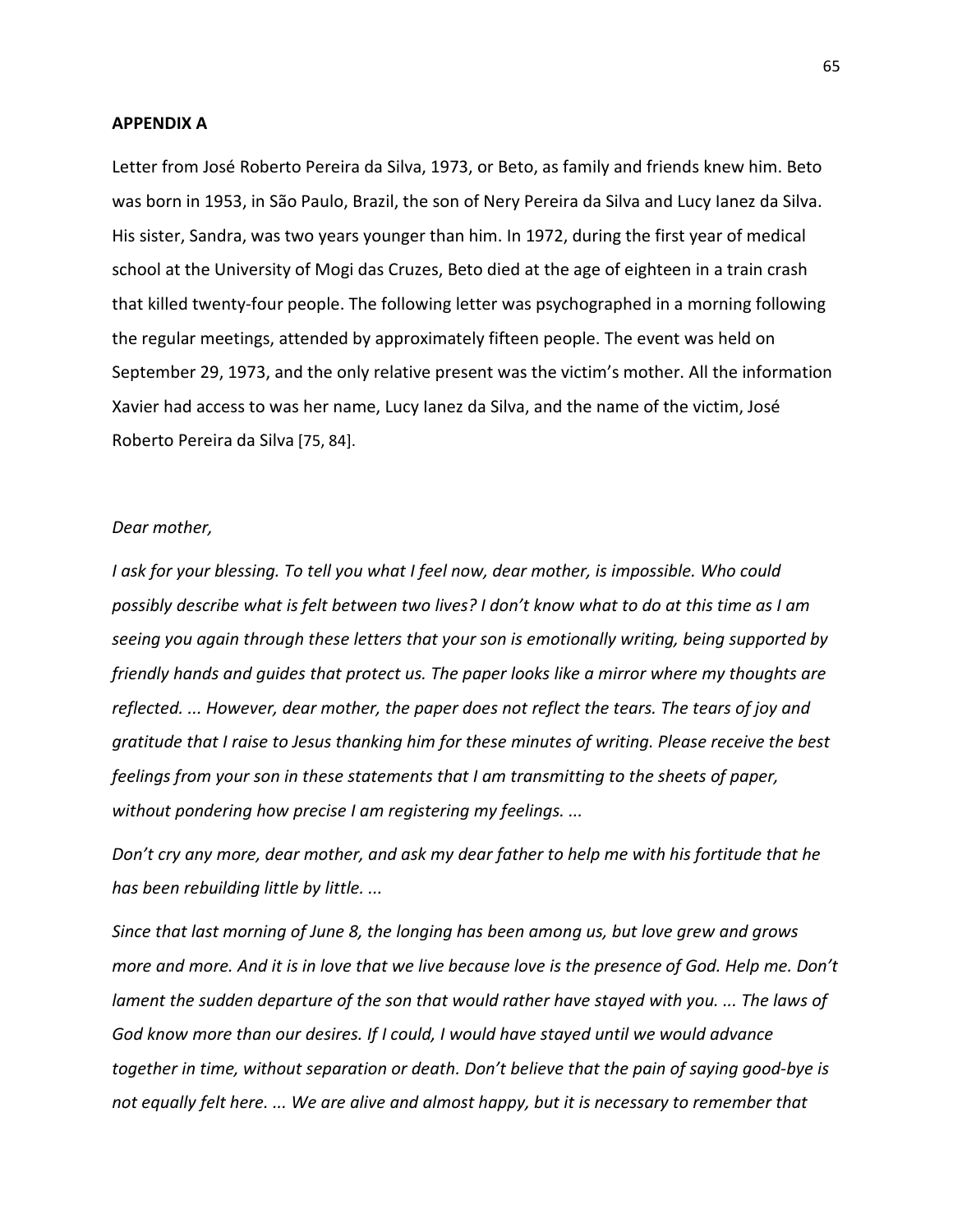"almost" is a blade of the longing that remains in our hearts strong in faith. We are happy and *renewed, but the farewell hurts more because the weeping of those we love is a rain of afflictions upon us.*

*I remember, dear mother, Dad working hard to save for the future. I remember him asking me* to put all my attention in my studies as he dreamed of a hospital where a career in medicine was waiting for me to follow my calling of being close to the sick and needy. ... I implore him not to get discouraged and not to get tired. ... Besides our dear Sandra we have other hearts to help. *The companions that remain, that fight, that study and that expect better tomorrows of life, rely equally upon us.*

*So, I beg you, father, don't get discouraged because we need to continue ... to continue to value the time and the resources that the Heavens have granted us. ...*

I have suffered a great deal with the anguish of my dear family members. If it was not for that, *dear mother, everything would be better for me. Don't for a moment think of me as someone smashed by the accident. What was lost was a picture that would disappear someday anyway. I myself am very strong, reanimated, and ask you to fight and live for the good of all of us.*

Dad, listen to my scream. I did not die! Work, my father, keep your vitality of a man of integrity. Do not wish to die to be with me because I am still living to be with you, each day more encouraged to fight in favor of good. Don't go looking and asking for me in tears in that corner of the earth where my picture has been filed away! I thank you for your kind affection, my dear *father, your prayers and manifestation of love. I pray to God that He will reward you for your unselfishness, but do not look for your son asking with such pain for the necessary grief to disappear. With God's blessings time will help us. I beg you to live and create happiness and progress for all of us.*

The train from Mogi on June 8 last year did not bring all the young men here. You wanted me to *remain to accomplish your dreams. However, I am not dead, father! I am alive! And I will work with your hands.*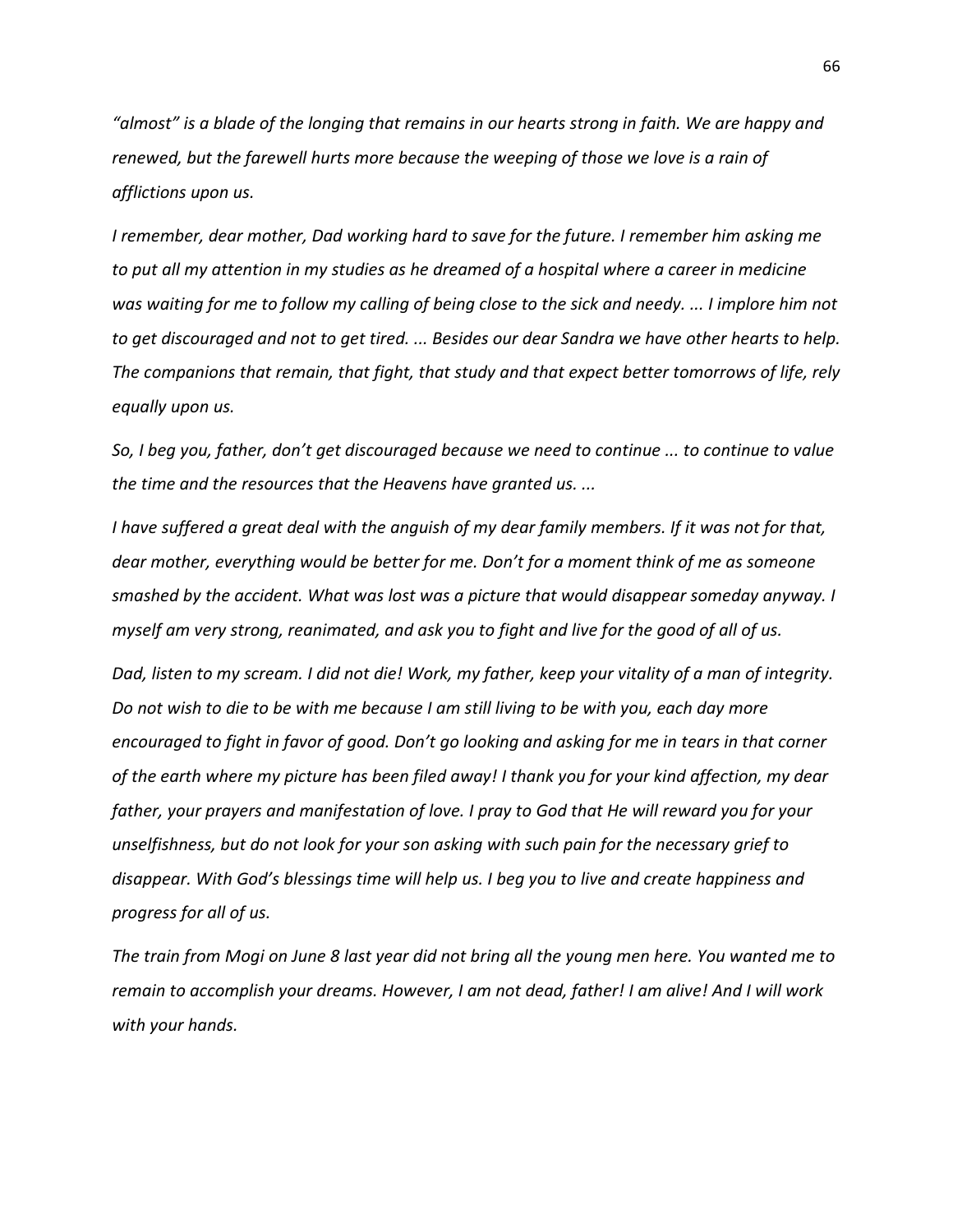I still remember what you told me as you recalled the days of your childhood. You wanted a son working in a hospital to assist the needy children and to satisfy the needs of the ill that are *afflicted without resources. And who said I am not going to help?*

*From conversations, now I know more about our Maquiné cave, and even Father João de Santo Antonio, who our family always honored with devotion, came to see me and hug me in the name of the affection of our ancestors. The same ones, Dad, who put into your heart a mission of good and the generous heart that you have in your soul.*

*Grandpa Ianez received me as soon as I needed support. I am saying as soon as because after* the fall from the train it was as if I had taken a strong tranquilizer. I slept deeply. ... In my *dreams I was in the railroad car, joyfully talking to my friends about the things we were planning for the next vacation. I continued to sleep, as the trip seemed to never end, until it became a nightmare from which I woke up in a bed at a peaceful hospital, with a band around* my head. I woke up with pain and I thought I had had an accident, but I was not sure. *Medication came from friendly hands, and I fell asleep again to wake up later, much calmer. ... However, deep inside of me I saw our house, with you and Mom sobbing and lamenting and I* could not respond. ... Our relatives came to aid me and little by little I am recovering my life. *What really happened? I do not know the details yet. I have the appearance of someone who has suffered a long process of anesthesia, without memory to remember details. Grandpa Ianez and Grandpa Leite and the nuns, who were friends of my grandmother since her days of devotion to Saint Anthony, help me with affection and blessings which gives me more strength. I implore you, Dad, my father and my friend, support Mom and Sandrinha with your efforts and courage.*

*God does not abandon us; life goes on and we are together even though in another form. Remember, Dad and Mom, that since my early days at school the idea of a train was with me and my preoccupation with time would make me write dates on everything. Something inside of* me told me my days on earth would be short and that a train was waiting for me for a final trip. *It is the last stop but not the end of the line, dear Dad, the tracks go on. ...*